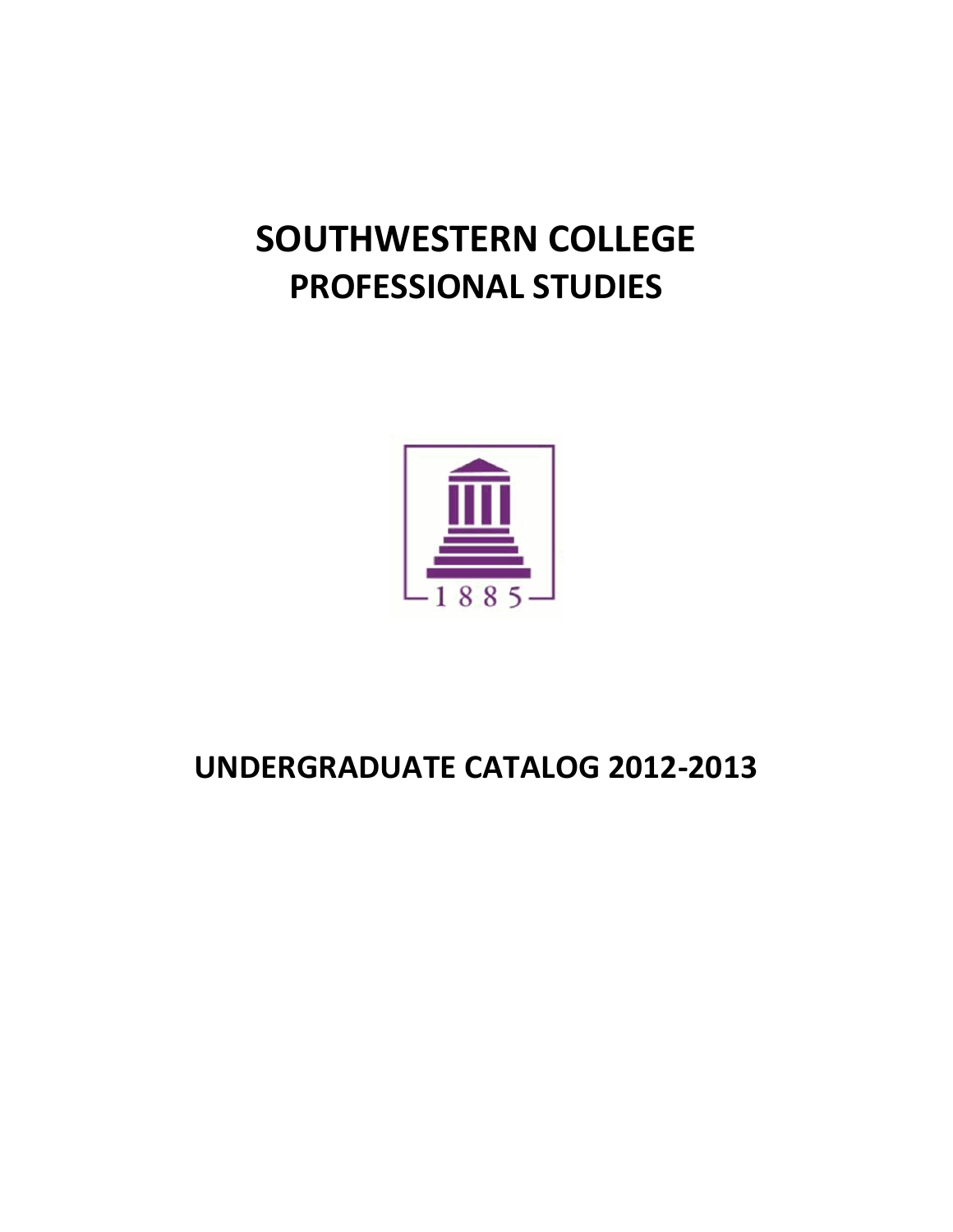## *Table of Contents*

#### **General Information**

| Getting Started <u>A</u>                       |  |
|------------------------------------------------|--|
|                                                |  |
|                                                |  |
|                                                |  |
|                                                |  |
|                                                |  |
|                                                |  |
| Academics <mark>■</mark>                       |  |
|                                                |  |
|                                                |  |
|                                                |  |
| Academic Integrity Violation Policy 13         |  |
| Undergraduate Degrees Offered 13               |  |
| Certificate Programs Offered  13               |  |
|                                                |  |
|                                                |  |
|                                                |  |
|                                                |  |
|                                                |  |
|                                                |  |
| Power Campus Self-Service & Course Selection14 |  |
| Course Load                                    |  |
|                                                |  |
|                                                |  |
|                                                |  |
| Failure to Meet Course Requirements  15        |  |
|                                                |  |
|                                                |  |
|                                                |  |
|                                                |  |
|                                                |  |
|                                                |  |
|                                                |  |
|                                                |  |
| Requirements for Graduation  18                |  |
|                                                |  |
|                                                |  |

## **Financial**

| Learner Complaint and Appeals Process 25     |  |
|----------------------------------------------|--|
| Programs of Study <b>A</b>                   |  |
| Learner Qualification Profile Competencies26 |  |
|                                              |  |
| <b>Bachelor of Arts</b>                      |  |
| Education Program Information28              |  |
|                                              |  |
|                                              |  |
|                                              |  |
|                                              |  |
|                                              |  |
|                                              |  |
|                                              |  |
|                                              |  |
| Business Quality Management33                |  |
| Computer Operations Technology 34            |  |
| Computer Programming Technology 34           |  |
|                                              |  |
|                                              |  |
| Human Resource Development 36                |  |
|                                              |  |
|                                              |  |
|                                              |  |
|                                              |  |
| Certificates                                 |  |
|                                              |  |
|                                              |  |
| Enterprise Quality Management38              |  |
|                                              |  |
|                                              |  |
|                                              |  |
|                                              |  |
|                                              |  |
| Organizational Communication40               |  |
| <b>Certification Preparation</b>             |  |
| ASQ - American Society for Quality 40        |  |
|                                              |  |
|                                              |  |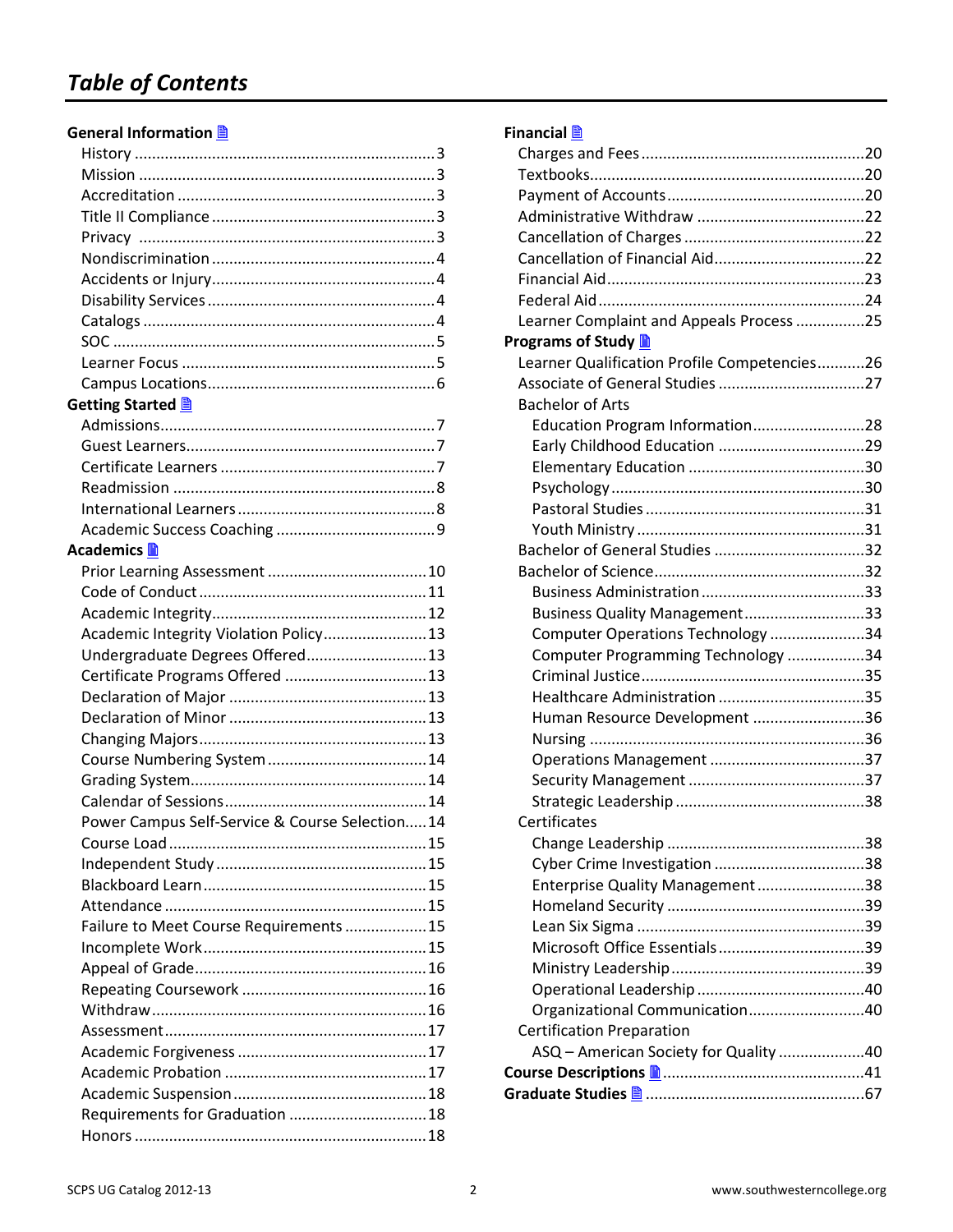## *General Information www.southwesterncollege.org/about/*

## $\blacksquare$  **HISTORY**

Southwestern College was chartered June 19, 1885, by the Methodists of Kansas as "an institution of learning of full collegiate powers." It opened its doors for fortythree learners on September 7, 1886. The first name of the College was "The Southwest Kansas Conference College"; the name "The Southwestern College'' was adopted November 5, 1908.

The residential campus, located on 85 acres in Winfield, Kansas, offers undergraduate and graduate degree programs for traditional age learners.

The College began offering degree completion programs for working adults in 1994. Currently Professional Studies has undergraduate and graduate programs in Wichita, Kansas; McConnell Air Force Base, Kansas; Midwest City, Oklahoma; Fort Riley, Kansas; and online.

Southwestern is a learning community of approximately 1800 learners, 50 full-time teaching faculty members, and 270 affiliate faculty members from leading industries across the country. In addition to programs for traditional age learners and working adults, the College provides learning opportunities for service men and women in all branches of the military.

### $\blacksquare$  MISSION

Southwestern College provides a values-based learning experience that emphasizes intellectual, personal, and spiritual growth. Founded in 1885 by Kansas Methodists and now related to the Kansas West Conference of the United Methodist Church, the college offers both bachelor's and master's degrees on ground and online.

Southwestern College:

- **Prepares students for careers and for graduate** studies with courses that foster critical thinking and effective communication and are characterized by meaningful professor-student interaction.
- **Employs emerging technologies that promote** learning.
- **Strives to live by and teach a sustainable way of** life.
- **Provides preparation for a wide range of church**related vocations and involvement.
- **Offers programs that embrace prior learning and** facilitate career progression for working adults, members of the armed services, and persons in transition.
- Affords a residential learning experience abundant with co-curricular activities that build social awareness and interpersonal skills and cultivate an ethos of service and leadership.

#### **E** ACCREDITATION

Southwestern College is accredited by The Higher Learning Commission and is a member of the North Central Association, (312) 263-0456, www.ncahigherlearningcommission.org,

It is further accredited by the University Senate of the United Methodist Church, the Commission on Collegiate Nursing Education (nursing), the National Association for the Education of Young Children (early childhood education), the National Association of Schools of Music (music), the National Council for Accreditation of Teacher Education and the Kansas State Department of Education (teacher education program), and the Commission on Accreditation of Athletic Training Education (athletic training). The nursing program holds approval by the Kansas State Board of Nursing. Southwestern learners find credits taken here fully accepted in undergraduate and graduate schools across the nation.

#### **TITLE II COMPLIANCE**

Southwestern College is in compliance with federal regulations on disbursement of Title II information.

#### **B** PRIVACY

Southwestern College has interpreted the Family Educational Rights and Privacy Act of 1974 (FERPA; the Buckley Amendment) to restrict the release of confidential information relating to learners. This information includes the learner's academic record, test scores, and academic progress. A full statement of policy and learners' rights is posted at www.sckans.edu/registrar.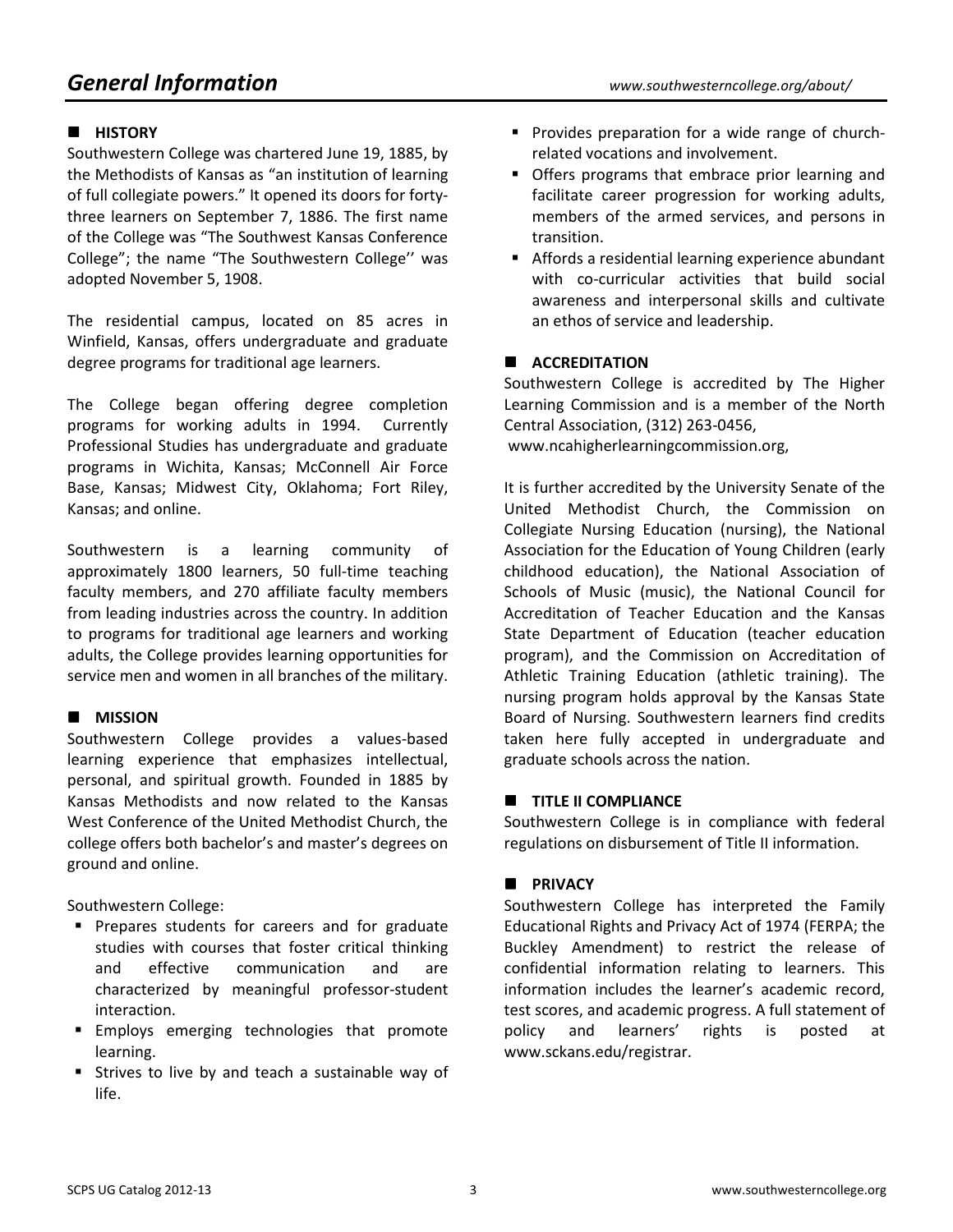## **NOTICE OF NONDISCRIMINATION**

Southwestern College is committed to a policy of nondiscrimination on the basis of race, gender, color, age, sexual orientation, religion, national origin, ethnic origin, or physical disability, veteran (including Vietnam era) status, or other non-merit reasons, in hiring, admissions, and educational programs or activities, all as required by applicable laws and regulations. The College also practices affirmative action in hiring. Responsibility for coordination of compliance efforts and receipt of inquiries, including those concerning the Civil Rights Act of 1960, the Age Discrimination in Employment Act of 1975, Title IX of the Education Amendments of 1972, and Section 504 of the Rehabilitation Act of 1973, the Vietnam Era Veterans' Readjustment Assistance Act of 1974, the Americans with Disabilities Act of 1990, and other related federal, state, and local legislation, executive orders, regulations, and guidelines, has been delegated to the Director of Human Resources, Southwestern College, 100 College St., Winfield, KS 67156-2499, 620.229.6000.

#### **E** ACCIDENTS OR INJURY

Southwestern College does not insure against accidents or injury to learners that may occur during college sponsored activities or those that occur off campus as the result of class assignments. Learners are expected to act responsibility by taking necessary precautions against accidents. Learners are also advised to protect themselves from the financial burden of accident of injury by maintaining personal insurance.

#### **B** DISABILITY SERVICES

The college does not exclude otherwise qualified persons with disabilities, solely by reason of the disability, from participating in college programs and activities, nor are the persons with disabilities denied the benefits of these programs or subjected to discrimination.

It is the responsibility of the learner to bring to the college's attention the need for accommodation due to a qualifying disability along with such supporting information as reasonably required. Requests for accommodation should be made to the Director of Learner Support and Academic Success, and must be supported by appropriate documentation of the relevant disability. The director, in consultation with other trained professionals if necessary, will determine what reasonable accommodations will be made by the college. The learner should provide an updated request for accommodation should any changes occur which must be considered.

## **E** CATALOGS

Courses and policies in this catalog are subject to change through the processes set forth in the institutional policy manuals. Normally, policy revisions are undertaken in the following year after due notification has been served. There may be cases, however, when a policy is changed and implemented in the same year. A curriculum or policy change could be applied to matriculated learners and, as such, the catalog should not be construed as a contract between the college and the learners.

#### **Selection of Catalog**

In most cases, learners will meet graduation requirements stated in the catalog under which they first enter the program. When graduation requirements change, learners may adhere to the ones listed in the catalog under which they first entered, or they may optionally select the newer catalog and follow those requirements. Learners who leave the bachelor's program but re-enroll having missed no more than the equivalent of three full semesters may follow the catalog under which they were previously enrolled.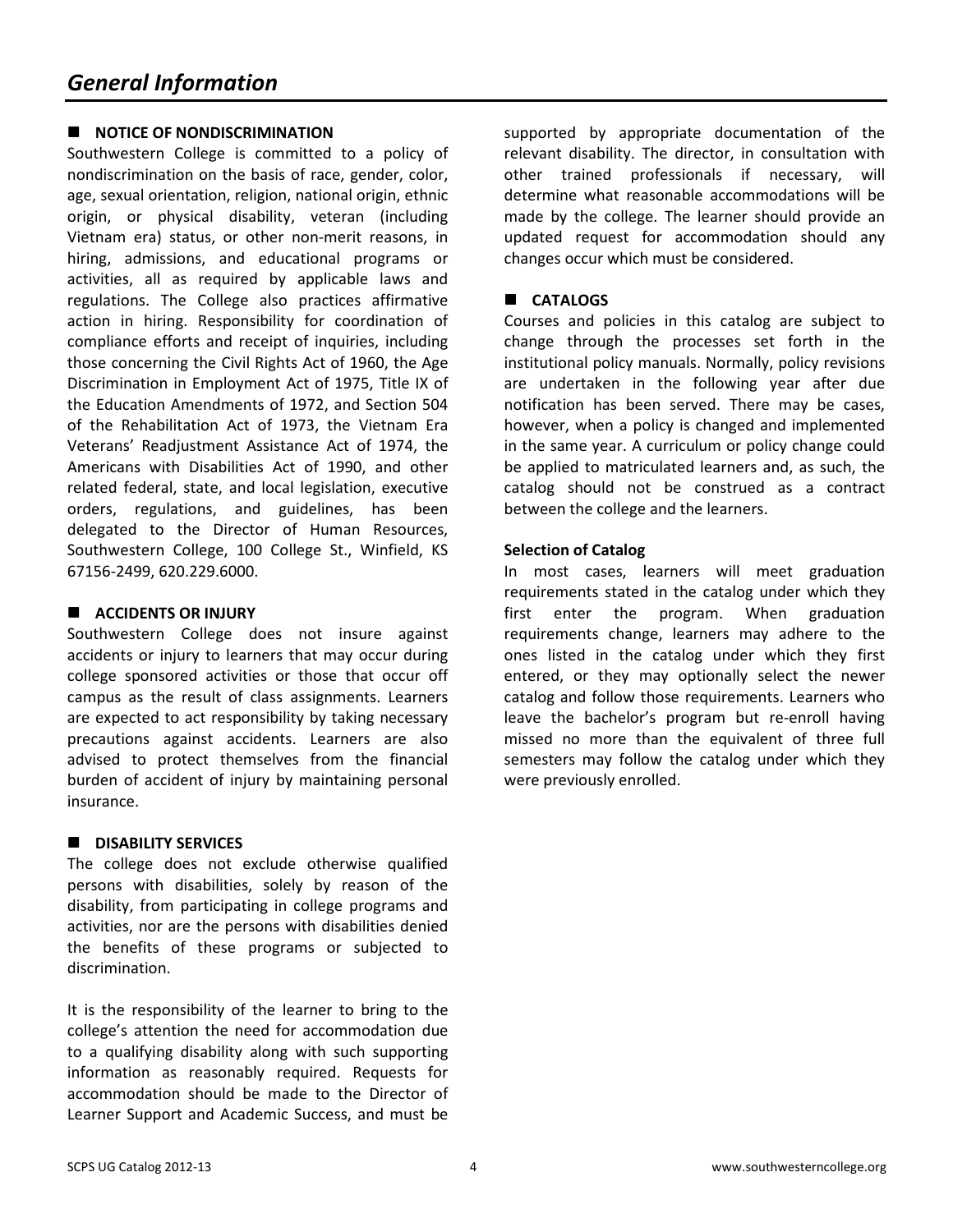### - **SOC**

Southwestern College is a member of the Servicemembers Opportunity Colleges Consortium (SOC) and SOC Degree Network System (DNS) and adheres to the "Military Students' Bill of Rights." Servicemembers Opportunity College Consortium

Servicemembers Opportunity Colleges (SOC), established in 1972, is a<br>consortium of national services opportune higher established in 1972, is a consortium of national higher education associations and more than 1,700 institutional members. SOC Consortium institutional members subscribe to principles and criteria to ensure that



SINCE 1911

quality academic programs are available to military students, their family members, civilian employees of the Department of Defense (DoD) and Coast Guard, and veterans. A list of current SOC Consortium member institutions can be found on the SOC web site at http://www.soc.aascu.org/.

#### **SOC Degree Network System**

The SOC Degree Network System (DNS) consists of a subset of SOC Consortium member institutions selected by the military services to deliver specific associate and bachelor degrees to servicemembers and their families. Institutional members of the SOC DNS agree to special requirements and obligations that provide military students, their spouses and college-age children with opportunities to complete college degrees without suffering loss of academic credit due to changes of duty station.

SOC operates the 2- and 4-year Degree Network System for the Army (SOCAD), Navy (SOCNAV), Marine Corps (SOCMAR), and Coast Guard (SOCCOAST). Refer to the SOC Degree Network System 2 and 4 handbooks to view associate and bachelor degree programs, location offerings, and college information. An electronic version of the Handbook is posted on the SOC Web site, http://www.soc.aascu.org, on the SOCAD, SOCNAV, SOCMAR, and SOCCOAST homepage.

## **E** LEARNER FOCUS

Southwestern College Professional Studies is strongly committed to being:

#### **Learner focused**

We understand and empathize with the unique needs of adult learners. Programs and services are specifically tailored toward adults who are balancing the pursuit of a college degree with work and family demands and/or military service.

#### **Ethically sound**

Building upon our historic connection to the United Methodist Church, we meet the highest ethical standards when working with learners and each other.

#### **Academically excellent**

Academic programs are reviewed on an ongoing basis to ensure that they exceed institutional outcomes. Instructors have relevant work experience as well as strong teaching skills with exemplary academic credentials.

#### **Responsive**

Understanding and responding to the educational needs of the workplace, community, and the military serve as a hallmark. We operate with a spirit of innovation and creativity in the development and deployment of new programs. We seek partnerships with other educational providers and organizations for the explicit reason of increasing access of educational opportunities to adults and are flexible in program design to the benefit of learners and the larger community.

#### **<sup>i</sup>Nstitutionally accountable**

We recognize our unique role and work actively to participate in and advance the overall strategic goals and directions of Southwestern College.

#### **Empowering**

We take a developmental and motivational approach with learners and each other in order to help everyone reach their dreams – educationally, personally, and professionally.

#### **Resolute**

We are committed in our efforts to see our learners persist to graduation. We accept the role of learners' advocate and will never give up on our learners' lifelong goals to achieve an education.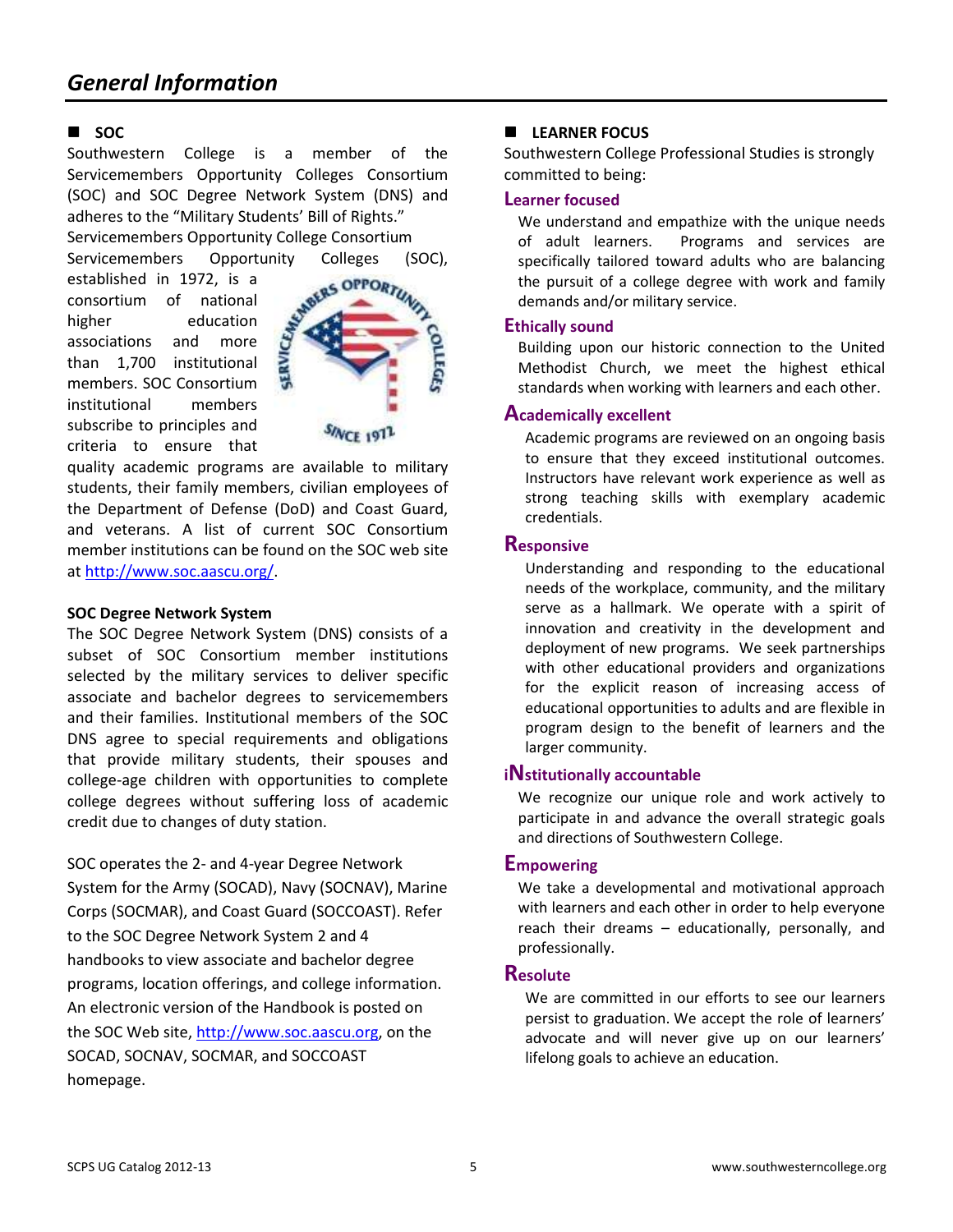## **E** CAMPUS LOCATIONS

#### **Wichita East Branch Campus**

2040 S. Rock Road Wichita, KS 67207-5350 316.684.5335 Fax: 316.688.5218 prostudy@sckans.edu

#### **Wichita West Branch Campus**

3460 North Ridge Rd. Suite 50 Wichita, KS 67205 316.946.1116 Fax: 316.946.1079 wwichita@sckans.edu

#### **Midwest City Branch Campus**

1401 S. Douglas Blvd. Suite O Midwest City, OK 73130 405.733.3301 Fax: 405.733.1254 okc@sckans.edu

#### **McConnell AFB Branch Campus**

22MSS/DPE 53474 Lawrence Ct. McConnell AFB, KS 67221-4000 316.681.1467 Fax: 316.681.2837 mcconnell@sckans.edu

#### **Fort Riley Branch Campus**

Building 217, Custer Ave. Fort Riley, KS 66442 785.784.9930 fortriley@sckans.edu

#### **SOUTHWESTERN COLLEGE MAIN CAMPUS**

#### **Winfield**

100 College Street Winfield, KS 67156 800.846.1543

**For an up-to-date and complete listing of staff visit our website at:** 

http://www.southwesterncollege.org/contact-us/staff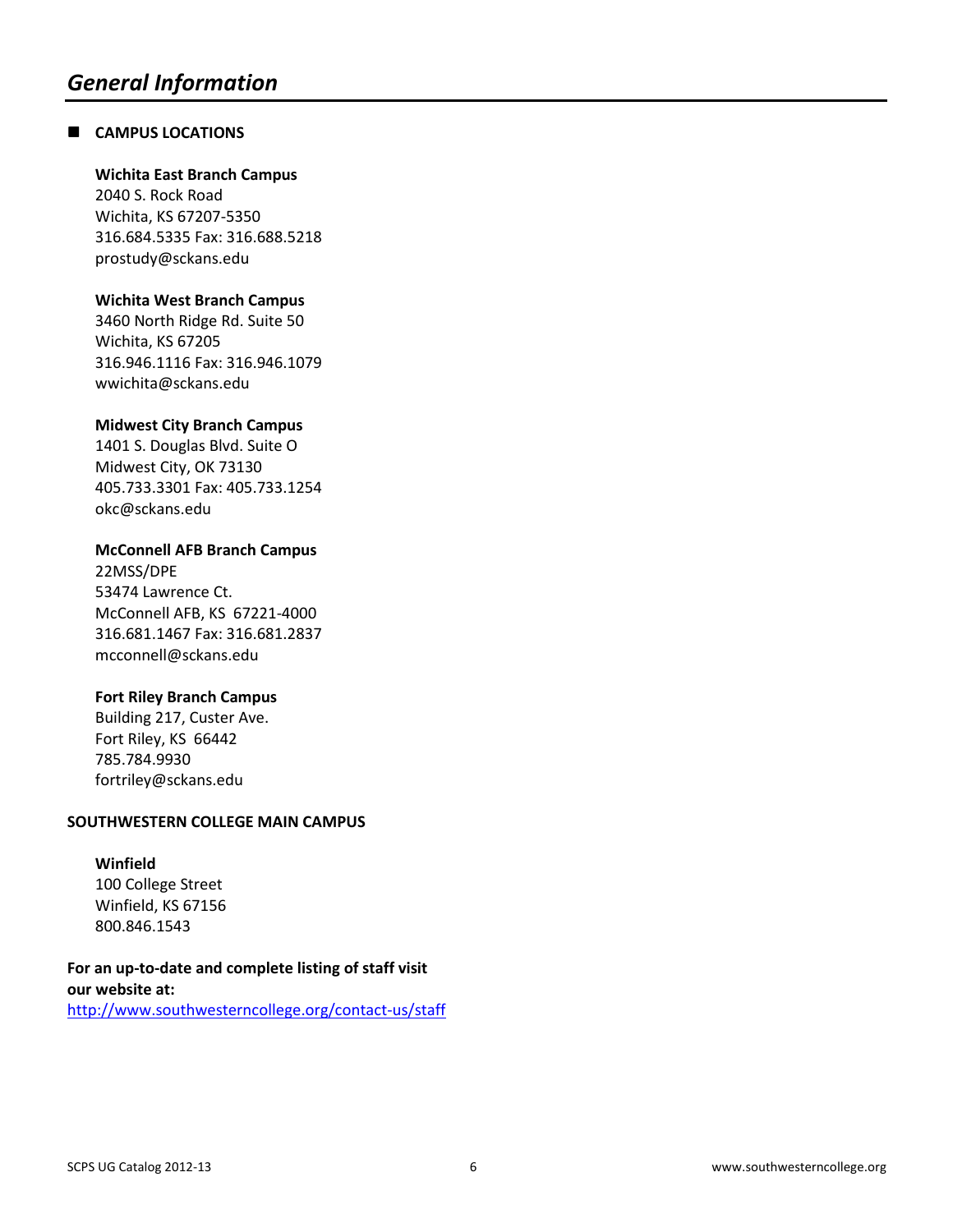## $\blacksquare$  ADMISSIONS

All degree-seeking applicants must have completed a minimum of 6 credit hours of post high school coursework with a minimum cumulative GPA of 2.0 and have three years' full-time work experience. Learners with fewer than three years work experience must interview with the Chief Academic Officer for admittance.

Applicants must fill out a complete application packet and submit official transcripts from each institution they have previously attended. Once it is determined that the applicant meets all admission requirements, the applicant will be admitted to Southwestern College Professional Studies with provisional status until all \*official transcripts are received from each institution the applicant has previously attended. To be fully eligible for admission to Southwestern College Professional Studies and to be eligible to receive Federal Financial Aid, Southwestern College must have received all official transcripts for the learner. New learners have eight (8) weeks from the first day of their first class to get all of their \*official transcripts submitted to and received by the Southwestern College Registrar. If at the end of eight (8) weeks, the Southwestern College Registrar has not received all previous college transcripts, the learner will not be allowed to enroll in any future classes and will be dropped from all future sessions. Learners will not, however, be withdrawn from any course(s) currently in progress during the eight (8) weeks of provisional admission status. Learners will be eligible for full admission status when all of their college transcripts have been received by the office of the registrar. Federal financial aid which the learner is eligible to receive under federal guidelines cannot be disbursed to the learner who has not been fully admitted to Southwestern College.

Transfer hours should include English Composition 1 and 2 and a course in mathematics (college algebra preferred) with a C- or better. Any college level math course will meet this requirement as long as it counted toward graduation requirements at the institution where it was earned. If these courses are not included in transfer credit, they will be required for graduation and may be completed at Southwestern College Professional Studies.

As part of the degree completion plan, learners may apply for prior learning experience credits or present College Level Examination Program (CLEP) or DANTES (DSST) credits. Detailed information on these alternate methods of obtaining credit is available from any academic success coach.

\*Official transcripts, including military or other externally evaluated transcripts, must be sent directly from your previous institutions to the Southwestern College Office of the Registrar and cannot be transmitted from or by a learner directly.

#### $\blacksquare$  GUEST LEARNERS

Guests are welcome to enroll in 100- or 200- level Southwestern College Professional Studies courses. Guest learners wishing to enroll in 300- or 400- level courses must have the approval of the appropriate Academic Governance Committee. Guest learners are admitted for up to 15 credit hours with non-degree-seeking/ non-major status. Exceptions will be allowed under special military agreement. If guest learners begin to pursue Professional Studies majors, they must declare their intent to seek a degree in writing and must meet all admissions requirements. Hours earned as a guest learner can be applied toward admission requirements.

#### **E** CERTIFICATE LEARNERS

Learners seeking a Southwestern College Professional Studies certificate are admitted with non-degree seeking status. Exceptions will be allowed under special military agreement.

If certificate learners begin to pursue Professional Studies majors, they must declare their intent to seek a degree in writing and must meet all admissions requirements. Hours earned as a certificate learner can be applied toward admission requirements.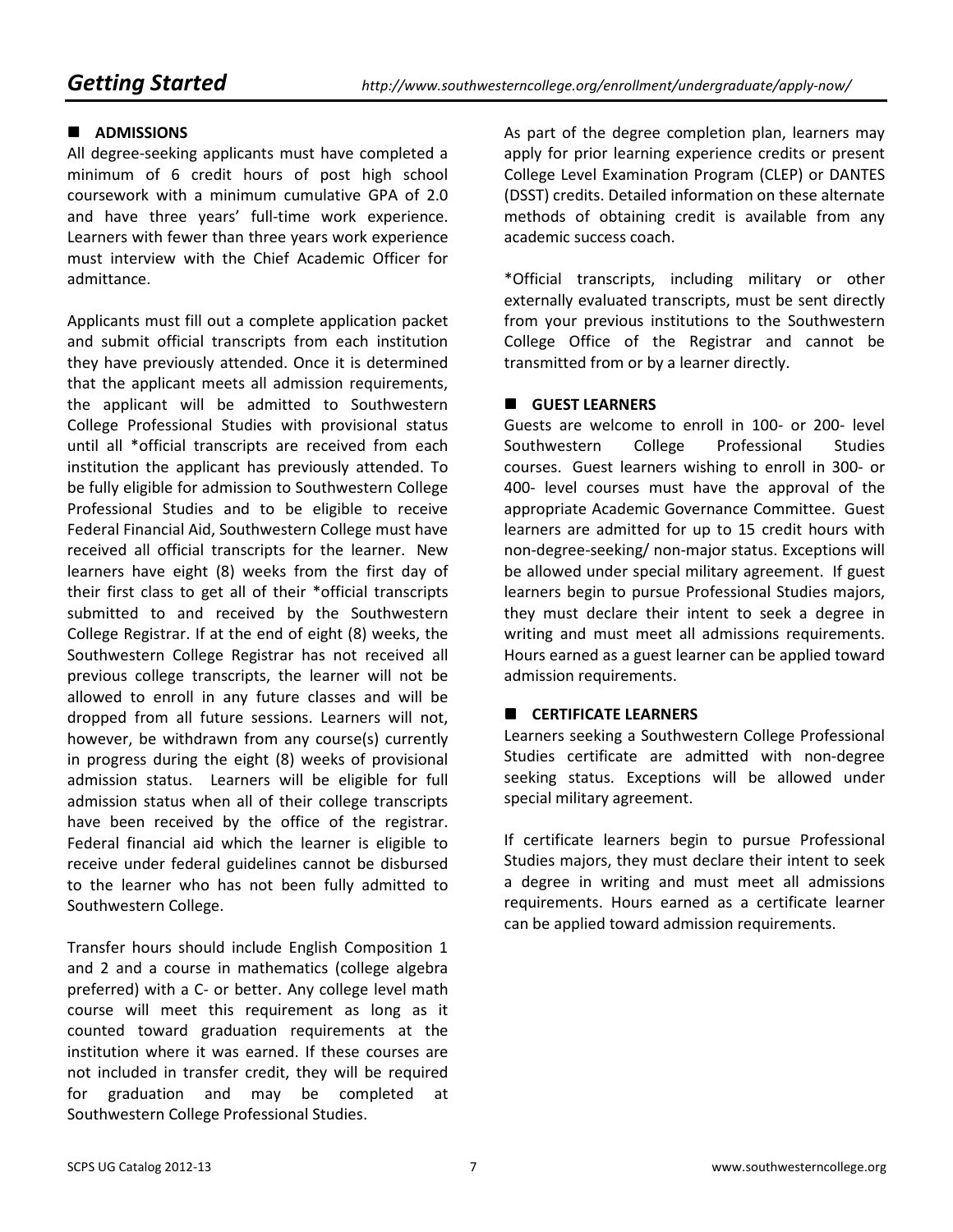## **READMISSION**

Learners not enrolled for the equivalent of more than three consecutive semesters are required to contact a Professional Studies admissions counselor to complete all necessary documentation for readmission. Learners who leave the bachelor's program but re-enroll having missed no more than one year (counting fall, spring, and summer semesters as one year) may follow the catalog under which they were previously enrolled. Southwestern College is in compliance with the Higher Education and Opportunity Act (HEOA) provision for service members readmission based on military service.

#### $\blacksquare$  INTERNATIONAL LEARNERS

International learners who wish to attend Southwestern College Professional Studies belong in one of the three categories described below. Review the appropriate category for additional application information.

Admission decisions for international learners who are planning on studying in the US are based on a combination of English proficiency, successful completion of courses leading to graduation, letters of recommendation, and proof of financial support.

Learners who have attended schools where English has not been the primary language of instruction must show evidence of English proficiency through one of the following: a paper score of 550 or higher, or an internet score of 80 or higher on the Test of English as a Foreign Language (TOEFL), a score of 6.5 or higher on the International English Language Testing Service (IELTS test; a score of 4 or higher on the Chinese Government English Exam; or special courses in other institutions such as completion of the highest level of an Intensive English Language Center program or other relevant experiences.

Transfer learners must provide official copies of all college transcripts and record of any undergraduate and graduate degrees awarded. All foreign credentials not listed in English should have an accompanying literal translation. Alternatively, learners can provide a third-party transcript evaluation from an organization such as ECE or WES. Please see the Transfer Learners section in this catalog for additional information. An international learner who enrolls as a degree-seeking learner at Southwestern and who has taken courses outside the United States must pay a fee to have these credits evaluated.

**Category 1:** Learners who study online with Southwestern College Professional Studies programs from a country outside the USA follow the same policies and procedures outlined under Application Process in this catalog. Learners in this category must make payment arrangements with the Billing Office at the time of enrollment, or they will be dropped prior to the start of class.

**Category 2:** Learners who are permanent United States residents follow the same policies and procedures outlined under Application Process in this catalog. Learners in this category should provide an alien registration number or an ITIN number in place of a Social Security Number on application documents.

**Category 3:** Learners who are required to apply for an F-1 visa should plan to work jointly with a main campus and a Professional Studies admissions representative in order to ensure that all college admission and visa application requirements are met. Prospective learners can begin the process by contacting a Professional Studies admissions representative at 888.684.5335.

In addition, international learners (category 3) must submit a certified bank statement indicating that the learner or the learner's sponsor has sufficient funds to meet the first year's expenses, a personal statement about the learner's background, interests and personal accomplishments, and three letters of recommendation. International learners will be required to enroll in and pay for in full at the time of enrollment, 12 credit hours each semester. If the learner is being sponsored, a certified letter from the sponsor should be submitted indicating the sponsor will be supporting the learner during the learner's stay in the United States. If the learner is sponsored by the learner's home government, the learner should send a certified letter from the government indicating support and billing information. International learners are subject to the same academic admission requirements as other Professional Studies learners.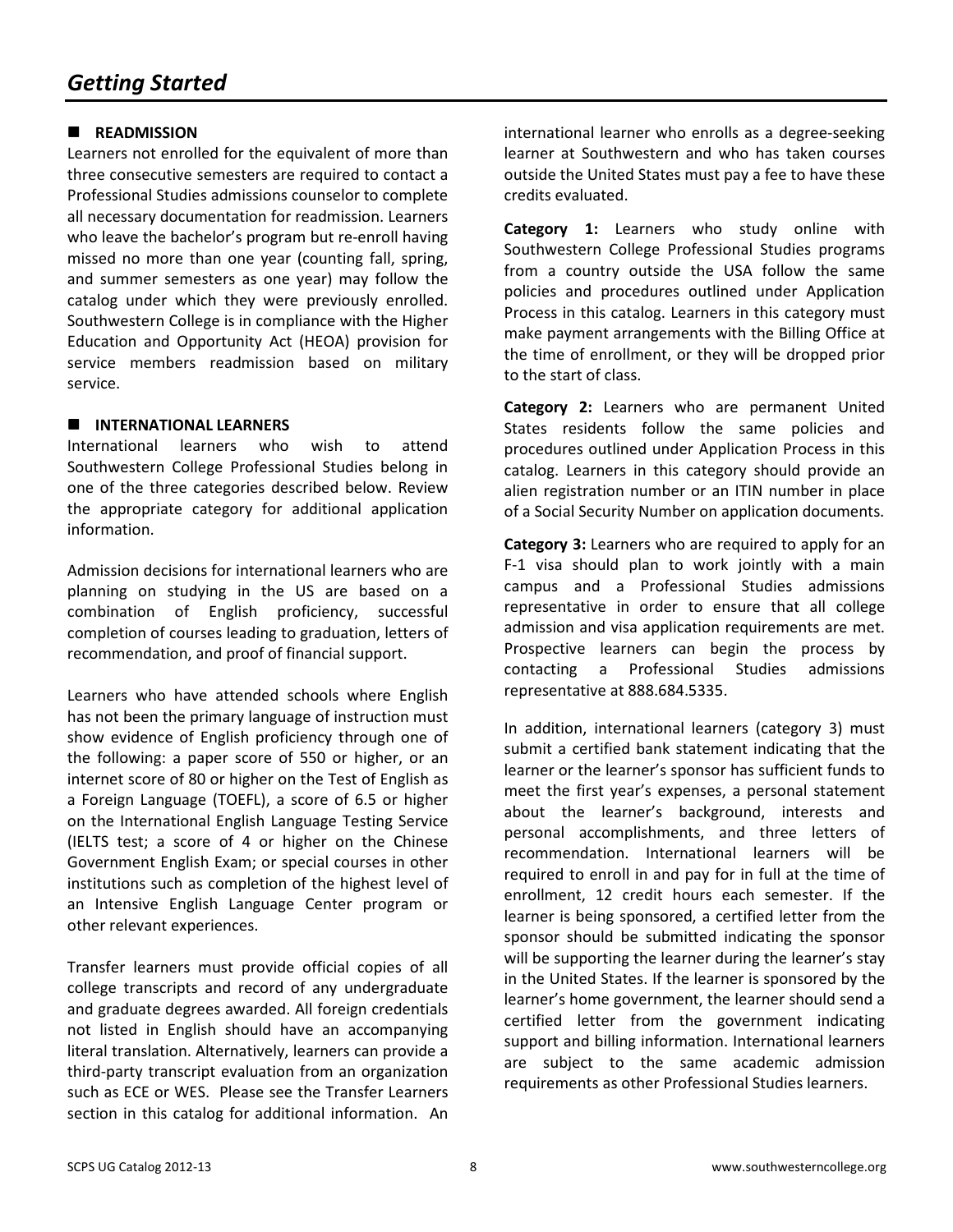## **E** ACADEMIC SUCCESS COACHING (ADVISING)

Academic Success Coaching (ASC) plays a critical role in the learner's educational journey at Southwestern College. A staff of professional, full-time coaches assists learners with degree plans, course selection, and other issues related to the learner's program. In addition, the academic success coach is prepared with the tools and best practices needed to help learners persist to their individual educational goals. Each academic success coach is committed to proactive learner contact, providing the necessary level of support for an optimal educational experience.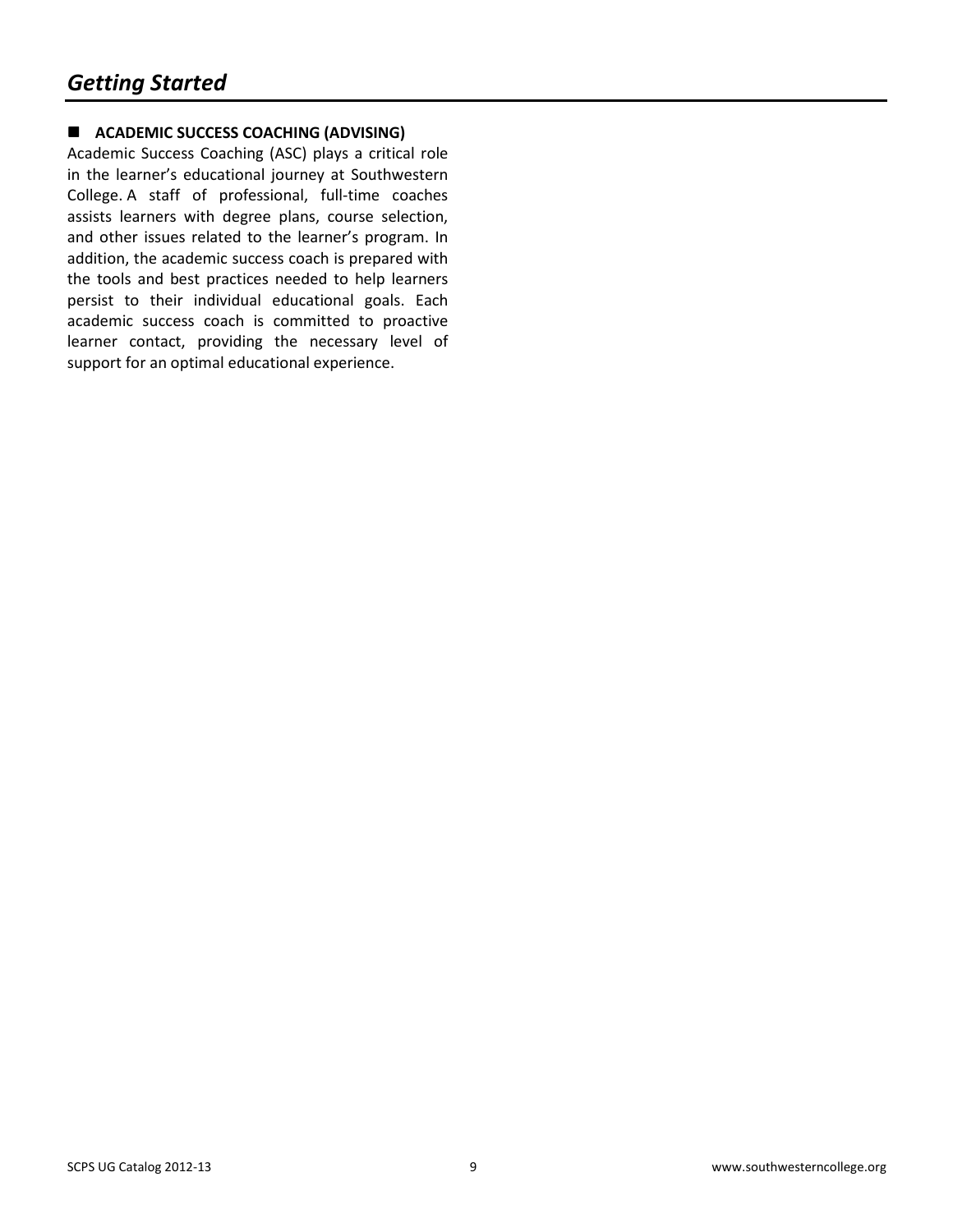## **E** PRIOR LEARNING ASSESSMENT

There are a variety of methods for learners to receive additional credits through our prior learning assessment processes. These include: transfer credit; credit evaluated by the American Council on Education (ACE); validation of credits by examination; credit for prior learning; through the portfolio process, and extra-institutional credit.

While it is the intent of Southwestern College Professional Studies to maximize a learner's number of transfer credits from multiple sources, it is important to understand that all Professional Studies learners must meet all learner qualification profile competencies for each degree earned at Southwestern College.

Southwestern College will accept a maximum of 30 total credit hours combined in the following three credit categories: validations of credits by examination; credit for prior learning; and extrainstitutional credit.

A description of the policies specific to these various credit options is described below.

#### **Transfer Credit**

Learners must provide an official transcript of coursework done at all other institutions to apply those hours toward requirements at Southwestern College. Only hours successfully completed and/or degrees earned at institutions recognized by the Council for Higher Education Accreditation (CHEA) may be considered. Southwestern College does not recognize credit for varsity athletics or remedial/developmental coursework. Any exception to the above requirements must be approved by the appropriate Academic Governance Committee. Transfer hours should include English Composition 1 and 2 and a course in mathematics (college algebra preferred) with a C- or better. These courses are required for graduation and may be completed at Southwestern College Professional Studies.

#### **Credit Evaluated by the Academic Council on Education (ACE)**

By special agreement, Southwestern College accepts up to 64 ACE recommended credits from AARTS, SMART, USCGI, or corporate transcripts. Through additional memoranda of agreements, Southwestern College may develop other agreements for acceptance of ACE-evaluated credits.

#### **Extra Institutional Credit**

Southwestern College Professional Studies works with third party organizations to award extra institutional credit. Learners may apply up to 30 extra institutional credit hours as elective credits toward selected degree programs. A standard extra institutional credit fee (per credit hour) will apply. Information regarding charges and fees is found in this catalog under "Charges and Fees."

#### **Validation of Credits by Examination**

A learner may present scores earned on examinations administered by outside agencies approved by the appropriate Academic Governance Committee and receive up to 30 total hours of credit. Sources may include the College Level Examination Program (CLEP), Advanced Placement Program, Excelsior College Exams (ECE), and DANTES Subject Standardized Test (DSST). The maximum number of credits that may be validated by external examination at Southwestern College is 30. Credit by examination awarded by other accredited colleges is accepted as transfer credit.

#### **Airframe and Power Plant License**

Learners who show proof of earning an Airframe & power plant (A & P) license may be granted 30 credit hours for that course of study and a waiver of the math requirement.

#### **Pilot's License**

Learners who have earned a pilot's license may be awarded five credit hours for the license, and upon submission of a signed and dated pilot's logbook, request that the logbook be evaluated for additional credit. There is no charge for credentialing the A and P license or the hours for the pilot's license, but a charge of \$75 will be assessed the learner for evaluation of the logbook.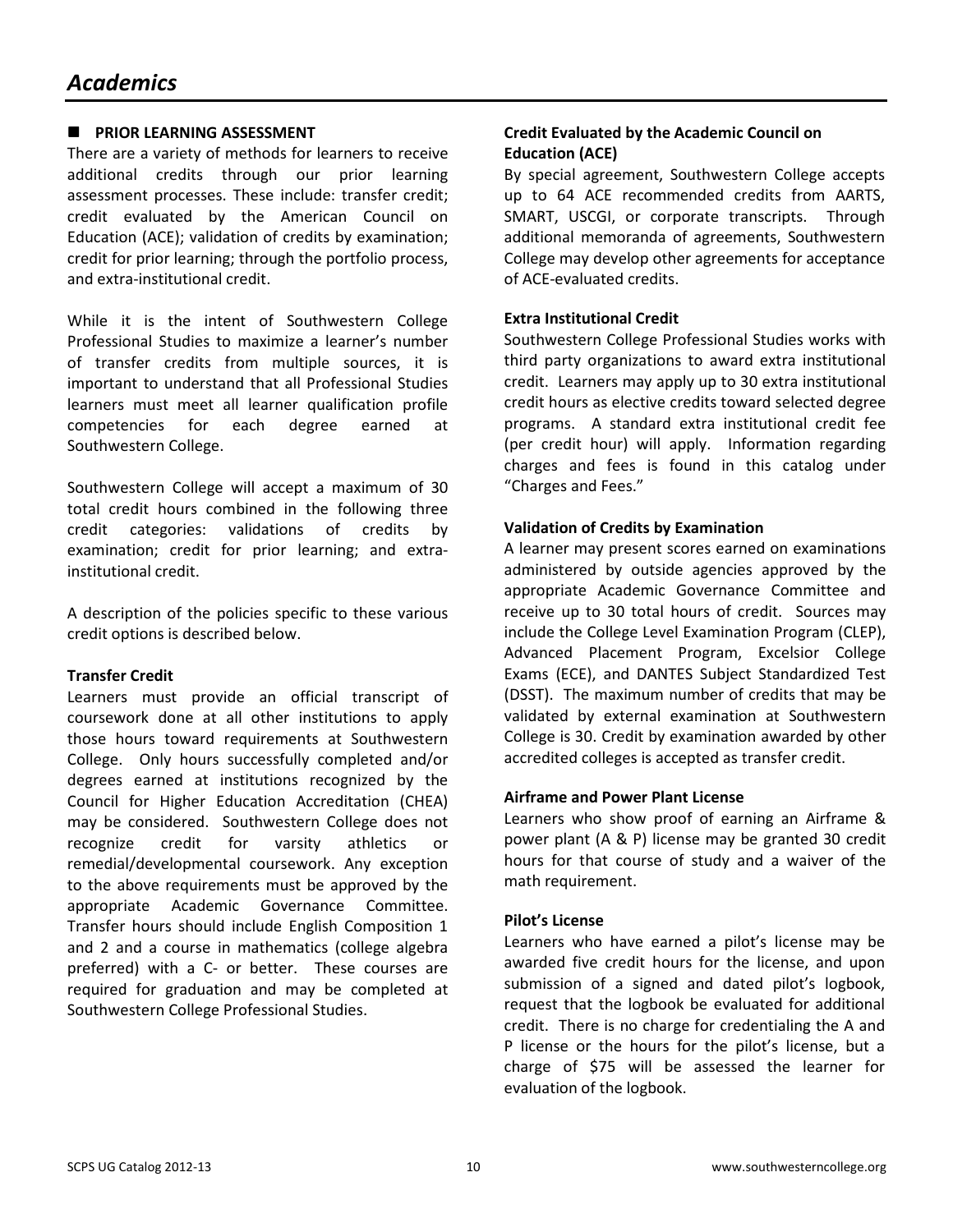## **E** PRIOR LEARNING ASSESSMENT *(continued)*

Information regarding charges and fees is found in this catalog under "Charges and Fees." Credits earned by validation are graded satisfactory (S). They count toward graduation and, when initially entered by Southwestern College or another baccalaureate degree-granting institution, toward the minimum 60 hours required from baccalaureate-degree-granting institutions. They do not assist in fulfilling the requirement for a minimum of 30 hours in Southwestern College courses.

#### **Credit for Prior Learning Portfolio**

It is recognized that many persons have accumulated non-college experiences that can be translated into college credit. Degree-seeking learners may apply for evaluation of prior learning credit after completing 21 hours with Southwestern College Professional Studies. Information regarding application procedures can be obtained from an academic success coach.

A learner who wishes to apply for such credit is invited to prepare a summary of those experiences in writing, strictly following guidelines outlined in a document available from the office of the Director of Learner Support and Academic Success. An external evaluator uses various methods of evaluation to assess the learner's competence level and grants elective credit hours accordingly.

Examples of work and other experiences that may be considered for credit are in-service education, continuing education in any form, occupational experience, professional attainment, and travel that can be shown to have resulted in personal growth and learning. Credits awarded by Southwestern College for prior learning through the portfolio process are graded satisfactory (S). They count toward graduation but do not assist in fulfilling the requirement for a minimum of 30 hours in Southwestern College courses. A fee will be assessed for evaluation of prior learning. It must be paid at the time an application is submitted for evaluation. Information regarding charges and fees is found in this catalog under "Charges and Fees."

## **CODE OF CONDUCT**

Enrollment at Southwestern College is interpreted by the institution to have both academic and social behavioral implications. The following actions or behaviors which are inconsistent with the college mission and academic traditions or unacceptable to the established community standards may result in suspension or expulsion. Learners are expected to conduct themselves ethically, honestly, and with integrity. This requires the demonstration of mutual respect and civility in both academic and professional discourse and settings. Learners are expected to respect the rights and privileges of others and to foster an environment conducive to learning.

- 1. Actions, oral statements, and written statements which threaten or violate the personal safety of faculty, staff, or learners.
- 2. Harassment, sexual or otherwise, that has the effect of creating a hostile or offensive educational environment for any learner, faculty, or staff member.
- 3. Stalking or persistently pursuing another person and creating unwelcomed contact or communication.
- 4. Unauthorized, inappropriate or misuse of computers and technology.
- 5. Theft or damage to personal or college property or services.
- 6. Academic dishonesty including but not limited to plagiarism and cheating.
- 7. Physical harm or threat of physical harm to any person or persons, including but not limited to assault, sexual abuse, or other forms of physical abuse.
- 8. Carrying of weapons or other hazardous items on campus, at campus-sanctioned events, or when meeting with campus personnel (does not apply to learners who are law enforcement officers).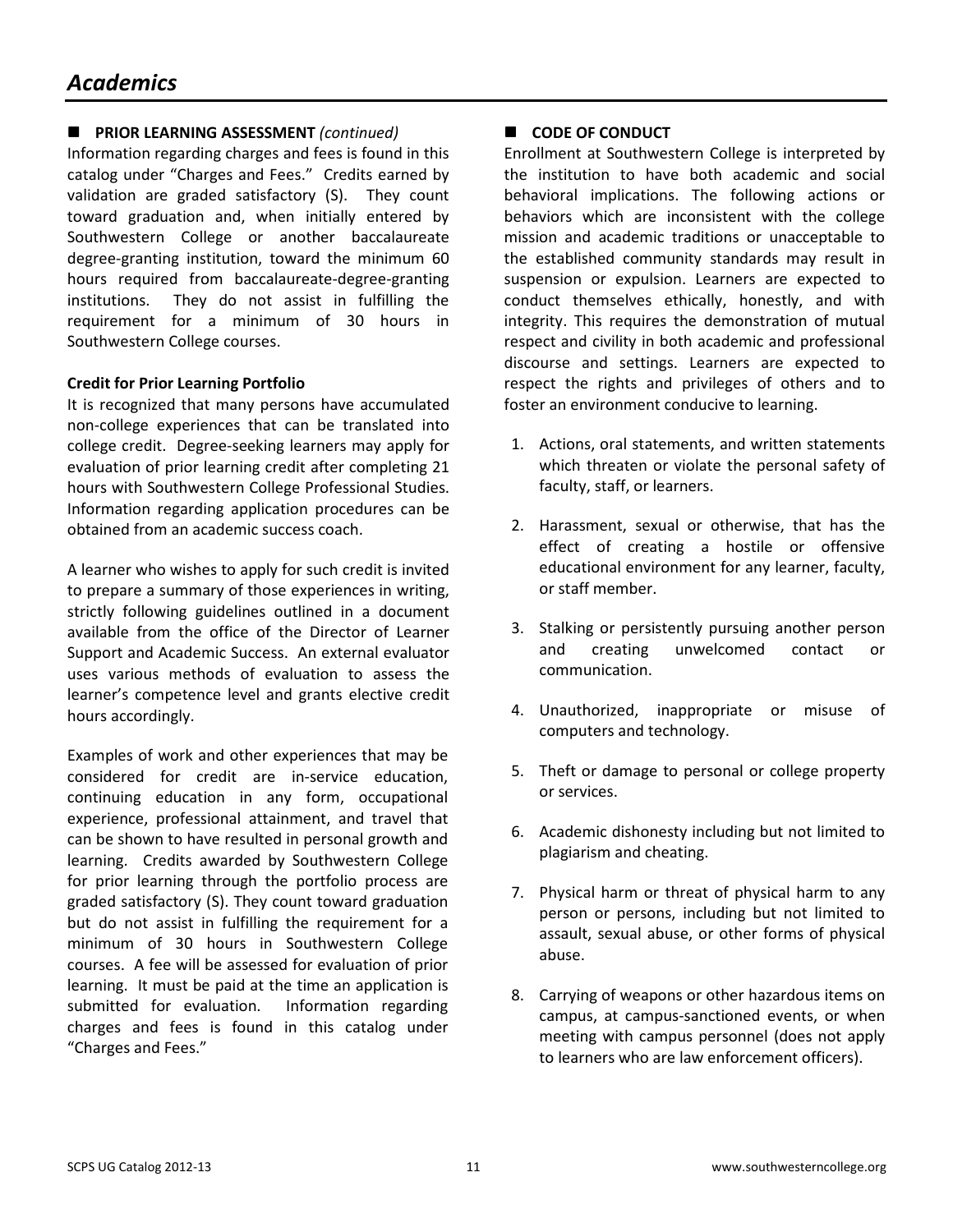- **CODE OF CONDUCT** (continued)
- 9. Using, dealing in, or being under the influence of alcohol or illegal drugs while in class.
- 10. Falsification, alteration or invention of information on college forms including financial aid applications.
- 11. Violation of federal, state, or local laws and regulations that impact the college educational environment.

This list is representative but not all-inclusive. Violators of the Code of Conduct will be referred to the Vice-President of Southwestern College Professional Studies who will make an appropriate disciplinary decision.

### **E** ACADEMIC INTEGRITY

Southwestern College assumes the academic integrity of its learners. Academic dishonesty is any act of cheating, fabrication, plagiarism, and abuse of resources, forgery of academic documents, dissimulation, or sabotage, and any act of aiding and abetting academic dishonesty. In cases where academic integrity is in question, the following definitions and policies will apply:

- 1. Cheating is using or attempting to use unauthorized materials, information or study aids in any academic exercise. Examples: copying homework, copying someone else's test, using an unauthorized "cheat sheet," etc.
- 2. Fabrication is the falsification or invention of any information or citation in any academic exercise. Examples: making up a source, giving an incorrect citation, misquoting a source, etc.
- 3. Plagiarism is the representation of the words and ideas of another as one's own in any academic exercise. Plagiarism includes failing to give a citation for using work from another person or source. Modifications to phrasings do not reduce the requirement for giving a citation. This also applies to information obtained electronically, such as from the Internet.
- 4. Dissimulation is the disguising or altering of one's own actions as to deceive another about the real nature of one's actions concerning an academic exercise. Examples: fabricating excuses for such things as missing classes, postponing tests, handing in late papers; turning in a paper for one class that was originally written for another class, etc.
- 5. Abuse of resources is the damaging of any resource material or inappropriately limiting access to resource material which is necessary for academic work. Examples: hiding library materials; removing non-circulating material from the library; hiding or stealing another person's textbook, notes or software; failure to return library materials when requested by the library, etc.
- 6. Forgery of academic documents is the unauthorized changing or construction of any academic document. Examples: changing transcripts, changing grade books, changing grades on papers which have been returned, forging signatures, etc. Examples also include completion of an application for any Southwestern College academic program which omits or falsifies any requested information. Such violations can result in the revocation of the application, even if approval was previously granted on the basis of fabricated information.
- 7. Sabotage is the damaging or impeding of the academic work of another learner. Examples: ruining another learner's lab work, failure to participate in group assignments, destroying another learner's term paper, etc.
- 8. Aiding and abetting academic dishonesty is knowingly facilitating any act defined in items 1-7.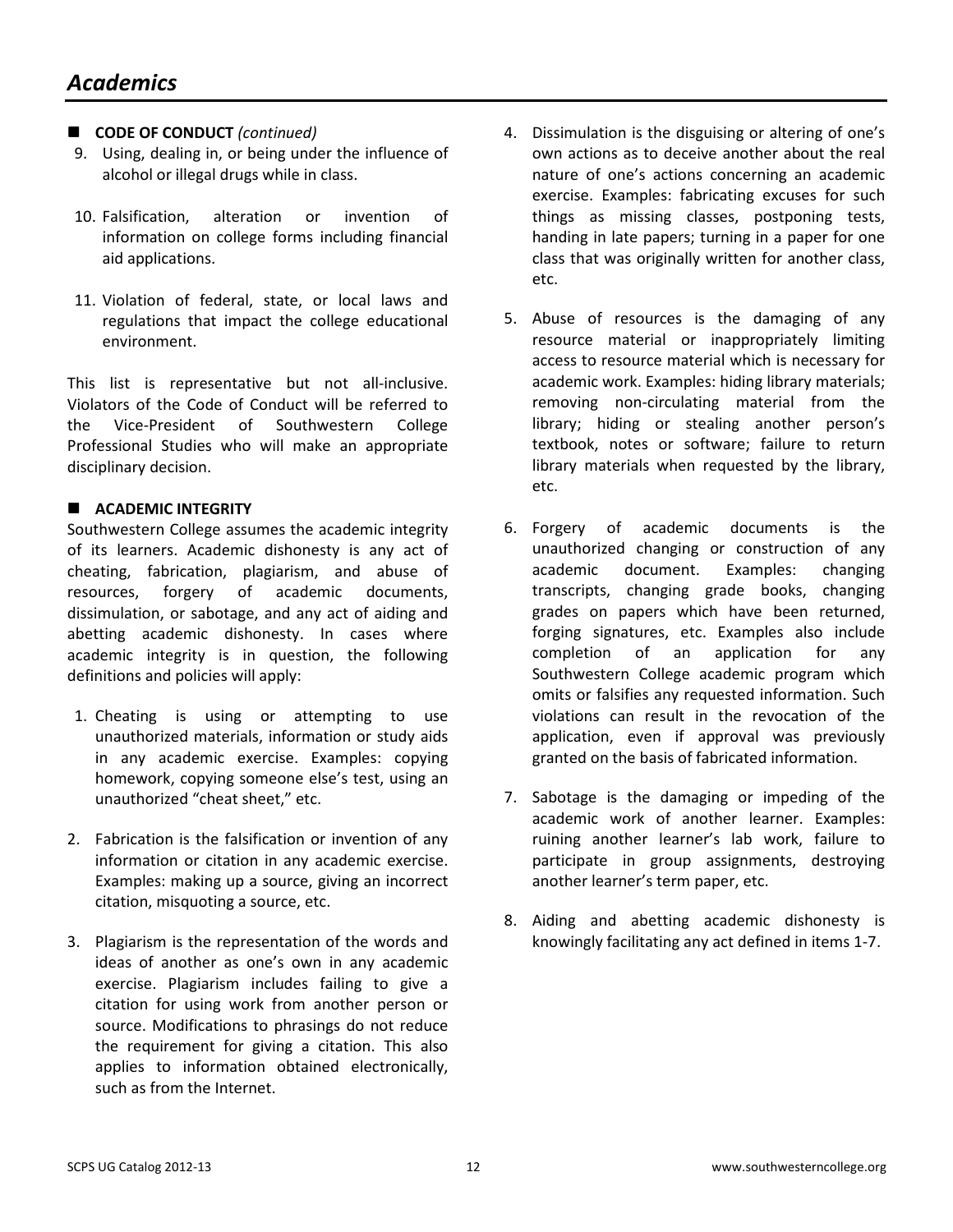#### **POLICIES FOR DEALING WITH VIOLATIONS OF ACADEMIC INTEGRITY:**

#### **Course:**

- 1. The instructor shall determine if the infraction is intentional or unintentional.
- 2. The instructor may issue a reprimand (written or oral) for intentional or unintentional violations, and/or assign a reduced score or zero for the assignment (paper, exam or project). Institutional procedures will also apply if a zero is recorded due to an intentional violation of the academic integrity policy.
- 3. The most severe violations of academic integrity may result in the learner receiving a failing grade in the course. In such circumstances the instructor will consult with the Chief Academic Officer prior to assigning the failing grade. Institutional procedures will also apply if a learner receives a failing grade due to a violation of the academic integrity policy.
- 4. The learner may appeal the instructor's decision to the Chief Academic Officer.

#### **Institutional:**

- 1. When a zero is recorded for an assignment because of intentional academic dishonesty the occurrence will be a reported, in writing, to the Chief Academic Officer.
- 2. The violation will be documented by the appropriate college staff members.
- 3. Validated attempts of academic dishonesty will become a permanent part of the learner's academic record.
- 4. The Chief Academic Officer will review the documentation and may issue a written warning (probable first violation) or suspend (subsequent violations) the learner from Southwestern College.
- 5. The learner may appeal the Chief Academic Officer's decision to the appropriate Academic Governance Committee. Appeals must be submitted in writing within 30 days of notification by the Chief Academic Officer. Decisions of the Academic Governance Committee are final.

## **UNDERGRADUATE DEGREES OFFERED**

Southwestern College confers the following undergraduate degrees for program offered in Professional Studies:

- A.G.S., Associate of General Studies
- B.A., Bachelor of Arts
- B.G.S., Bachelor of General Studies
- B.S., Bachelor of Science
- B.S.N., Bachelor of Science in Nursing

Learners seeking a degree must fulfill all requirements as listed in this catalog. A second undergraduate degree requires a minimum of 30 additional semester hours of credit.

#### **E** CERTIFICATE PROGRAMS OFFERED

Southwestern College offers both certificates and certification preparation courses for professional societies. Credit hours earned for these certificate programs and certification preparation courses can be used to satisfy credit hour requirements for Southwestern College bachelor's degrees. Certificates are awarded only for courses taken at Southwestern College unless otherwise stated in an extrainstitutional or military education agreement.

#### **Certificates**

- Change Leadership
- Homeland Security

▪ Organizational

- **Cyber Crime** Investigation
- Ministry Leadership
	- Operational Leadership
- **Enterprise Quality** Management

## Communication

**Certification Preparation** ASQ—American Society for Quality

#### **E** DECLARATION OF MAJOR

New learners declare majors in the application process in Southwestern College Professional Studies. If a learner wishes to add a second major, the process may be completed through an academic success coach.

#### **E** DECLARATION OF MINOR

There are no minors offered in Professional Studies programs.

#### **E** CHANGING MAJORS

A learner wishing to change majors must submit a completed Change of Major form to the learner's academic success coach. The learner assumes responsibility for any extra credits that may be involved in meeting the requirements of the new major.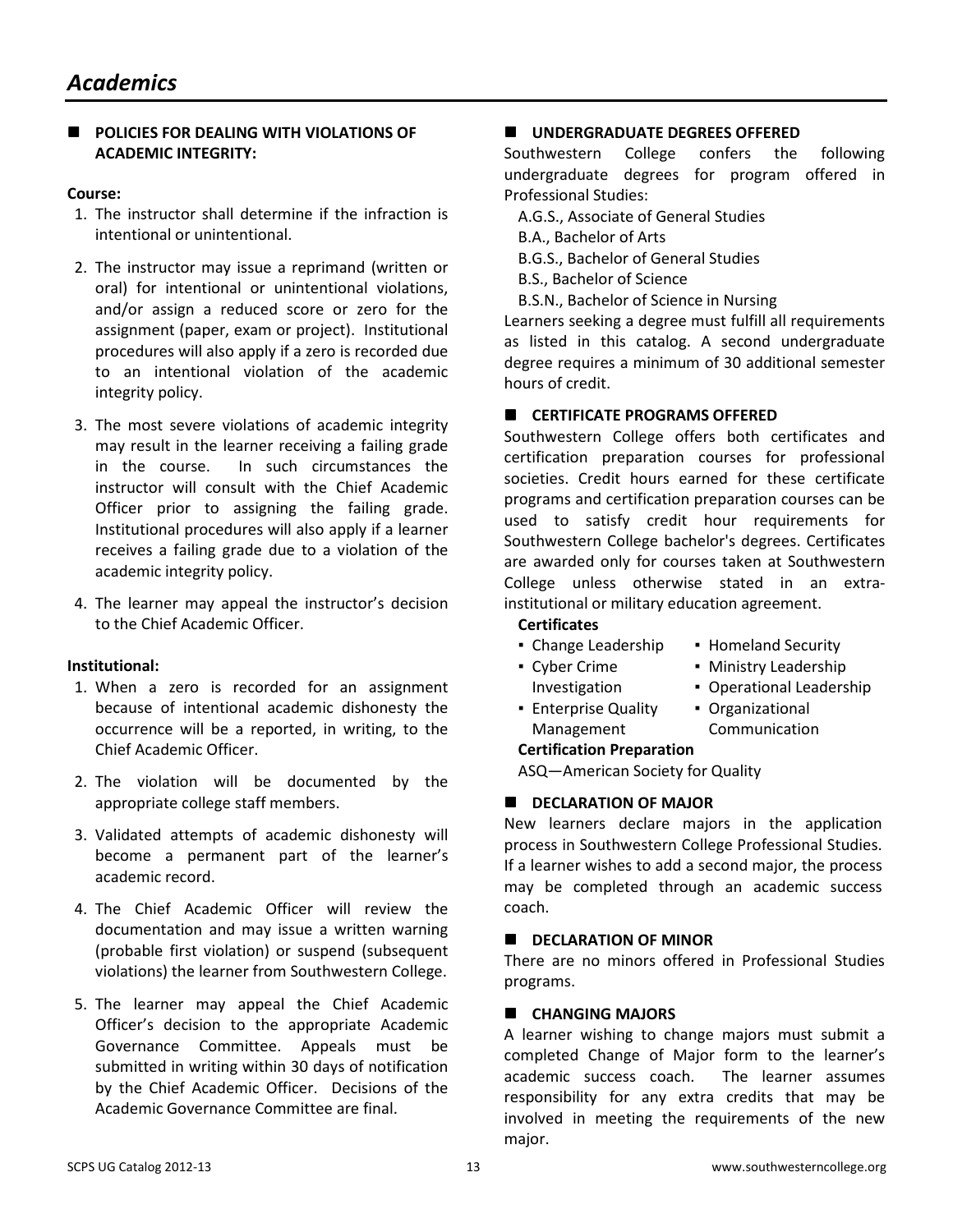## **E** COURSE NUMBERING SYSTEM

Courses are numbered by level:

- 100 Freshman
- 200 Sophomore
- 300\* Junior
- 400\* Senior
- 500+ Graduate

*\* It is strongly recommended that enrollment in lower level course requirements is satisfied prior to advancing to upper level requirements to build on foundational knowledge.* 

## **E** GRADING SYSTEM

The college grading system defines the following marks as graded hours and assigns the grade points shown per semester credit hour:

- A = Superior work  *(A+ or A, 4 points; A–, 3.67)*
- $B =$  Above average work  *(B+, 3.33; B, 3; B–, 2.67)*
- C = Average work  *(C+, 2.33; C, 2; C–, 1.67)*
- D = Minimally acceptable work for receiving credit  *(D+, 1.33; D, 1; D–, 0.67)*
- $F =$ Failure  *(0 points)*
- WF = Withdraw Failure  *(0 points)*

These additional marks are also used but do not designate graded hours and do not impact calculation of a GPA:

- WD = Withdrawal from a course
- $W =$  Withdrawal from a course  *(for active duty Army learners only)*
- AW = Administrative withdrawal from a course
- I = Incomplete work
- WM = Withdrawal by the Army *(obtained through the Army)*
- S = Satisfactory work *(equivalent to a C- or better)*

Southwestern College Professional Studies' participation in memoranda of agreements may require additional grade designations.

### **E** CALENDAR OF SESSIONS

Southwestern College Professional Studies programs include eight, six-week sessions each year, with three sessions during the traditional fall and spring semesters and two sessions in the summer semester. Teacher Education courses are offered in a combination of 12-week and 6-week sessions. Courses are offered online, on ground, and in a blended environment. Enrollment is completed online or at any on ground location and is open three weeks prior to each semester, through Thursday 11:59 Central Time before the start of the session.

#### **Fall Semester**

PS Session 1: Aug 13 – Sept 23, 2012 PS Session 2: Sept 24 – Nov 4, 2012 PS Session 3: Nov 5 – Dec 16, 2012

#### **Spring Semester**

PS Session 1: Jan 7 – Feb 17, 2013 PS Session 2: Feb 18 – Mar 31, 2013 PS Session 3: Apr 1 – May 12, 2013

#### **Summer Semester**

PS Session 1: May 13 – Jun 23, 2013 PS Session 2: Jul 8 – Aug 18, 2013

*EDUC courses may combine two sessions in a single semester for one 12 week session.* 

#### $\blacksquare$  POWER CAMPUS SELF-SERVICE AND COURSE **SELECTION**

Learners are strongly encouraged to consult their academic success coach before selecting courses. Power Campus Self-Service is Southwestern College's web based learner information system where learners may enroll, view schedules, access account information, view unofficial transcripts, print grades, view progress towards degree, and pay their bill. It may be accessed at

https://prodweb.sckans.edu/SelfService/Home.aspx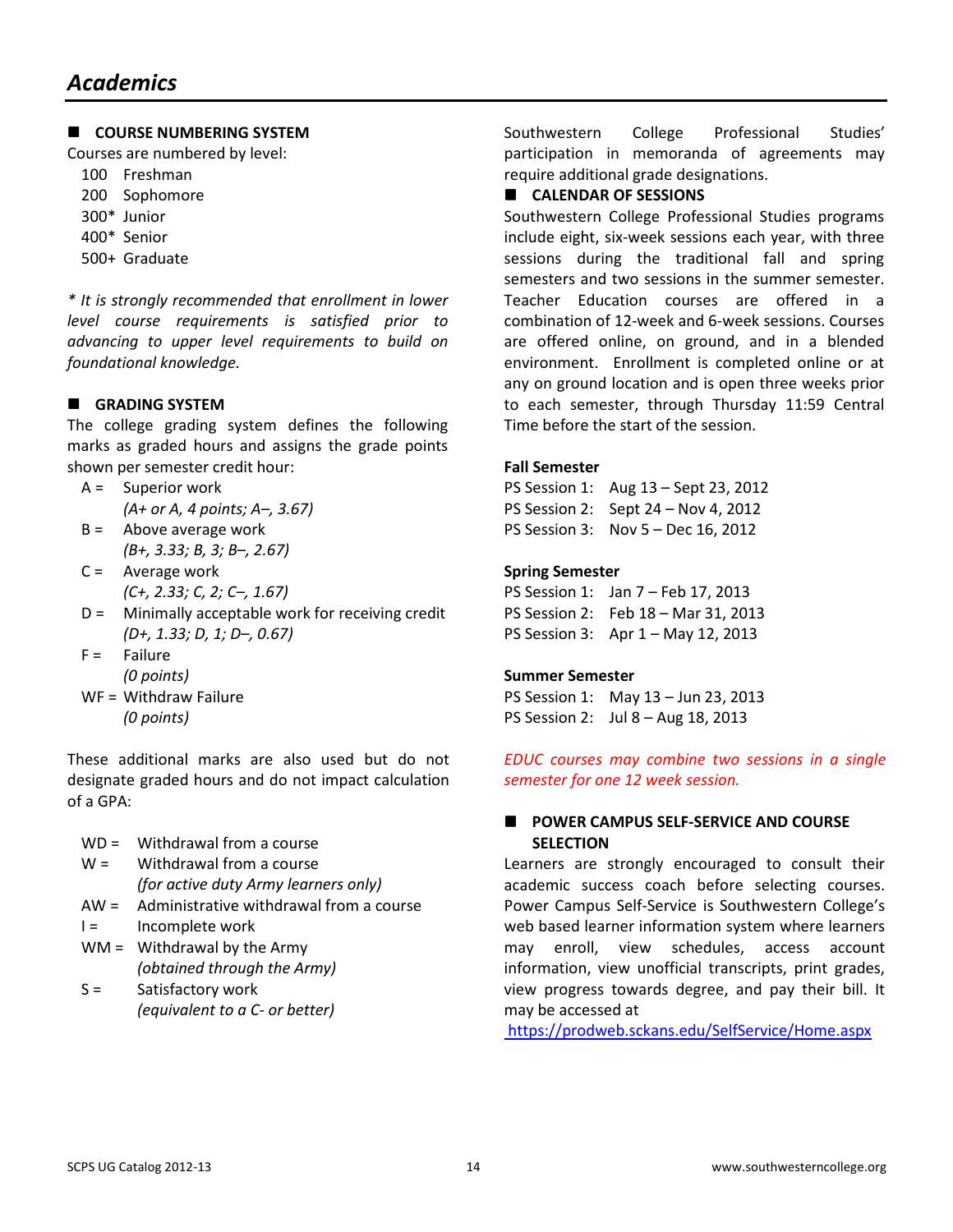## $\blacksquare$  COURSE LOAD

It is recommended that one course per session, and no more than two, is the preferred course load in Professional Studies undergraduate programs. Enrollment in more than six credit hours in a session requires a review by and approval from the Director of Learner Support and Academic Success. A learner may be dropped from a course at the discretion of the Director of Learner Support and Academic Success if the learner has not received prior approval for more than six credit hours and if the learner has not provided sufficient evidence to demonstrate successful completion of the extra course(s).

#### **N** INDEPENDENT STUDY

In extraordinary circumstances, a learner may request a course requirement to be fulfilled through an independent study of a course normally offered at Southwestern College Professional Studies. An independent study will be considered when a very limited number of credit hours are needed to complete the degree and/or when the learner has completed at least two thirds of required course work. A form requesting an independent study must be submitted to and approved by the Chief Academic Officer. Per credit hour tuition for independent study courses, book requirements, and enrollment process are the same as all other Professional Studies courses.

#### **BLACKBOARD LEARN**

Blackboard Learn is Southwestern College's course management software used for all online courses and as a supplement to many on ground classes.

## $\blacksquare$  ATTENDANCE

For on ground courses, learners are expected to attend all classes for the full length of the class period. One or more absences per course may result in a lower grade. Learners are responsible for missed material and for arranging make-up work. More than two absences per class in one six week period is considered unacceptable and may result in a lower grade for the course. Tardies may be counted as absences at the discretion of the instructor. For online learners, regular, systematic weekly participation is required according to the tenets established on the course syllabus. More than two weeks of nonparticipation in one six-week period may result in a lower grade for the course. Learners who fail to

demonstrate participation in an online course by the end of the third week of class and who cannot be reached by phone or e-mail may be administratively withdrawn unless other arrangements have been made with the instructor.

#### **E** FAILURE TO MEET COURSE REQUIREMENTS

If a learner exceeds the permitted number of class absences or otherwise fails to do the work of a course, an instructor can inform that learner in writing that it will be impossible for the learner to pass the course and an F will be the result when grades are turned in. The instructor may wish to suggest to the learner that further attendance or completion of class work will not change this outcome.

If this notice comes prior to the official last day to withdraw from a course (refer to withdrawal section), the learner may withdraw and receive a grade of WD. After that date the grade will be F.

A copy of the notification letter will be retained in the leaner record.

### $\blacksquare$  **INCOMPLETE WORK**

A learner may request a temporary grade of incomplete when the work of the learner has been generally satisfactory but for reasons beyond the learner's control it has not been possible to complete certain assignments made by the instructor. A minimum of 50 percent of the course work must be completed before an incomplete can be granted. If the instructor agrees to the learner's request, the learner and instructor must jointly complete a form describing the work remaining in the course and a plan for its completion. The form will then be submitted to the Chief Academic Officer. If the incomplete is acceptable the form will be filed with the Registrar.

If an incomplete is given, the learner will work with the instructor to set a reasonable deadline. A deadline of no more than 30 days is strongly suggested. Under extreme conditions, learners may request a maximum of 90 days after the end of the course to complete the course work. A grade of F will automatically be entered as a final grade if the remaining work is not completed by the deadline.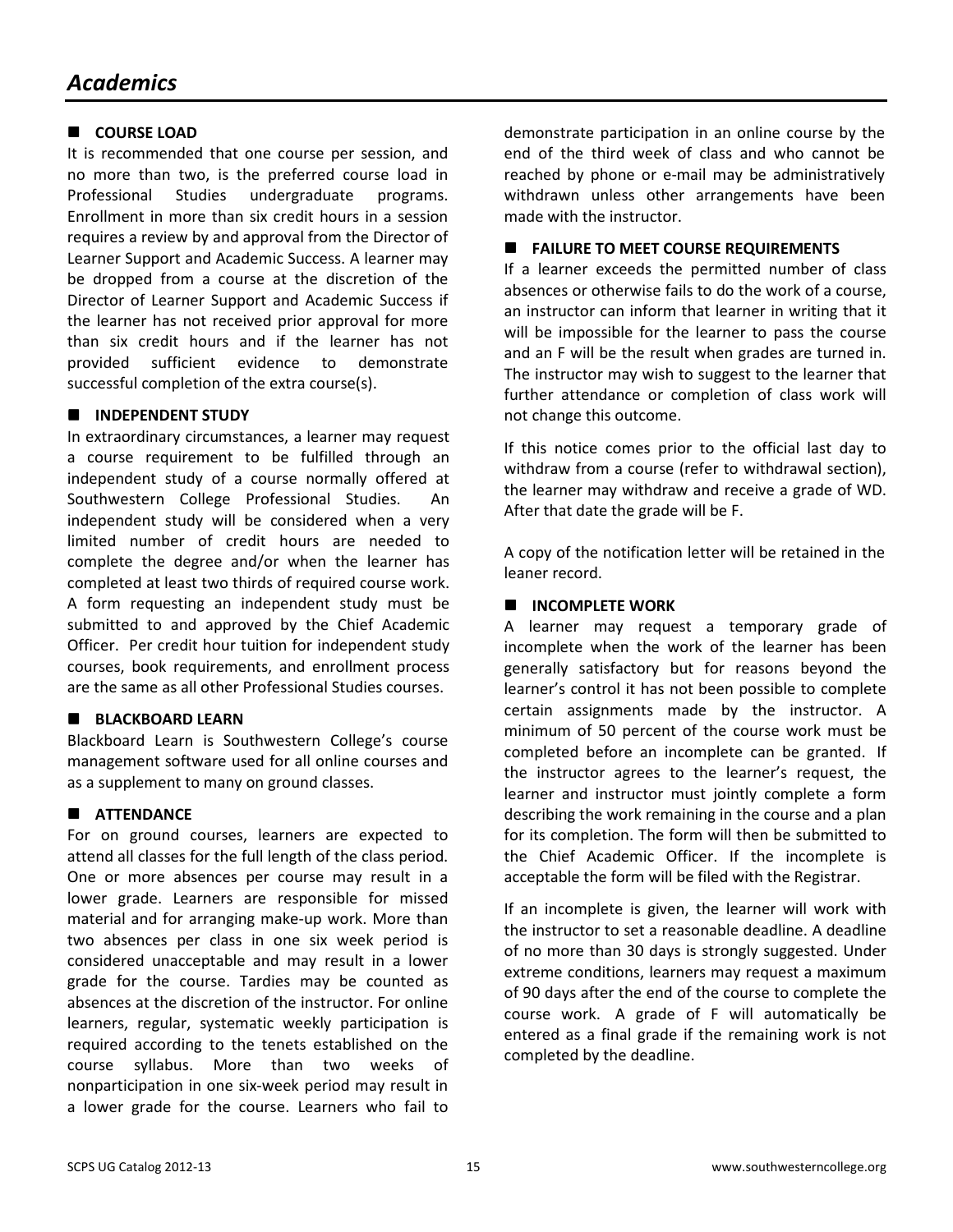## *Academics*

## ■ **INCOMPLETE WORK** (continued)

Incompletes must be requested by the learner prior to the end of class, and are awarded at the discretion of the instructor. To qualify for an incomplete, the learner must have made satisfactory progress in the class, and have encountered extraordinary circumstances preventing the completion the class by the scheduled end date.

Extension of the deadline may be allowed by special permission of the Chief Academic Officer in cases of illness or other conditions beyond the learner's control. Requests for extensions of deadlines must be initiated by the learner and endorsed by the instructor involved in order to be considered. During the period in which a learner holds an incomplete, the grade point average will be calculated without counting the incomplete. A learner who has received a grade of Incomplete in a course cannot submit a withdrawal request for the course.

An instructor may not give an incomplete unless the learner has requested it. If the form is not submitted to the Professional Studies Academic Affairs office by the end of the grading period for that term, a grade of F will be recorded.

#### **APPEAL OF GRADE**

Any grade change or appeal for a grade change must be requested in writing within 30 days after the end of the course in which the grade is given. If a learner believes the grade recorded by an instructor is inconsistent with the documentary evidence, an informal discussion with the faculty member is required as the first step of an appeal. If satisfactory resolution is not achieved at this level, the learner may then seek resolution with the Chief Academic Officer by providing a written appeal of the grade. The Chief Academic Officer will render a decision based on a review of the course, assignment submission, and any documents submitted by the learner with the written appeal. If the learner disputes this decision, the final step would be to submit a written request for an appeal of a grade to the appropriate Academic Governance Committee.

All written appeals should be provided in a letter document format which should include any relevant information. Appeals can be submitted electronically via email to the Chief Academic Officer with the documents as attachments.

The Committee has the right to interview the learner, the faculty member(s), and other pertinent individuals in an effort to reach a just resolution of the issue. The appropriate Academic Governance Committee will render the final decision on the appeal. Notification of the grade appeal findings will be forthcoming from the Academic Governance Committee.

This process is also followed in appealing sanctions placed on a learner as a result of the academic integrity policy and code of conduct violations.

#### **E** REPEATING COURSE WORK

If a learner repeats a course, both the original and repeat grade will be recorded on the official transcript, but only the repeat grade will be used in calculating earned hours and grade point averages, regardless of whether that grade is higher or lower than the original grade.

#### $\blacksquare$  WITHDRAWAL

Withdrawal requests must be made in writing or by submitting the online form found at: http://w3.sckans.edu/ps/withdraw/

#### **Official Withdrawal from Courses**

A learner may withdraw from a course at any time before the start of the last week of class in a regular six week session and receive a grade of WD which does not influence the grade point average. For courses lasting longer than six weeks, the last date to withdrawal is two weeks before the end of the course. A charge will result for any course withdrawal after the end of the first week of class. Military learners who wish to inquire about the impact of mobilization, activation, and temporary duty assignments on academic standing and financial responsibilities associated with adding, dropping and withdrawing from a course, should speak with their academic success coach or a staff member in the billing office at (888) 684-5335.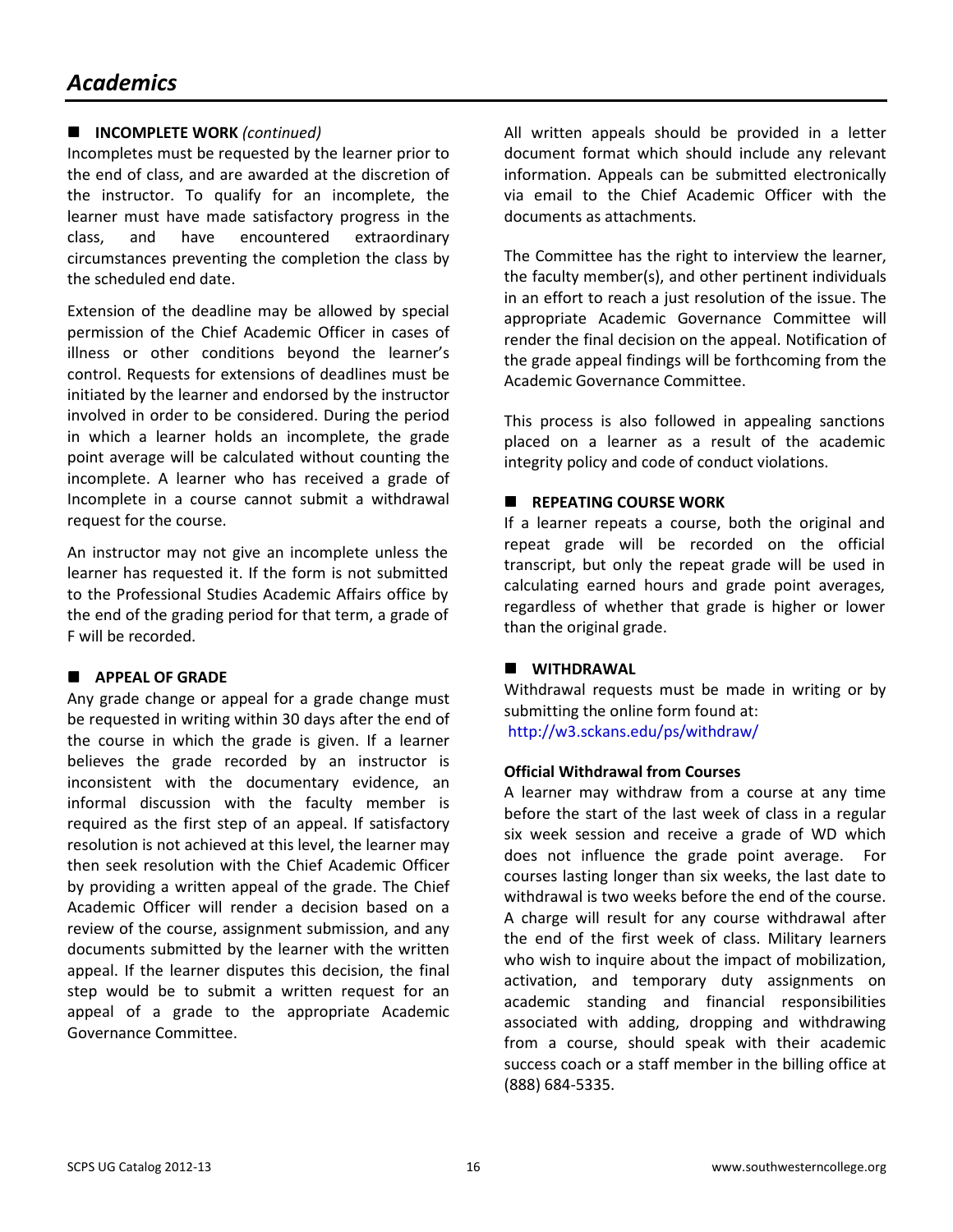**E** WITHDRAWAL *(continued)* 

#### **Withdrawal from College**

Any learner wishing to withdraw entirely from the college during a term should give official notice to the Director of Learner Support and Academic Success. Withdrawal protects the academic record in that the designation of WD is recorded for any course in progress at the time of the learner's departure from the college. Learners who leave without completing the withdrawal process risk receiving Fs for courses in progress and can receive full charges for the courses. Information regarding charges and fees is found in this catalog under "Charges and Fees."

#### **Administrative Withdrawal**

A grade of AW may be registered for any learner who has not participated in class and cannot be contacted by the end of the third week of class. The administration may also elect to register AW for courses in progress under limited circumstances associated with medical emergencies, disciplinary action, or exigent circumstances preventing the learner from requesting a withdrawal or an incomplete.

#### **ASSESSMENT**

Southwestern College is committed to quality in higher education, striving to meet the educational needs of society and of individual learners. The academic assessment program at Southwestern exists to evaluate the effectiveness of the college experience in assisting learners' movement toward the outcomes identified as flowing from the mission of the college. To that end aggregate data are collected from learners periodically. The process and product of academic assessment focuses on the centrality of the teaching mission of higher education, and on the institution's ability to self-correct in ways meaningful to the educational experience of learners. The information resulting from the assessment process will not be used in any way other than for institutional improvement.

## **E** ACADEMIC FORGIVENESS

Individuals who have accumulated a grade point average of less than 2.0 at Southwestern College may petition the appropriate Academic Governance Committee to have their prior Southwestern College academic record "forgiven." To qualify, the petitioner cannot have been enrolled as a full time degreeseeking learner at Southwestern College for a period of two years and must be deemed ready for academic success. Academic forgiveness expunges all of the learner's academic record at Southwestern College and may be received only once. When granted, the learner's prior record of academic work completed at Southwestern College will be sealed. The new academic record will indicate "Academic Forgiveness Granted" and the effective date. The learner may then resume study under no academic restrictions.

This policy applies only to the usage of learner academic records within Southwestern College. This would include the use of learner GPA in determination of graduation requirements, suspensions and probations, and internal financial aid stipulations. Although a learner's prior academic record will be marked as "Academic Forgiveness Granted," outside agencies and other academic institutions may choose to ignore this distinction and require copies of all Southwestern College academic work for their purposes. A learner transferring from Southwestern College to another institution must follow the receiving institutions policy.

### **E** ACADEMIC PROBATION

When the overall grade point average falls below 2.0, a learner is placed on academic warning and/or probation and will receive notification from the Chief Academic Officer. Any learner placed on academic warning or probation is subject to the conditions prescribed by the Academic Success Advocate (ASA) who assists the learner in identifying challenges with academic performance. Learners on academic warning or probation will be allowed to enroll in courses. Review of warning and probation in subsequent sessions can result in the learner remaining on academic warning or probation, being removed from warning or probation, or being suspended from the college.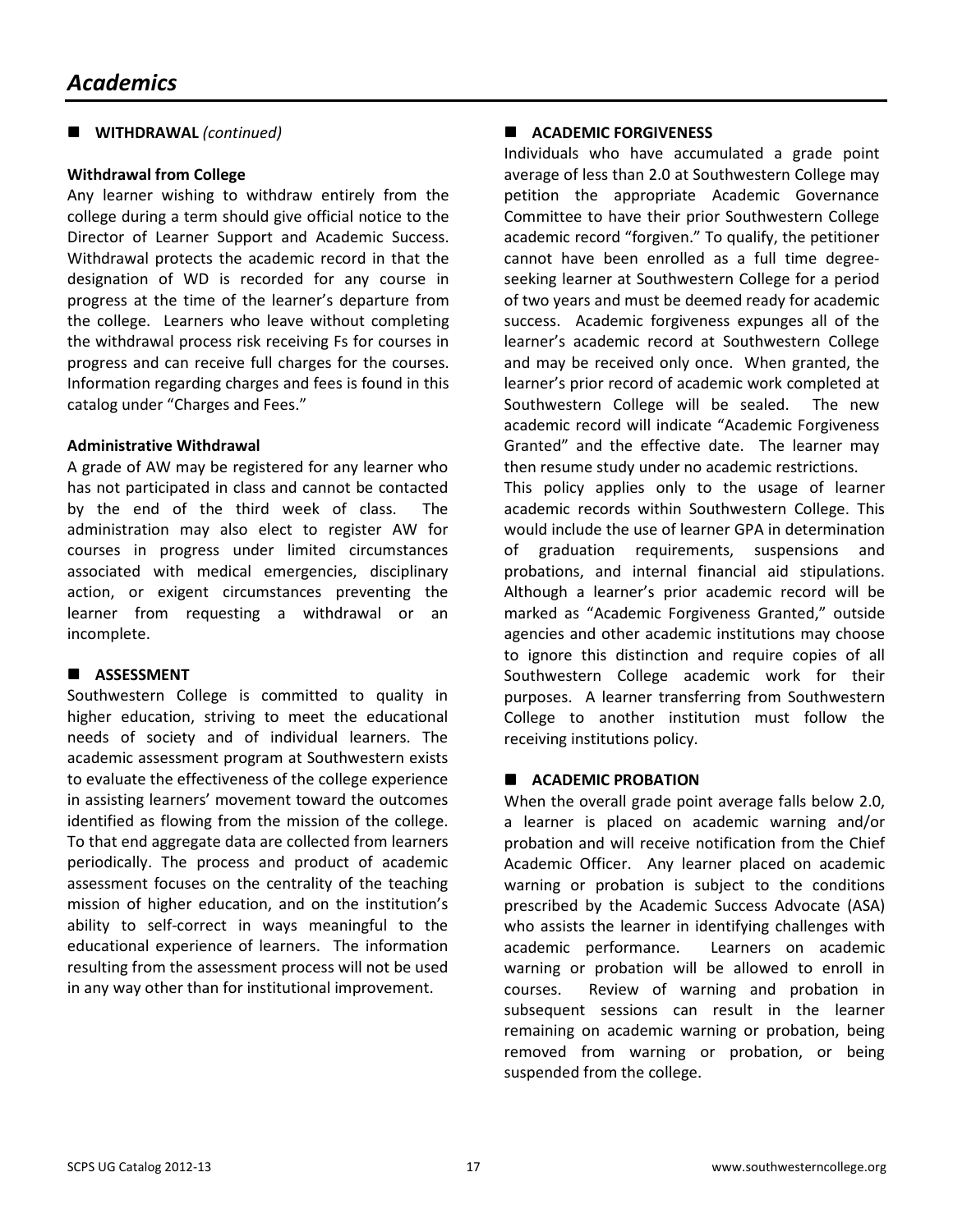## **E** ACADEMIC SUSPENSION

Learners who fail to maintain the standards in their program and/or are failing to make minimum progress towards the degree may be suspended from the college. Additionally, learners who complete a term with an F average may be suspended.

Any learner who is academically suspended has a right to an appeal. An appeal must be made by the learner in writing and must be presented to the appropriate Academic Governance Committee within two weeks of the date of suspension. A written appeal should be provided in a letter document format which should include any relevant information. Appeals can be submitted electronically via email with documents as an attachment. Supporting material should be submitted by the learner prior to the appeals meeting. The appeal will be reviewed by the appropriate Academic Governance Committee, and the committee's decision shall be final. If a learner is approved for readmission, the learner will return at probation status for a minimum of one session regardless of any transfer credit and will be required to meet the conditions prescribed by the Academic Governance Committee.

## **E** REQUIREMENTS FOR GRADUATION

#### **Degree Requirements**

- 1. Complete the specific course requirements for a major field of study with a minimum grade point average of 2.0 in those courses required by each major, certificate or secondary licensure to be granted.
- 2. Complete all learner qualification profile competency requirements.
- 3. Complete a minimum of 124 credit hours for a bachelor's degree. Complete a minimum of 64 credit hours for an associate degree.
- 4. Have completed a minimum of 60 hours at a baccalaureate-degree-granting institution *(Waived for Professional Studies learners who are qualified military personnel under a SOC agreement).*
- 5. Have an overall grade point average of 2.0 and meet specific program grade point average requirements.
- 6. Have Southwestern College course credit of at least 30 credit hours *(cannot include prior learning experience credit)*.
- 7. Have taken 15 of the last 30 course credit hours at Southwestern *(waived for Professional Studies learners who are qualified military personnel under a SOC agreement)*.
- 8. Complete the Application for Degree by the stated deadline.
- 9. Accept the judgment of school administrators in substituting transfer credits for courses in the Southwestern College catalog.
- 10. Be elected to the respective degree by the faculty and by the Board of Trustees.

#### **E** HONORS

#### **Graduation with Honors**

General honors are awarded to those members of the graduating class who throughout their college career have attained a high average of scholastic achievement in their work. Seniors with a grade point average of 3.85 or higher will graduate summa cum laude (with highest honors); a 3.70 is required for magna cum laude (with high honors), and 3.50 for cum laude (with honors). For learners who have transferred hours to Southwestern, both the resident GPA and the cumulative GPA must meet the standard.

#### **Dean's Honor Roll**

The Dean's Honor Roll recognizes scholastic achievement of full-time undergraduate learners during a single semester. Based on the grades for the current semester, learners who earn 12 or more hours with a grade point average of 3.70 or higher are placed on the Dean's Honor Roll. The registrar shall exclude from the published Dean's Honor Roll any learner taking an "incomplete" for a course in the calculated term.

#### **Valedictorian/Salutatorian**

The graduating senior with the highest grade point average at the time all senior grades are turned in is recognized as valedictorian. The second highest ranking learner is named salutatorian. If two or more persons are ranked equally for valedictorian all are named such and no salutatorian is recognized. If two or more persons are ranked equally for salutatorian all are recognized. Selection is made from graduating seniors who have earned at least 60 graded hours at Southwestern College and have not previously been named to the honors.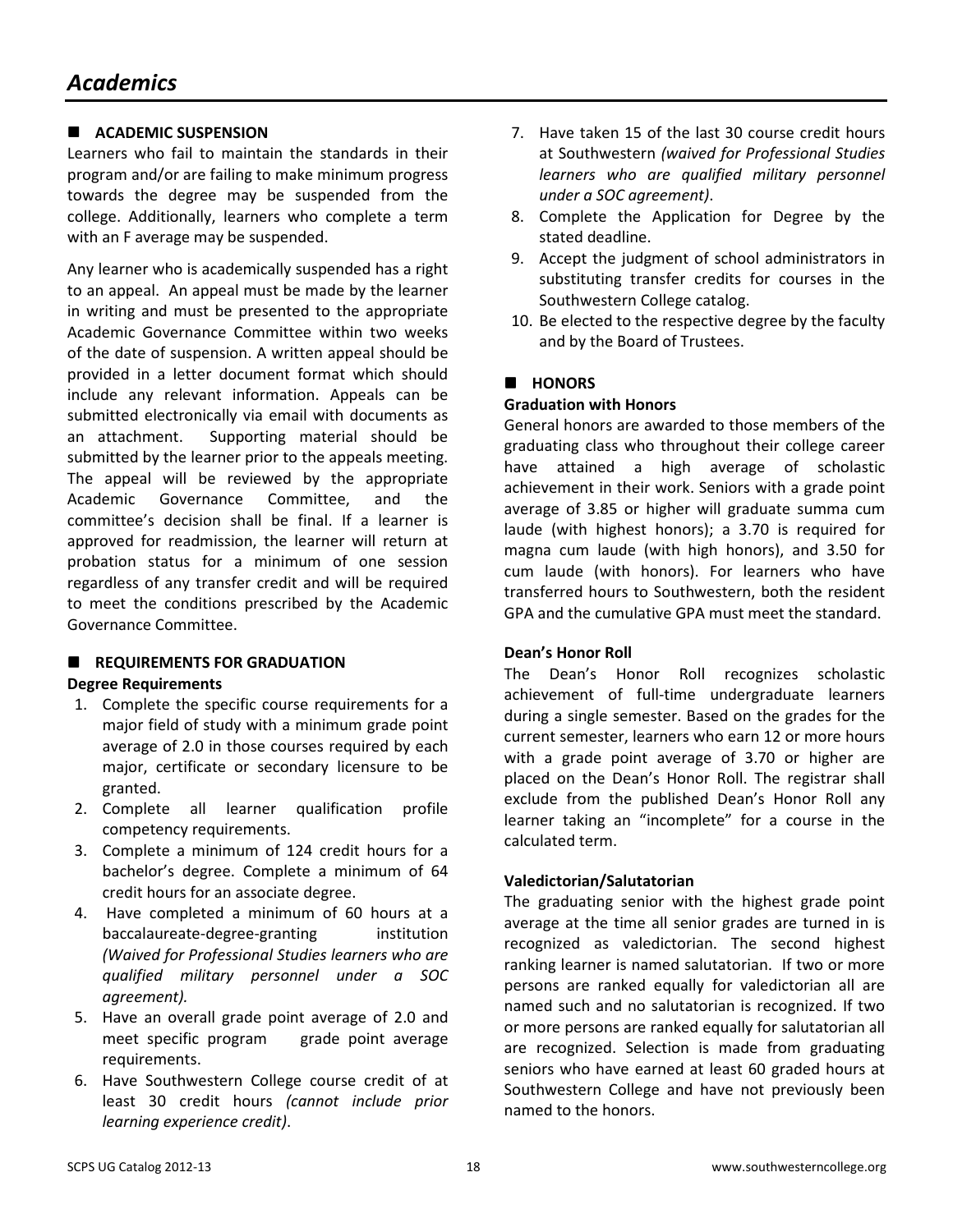■ **HONORS** *(continued)* 

#### **Order of the Mound**

The Order of the Mound recognizes academic achievements of baccalaureate-level graduates. Learners are named to the Order of the Mound according to the following procedure:

- 1. Members shall be named once a year, in May, following submission of final grades for graduating seniors but prior to awarding of degrees at the May Commencement.
- 2. After recording final grades, the registrar shall prepare a list of baccalaureate-level learners graduating in the upcoming Commencement (this list shall include all learners who have completed graduation requirements since the previous year's Commencement). These learners shall by arrayed by cumulative grade point average, with the highest GPA at the top of the list.
- 3. The number of learners (n) eligible for Order of the Mound membership shall be determined as 10% of the names on the completed array. If n is a fractional figure, it shall be rounded off.
- 4. The registrar shall strike from the list those learners who have completed fewer than 60 graded hours (A/B/C/D/F) at Southwestern College.
- 5. The registrar shall also strike from the list those learners who previously have been named to the Order of the Mound.
- 6. The registrar shall then count the first n learners in the array for Order of the Mound membership. If the nth learner holds the same grade point average as one or more learners farther down the array, those additional learners shall also be included for membership unless such action increases membership to greater than 12% of the graduates. In such case, the first grade point average higher than that of the tied group of learners shall be used as the final one for inclusion in membership.

#### **E** ALPHA SIGMA LAMBDA

Alpha Sigma Lambda is an honor society for adult learners and was founded in 1945 by Rollin Posey, Dean of University College at Northwestern University. There are over 300 chartered chapters across the United States. It remains the oldest and largest chapter-based honor society for full- and parttime learners.

The Sigma Tau chapter of Alpha Sigma Lambda inductees must have completed 30 or more hours at Southwestern College Professional Studies with a minimum cumulative grade-pointaverage of 3.5 on a 4.0 scale. Only the top 20% of the eligible learners are invited to Sigma Tau



membership on an annual basis. Inducted members may wear their honor cords during the Commencement ceremony.

#### $\blacksquare$  CONFERRING DEGREES

Learners who have completed all degree requirements must complete and return an Application for Degree to the office of the registrar by the first day of the month preceding graduation to be considered for graduation.

Regardless of the point at which a learner completes coursework for a degree at Southwestern College, degrees are conferred in May, August, and December. Learners are considered May, August, or December graduates.

Learners who complete requirements in May, or the end of the summer semester immediately following, may participate in May Commencement ceremonies. Learners who complete requirements in December may participate in Commencement ceremonies the following May. Commencement ceremonies are held annually in May on the main campus in Winfield, Kansas.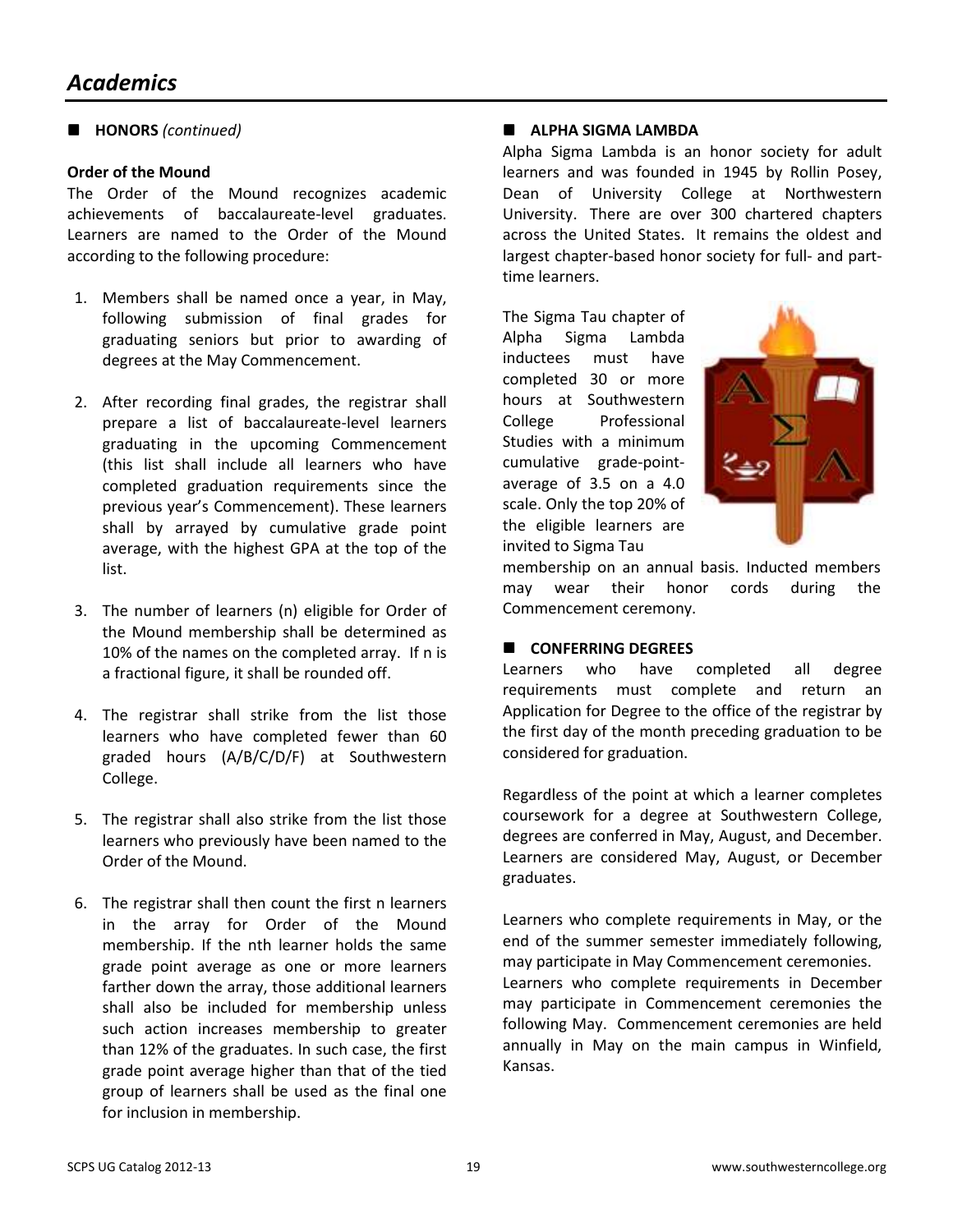| <b>CHARGES and FEES</b>                             |
|-----------------------------------------------------|
| Tuition                                             |
| \$391  All undergraduate programs*                  |
| (per credit hour)                                   |
| <b>Fees</b>                                         |
| \$850  Prior learning portfolio (flat fee)          |
| \$75  Pilot's license evaluation                    |
| (submitted with logbook)                            |
| Variable Extra institutional credit validation      |
| (per credit hour fees vary)                         |
| \$<br>7  Official transcript fee                    |
| \$<br>10  Faxed copy of official transcript         |
| \$<br>15  Payment plan fee                          |
| (per semester; non-refundable)                      |
| \$<br>20  Teacher education background check        |
| (EDUC212, EDUC216)                                  |
| \$<br>40  Teacher education background check        |
| (EDUC436, EDUC 437, EDUC439)                        |
| \$150  Student teaching                             |
| ∗<br>Military tuition discounts are available for a |

for active *duty military and their spouses, reserve members, guard members, and DoD civilians.* 

## **EXTBOOKS**

It is the learner's responsibility to obtain textbooks. Textbooks are listed on course syllabi which can be found in the online Enrollment Center at www.southwesterncollege.org. Southwestern College has an agreement with its preferred textbook vendor that allows a learner to purchase through the enrollment center by debit or credit card. The college is in compliance with the Higher Education and Opportunity Act (HEOA) provision on course material information disclosure through their preferred vendor at http://bookstore.mbsdirect.net/sckans.htm.

## **E** PAYMENT OF ACOUNTS

#### **Payment Policy**

#### **Learners Payment Obligation**

All tuition and fees from each semester are due and payable before a learner may enroll in an additional semester. In order to finalize registration, payment arrangements must be made before classes begin. Any learner unable to make payment in full before the first day of classes (including those learners who have not completed the financial aid process) must make a payment arrangement. A \$15 per semester nonrefundable fee will be assessed.

**Failure to make Payment Arrangement** 

Failure to pay in full or arrange for a payment plan by the final day for adding may result in future classes being dropped. Failure to make any payment as agreed in a payment plan may result in a mandatory administrative withdrawal from courses in which the learner is currently enrolled. Disagreement with an administrative decision may be presented for appeal through the Learner Complaint and Appeals process *(refer to page 25).*

## **Payments**

#### **Statements**

Billing statements will be available online through Self-Service by the first business day of the month for any learner with a balance due. Statements will reflect anticipated financial aid until the time of disbursement of funds to the learner's account. The balance due will be based on all charges less anticipated aid. Any miscellaneous charges will be included in the monthly billing and will be due and payable upon receipt of the statement.

#### **Payment Methods**

Payments to Southwestern College may be made online through Self-Service by ACH/electronic check, Visa, MasterCard, American Express or Discover. Payment may also be made through the Billing Office, in person, by mail or by phone.

#### **Returned Checks**

A \$25 fee will be assessed for each check returned by our bank and not paid for any reason. If a check returned for non-sufficient funds was intended as a payment on account, it will be considered a nonpayment and will be subject to the conditions in the Past Due Accounts section.

#### **Refunds**

Refunds will be credited first to the balance due on account in accordance with the published refund policy. Financial aid refunds will only be issued after funds are disbursed to the learner's account. They will be processed on a weekly basis.

#### **Change of Address**

To facilitate accurate record keeping it is necessary to keep the college apprised of current name, address and social security information. Change of address notification can be handled online, in- person, or through written correspondence.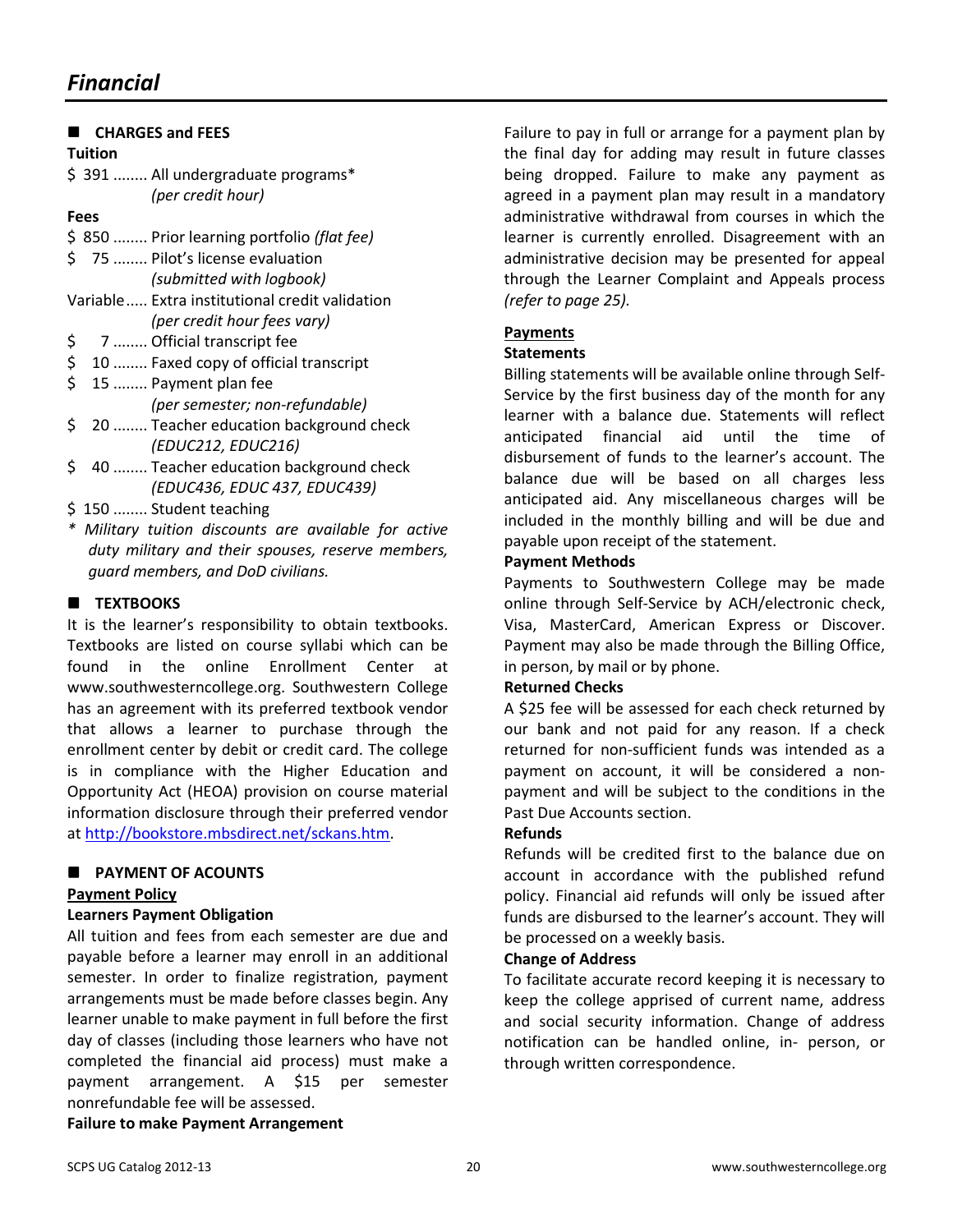#### **Payment Plans Standard Payment Plan**

For those who are unable to pay tuition in full prior to class start date, Southwestern offers a payment plan option. A \$15/semester nonrefundable fee will be assessed for all payment plans. The standard payment plan allows payment over 5 months in the fall and spring semesters, and over 3 months in the summer semester. (Aug-Dec for Fall, Jan-May for Spring, and May-Jul for Summer). Failure to pay according to the payment plan agreement will result in a stop on the learner account until it has been brought to current status. Missed or late payments will be subject to a finance charge based on the unpaid balance for the semester.

#### **MILITARY**

#### **Active Duty Air Force**

After registering for courses with Southwestern College, all active duty Air Force who wish to use tuition assistance (TA) as payment for their course(s) and fee(s) will need to log into the AI Portal and request tuition assistance. Once learners have been notified of TA approval, they will then need to fill out a TA form and return to the billing office.

#### **All Active Duty Navy, Marines, Coast Guard, and DoD**

After registering for courses with Southwestern College, all Navy, Marines, Coast Guard, and DoD learners who wish to use Tuition Assistance (TA) as payment for their course(s) and fee(s) will need to submit their approved TA form to the billing office.

#### **All Active Duty Army**

Army learners must register through the portal. Southwestern College works directly with the Army for payment of accounts (some exceptions may apply).

#### **Reserve Members**

Please contact the billing office details on tuition assistance, contact accounts@sckans.edu.

#### **VA Education Benefits**

A Veterans Affairs certifying official is on staff at Southwestern College. If a learner wishes to activate VA education benefits for use at Southwestern College, contact VA@sckans.edu.

#### **Company Reimbursement**

For tuition reimbursed by an employer, the learner must provide the billing office a copy of the employer's tuition reimbursement letter or voucher authorizing tuition and fee reimbursement. Payment will be deferred for 60 days from the end of the semester on tuition and fees covered by your employer. Payment for all tuition and fees not covered by the employer is due by the first day of class. A \$15 nonrefundable fee will be assessed unless the full amount of tuition and fees is paid in full by the first day of class. The letter should be printed on company letterhead and must specify the following:

- The name of the agency
- The appropriate contact person
- Your name
- The course and/or fees that have been pre-approved for payment

#### **Direct Company Billing**

If a learner's organization has authorized Southwestern College for direct billing to the organization, a voucher or letter authorizing the direct billing must be submitted to the Billing Office at Southwestern College, 2040 S. Rock Road, Wichita, KS 67207. Learners will be responsible for paying the Third-Party Billing fee if not paid by their sponsor. The letter should be printed on company letterhead and must specify the following:

- The name of the agency
- The appropriate contact person
- The invoice mailing address
- Your name
- The courses and/or fees that have been pre-approved for payment

#### **Past Due Accounts**

#### **Prior balances**

A person who has outstanding indebtedness to the college will not be allowed to register for additional classes, receive a transcript or record, have academic credits certified, or receive a diploma until the indebtedness has been satisfactorily cleared. Prior balances must be paid before setting up a new payment plan. Registration for the current semester will not be complete until all outstanding indebtedness has been cleared.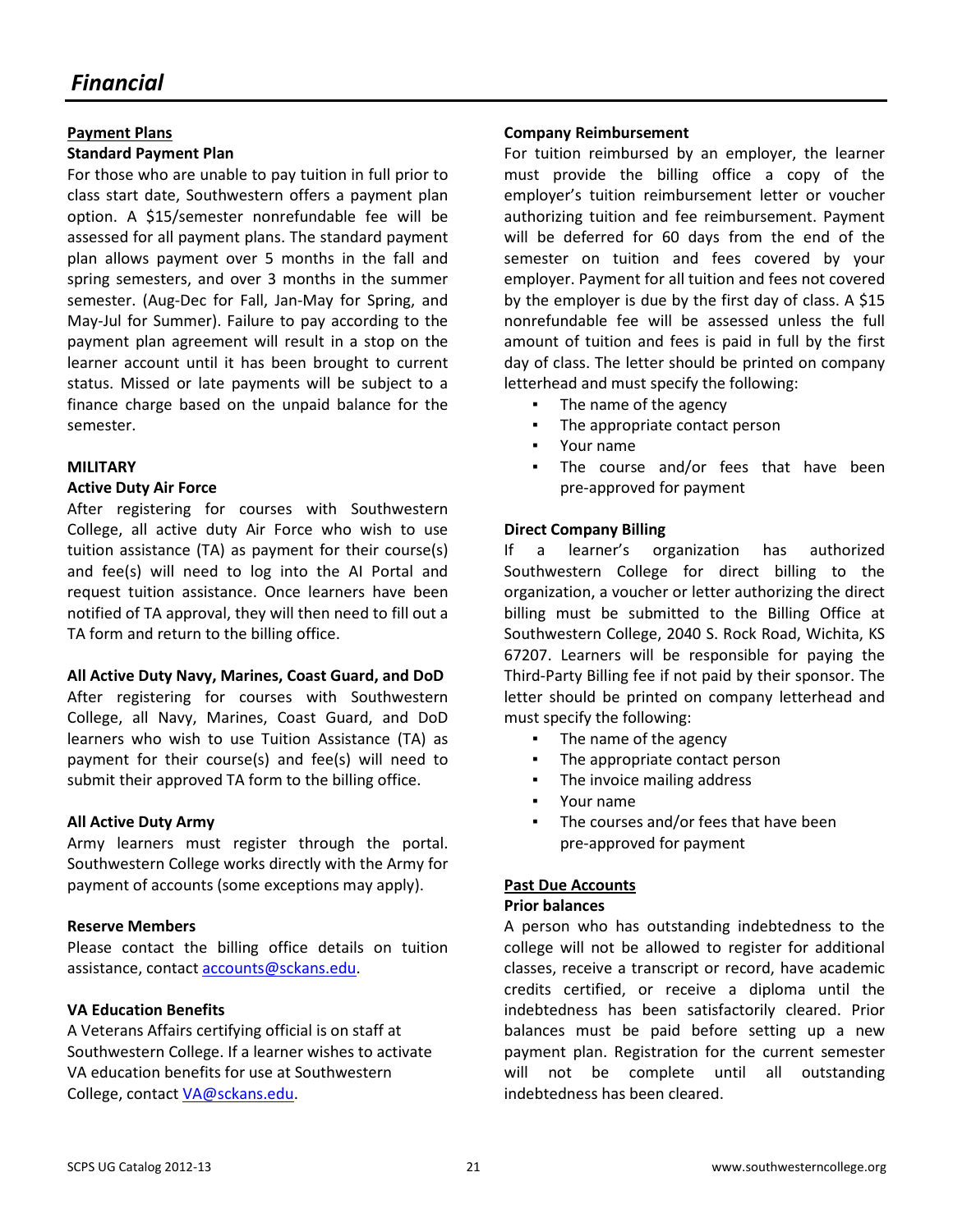#### **Finance Charges**

A monthly finance charge of 1.5 percent (annual rate, 18 percent) is assessed on the unpaid balance of an account. The finance charge will be waived if on-time payment is received based on an agreed-to payment plan.

#### **Final Payment Notices**

Any account with a balance at the end of a semester will receive a 30 day letter. If payment is not made upon receiving a final notice, the account is subject to being sent to collections.

**Collections:** If a learner does not make full payment of tuition, fees, and other college bills and the account is sent to a collection agency, the learner is responsible for all collection costs, including agency fees, attorney fees and court costs, plus whatever amounts the learner owes the college. In addition, non-payment or a default judgment against the learner's account may be reported to a credit bureau and reflected in a credit report.

## **E** ADMNISTRATIVE WITHDRAWAL

If a learner does not demonstrate participation in a course by the end of the third week of class and cannot be reached by phone or e-mail, a grade of AW (Administrative Withdrawal) may be recorded for the course and tuition will be assessed according to normal withdrawal fees.

## **E** CANCELLATION OF CHARGES

Learners who officially withdraw from courses will have fees cancelled based upon the date of written notification of withdrawal by the learner. An official withdraw request must be submitted in writing to one of the following:

- Online: http://w3.sckans.edu/ps/withdraw
- E-mail: withdraw@sckans.edu
- Fax: 316-688-5218
- Mail: Learner Services 2040 S. Rock Rd. Wichita, KS 67207

Military Learners who wish to inquire about the impact of mobilization, activation, and temporary duty assignments on financial responsibilities associated with adding, dropping, or withdrawing from a course should speak with a staff member in the billing office at (888) 684-5335.

#### **For courses lasting six weeks**

- Full tuition will be reimbursed when withdrawal notice is given before midnight Sunday the end of the first week of class.
- Seventy percent of tuition will be reimbursed when notice is given before midnight Sunday of the second week of class.
- Tuition is not reimbursed when notice is given after midnight Sunday of the second week of class.
- Withdrawal is not permitted after the fifth week of class.

#### **For courses lasting twelve weeks or longer**

- Full tuition will be reimbursed when withdrawal notice is given before midnight Sunday the end of the first week of class.
- Seventy percent of tuition will be reimbursed when notice is given before midnight Sunday of the fourth week of class.
- Tuition is not reimbursed when notice is given after midnight Sunday of the fourth week of class.

A week starts on Monday and ends Sunday before midnight central time.

## **E** CANCELLATION OF FINANCIAL AID

Withdrawing learners who have received financial aid are required to return a portion of their aid to those sources that assisted in enrollment.

For federal aid, a calculation is made of "earned" and "unearned" aid based on the days of attendance. Unearned aid is returned first to loans (in this order: unsubsidized, subsidized, Perkins, PLUS), then to a Pell grant, SEOG, and other Title IV programs.

For Southwestern aid, the amount returned is the same percentage as the amount of charges cancelled. For state and other aid, all funds are usable until the learner's account balance reaches zero. Any excess is returned.

#### **Refunds**

After calculation of charges cancelled and financial aid cancelled, any excess remaining on the account is refundable to the learner.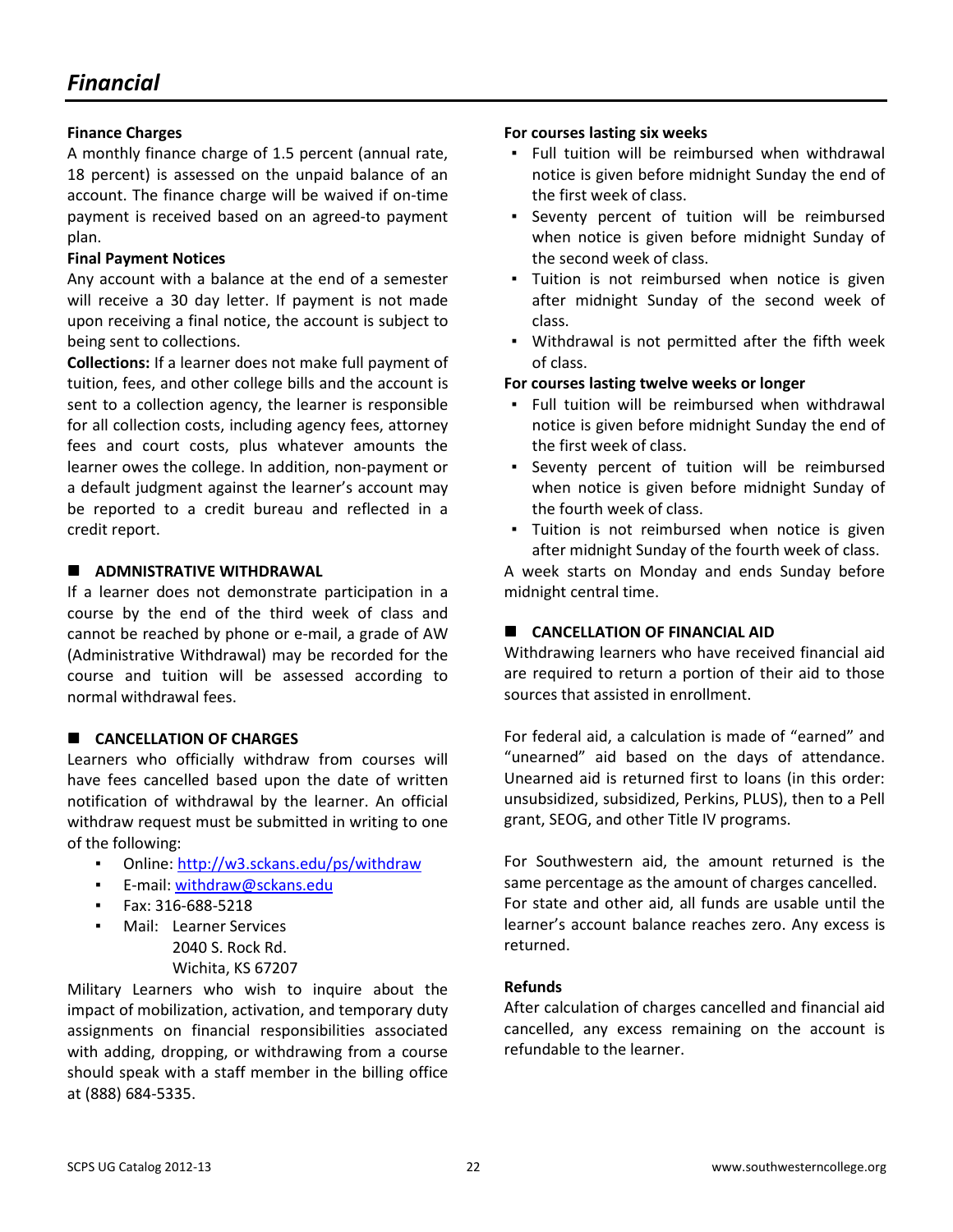## **E** FINANCIAL AID

The financial aid program assists learners who want to attend Southwestern College but would find it difficult to do so without financial assistance.

#### **How to Apply for Financial Aid**

Learners must have been granted admission to Southwestern College. Before financial aid can be applied to an account, these steps should be followed to apply for financial aid:

- 1. Complete the confidential Free Application for Federal Student Aid (FAFSA), indicating Southwestern College (School Code Number 001940) on the form. Application forms may be obtained online at www.fafsa.gov. Priority application receipt date for financial aid for all returning learners is April 1.
- 2. The learner must complete the Student Data Form.
- 3. If a learner's application is selected for verification, submit requested supporting documents.

#### **Financial Aid Regulations**

The following regulations govern all scholarships and grants:

- 1. Southwestern College Scholarships and grants are awarded by application.
- 2. Southwestern College is federally obligated to adjust the financial aid awards of learners who withdraw prior to the end of the semester or who reduce the number of hours enrolled in during a semester. Southwestern College Scholarships and grants are adjusted according to the college's policies on cancellations and refunds. Federal and state aid is adjusted according to federal regulation
- 3. For learners receiving state or federal aid, Southwestern College is required by law not to offer institutional aid that would exceed the financial need of the student.
- 4. Financial aid awards are credited to student accounts according to federal regulation and divided among the student's total number of terms (maximum of three within a 12 months period – summer, fall, spring).
- 5. Learners in the Professional Studies and graduate programs are not eligible for main campus institutional aid programs.
- 6. The entire financial aid award may be voided if incorrect or false information is provided on the Free Application for Federal Student Aid (FAFSA). Intentional false statements or misrepresentation on any of the student's financial aid application materials may subject the filer to a fine or imprisonment, or both, under provisions of the U.S. Criminal Code.

#### **Satisfactory Academic Progress**

Southwestern College is required by federal regulation to monitor satisfactory academic progress for financial aid recipients. These standards ensure that only those learners demonstrating satisfactory progress toward the completion of their educational program will continue to receive financial aid. Southwestern College's policy measures a learner's performance in the following four areas: 1) successful completion of courses (credit hours), 2) cumulative grade point average (GPA), 3) maximum time to degree completion, and 4) overall pace toward degree.

#### 1. **Successful Completion of Courses**

At the end of the fall, spring, and summer semesters, learner progress is measured by comparing the number of attempted credit hours with the number of earned credit hours (i.e., receipt of a grade of A, B, C, D, or S). In any given year, learners must have earned at least 70 percent of the credits they attempted to remain in good standing for financial aid purposes only. The following letter grades do not count toward earned hours, but do count toward the completion of attempted hours:

- F- Failure
- I- Incomplete
- WD Withdrawal
- WF- Withdraw Failure
- WM Military Withdrawal
- AM Administrative Withdrawal

#### 2. **Cumulative Grade Point Average**

Learners whose work is below a 2.0 cumulative grade point average are failing to make minimum progress toward their degree.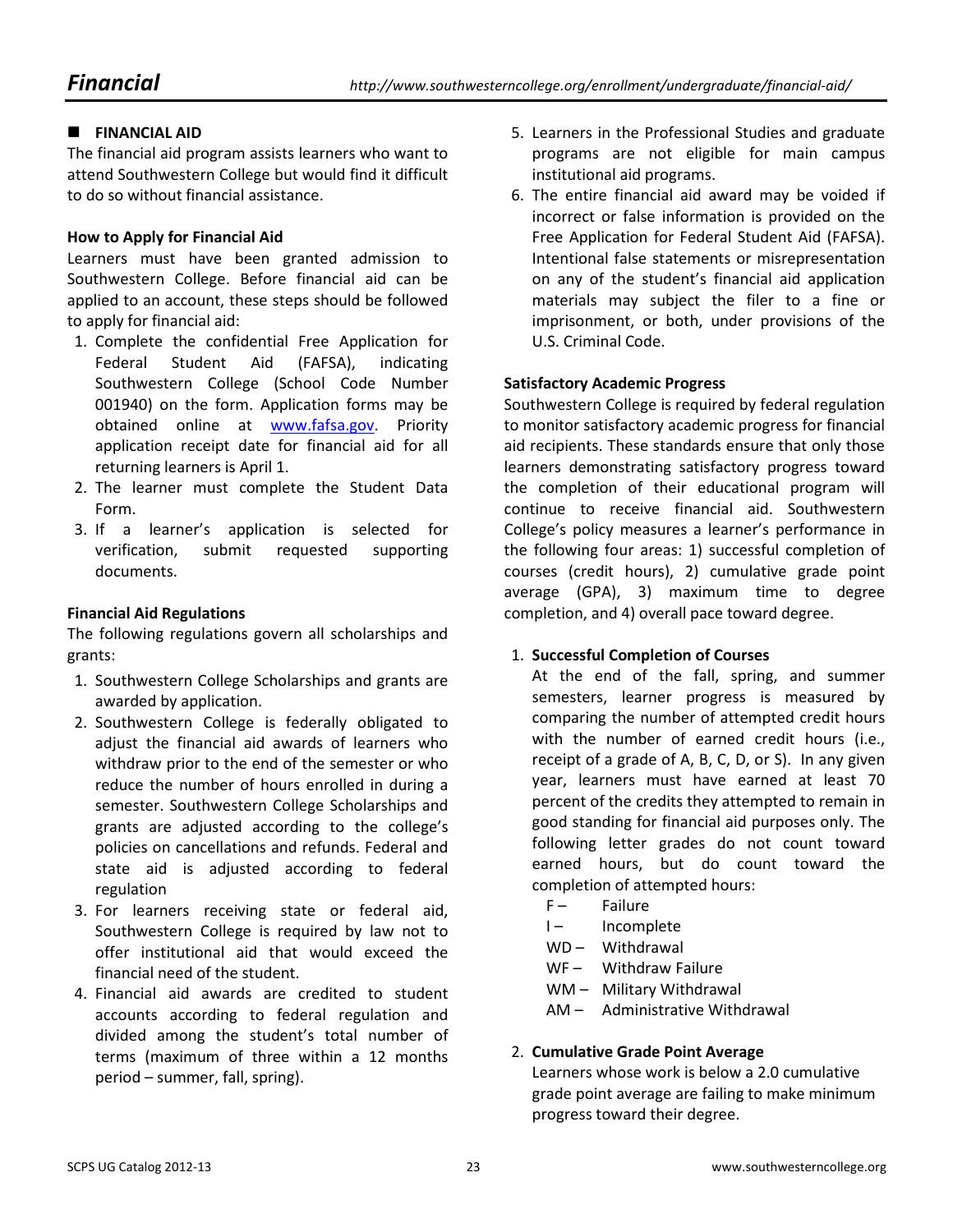#### 3. **Maximum Time to Degree.**

Undergraduate learners are eligible to receive federal and state financial aid up to 186 attempted credit hours. Graduate learners are eligible to receive federal and state financial aid up to 54 attempted credit hours.

#### 4. **Overall Pace toward Degree.**

At the end of the fall, spring, and summer semesters, learner progress is measured by comparing the number of cumulative attempted hours with the number of cumulative earned hours (i.e., receipt of a grade of A, B, C, D, or S). Learners must have earned at least 70 percent of the overall credits they have attempted to remain in good standing. The following letter grades do not count toward earned hours, but do count toward the completion of attempted hours:

- F- Failure
- I- Incomplete
- WD Withdrawal
- WF Withdraw Failure
- WM Military Withdrawal
- AM Administrative Withdrawal

#### **Financial Aid Warning/Suspension/Probation**

At the end of the fall, spring, and summer semesters, all aid recipients will be evaluated for satisfactory academic progress. Financial aid recipients who do not meet one of the four requirements for progress will be placed on financial aid warning for one semester. A learner on financial aid warning is eligible to receive financial aid for the next semester of attendance. If the learner does not meet one of the four conditions imposed upon him/her during the warning period, the learner will be placed on financial aid suspension. Suspension prevents the learner from receiving any federal or state financial assistance for future semesters until such time as the learner again meets all four satisfactory academic progress standards. Learners who have reached the maximum hour limit and have yet to receive a degree are immediately sent to suspension without a warning period. Learners on suspension have the right to appeal the decision.

#### **Conditions for Appeal Reinstatement**

Learners may appeal their financial aid suspension by submitting an appeal form to the financial aid office for consideration by a committee of student services officials Appeal forms are available from the financial aid office.

Some circumstances, such as medical problems, illness, death in the family, relocation, or employment changes can be considered for an appeal. The committee will review the appeal and contact the learner by a reasonable date. Learners who are approved will be placed on financial aid probation and required to submit to a prescribed academic plan. Learners must meet the goals on the academic plan to be removed from probation. The committee's decision is final and may not be appealed further.

Learners who choose to pay for their expenses using private resources may continue to enroll in subsequent semesters without appealing. Learners may have their financial aid reinstated and may be removed from suspension or probationary status once all satisfactory academic progress standards are met.

#### **Consortium Agreements**

Occasionally, it is in the learner's best interest to round out a semester schedule using coursework from one or more different colleges. Under certain circumstances and on a case-by-case basis, Southwestern may enter into a consortium agreement with these other colleges in order to qualify to receive federal aid that is based on total enrollment – particularly the Pell grant. Learners interested in this option should speak with their academic success coach and then notify the financial aid office of their plans. In such cases, proration of institutional financial aid may apply.

#### **EDERAL AID**

#### **Federal Pell Grants**

This federal program provides non-repayable grants of up to \$5,550 to learners who are eligible as determined by the Free Application for Federal Student Aid. The result of the application is used by the Financial Aid Office to determine the amount of the Federal Pell Grant to be awarded.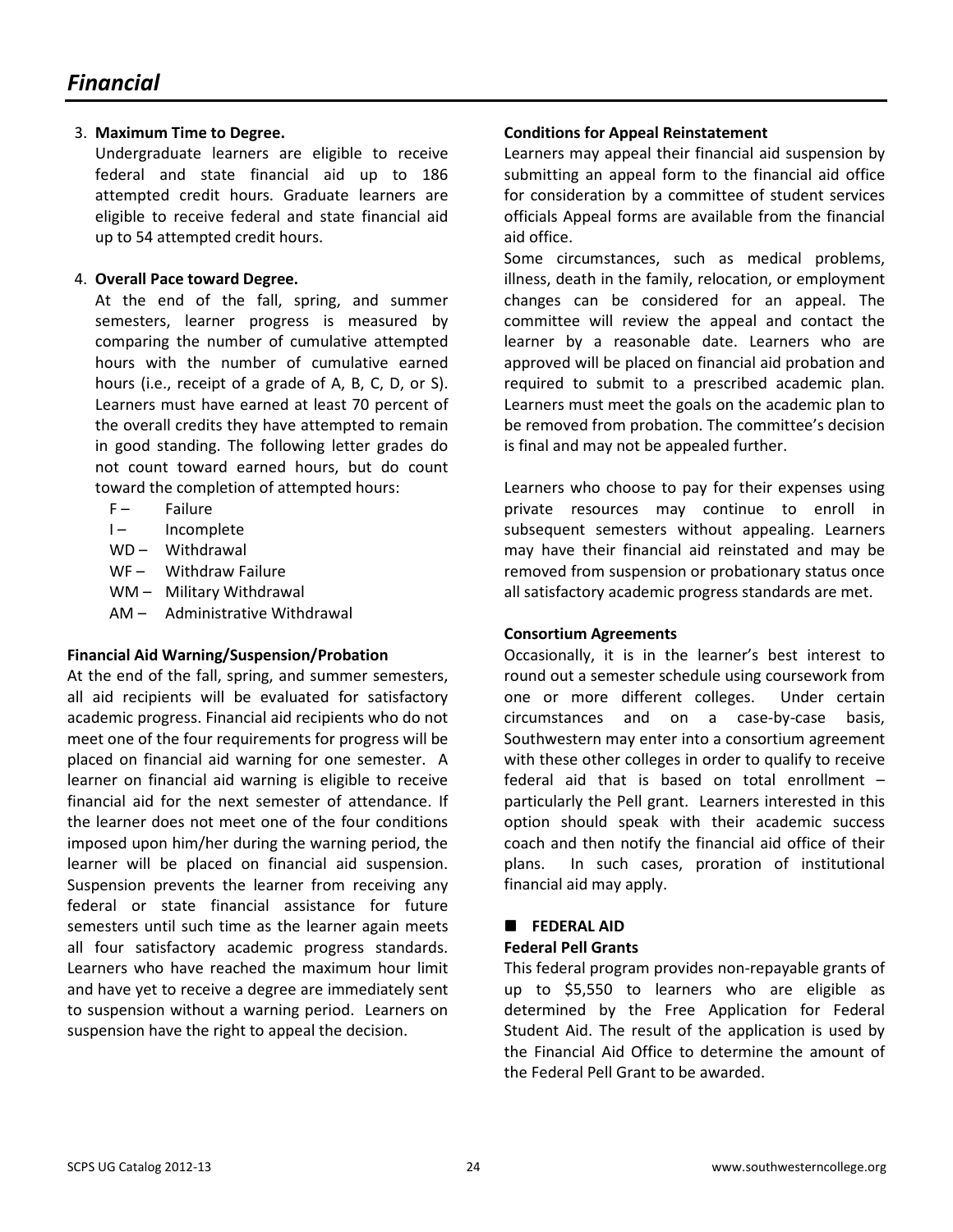#### **Teacher Assistance for College and Higher Education (TEACH)**

This federal grant program is offered to learners who intend to teach full-time in high-need subject areas for at least 4 years at schools that serve learners from low-income families. The grant provides full-time undergraduates and graduates with up to \$4,000 per year. Learners interested in this grant must be admitted to the teacher education program, meet the academic requirements, and sign an annual Agreement to Serve with the Federal Government. Should the learners not fulfill their part of the contract in the Agreement to Serve, the grant will turn into a Federal Unsubsidized Direct Loan.

#### **Federal loans**

The Department of Education offers a variety of learner loans. The learner is under full obligation to repay the loans.

#### **Federal Subsidized Direct Loans**

Subsidized loans are for learners demonstrating financial need. The federal government pays the interest for the learner while the learner is enrolled. Maximums vary, according to the learner's grade level.

#### **Federal Unsubsidized Direct Loans**

Unsubsidized loans are available to learners who do not demonstrate financial need. The loan is the same as the Subsidized Stafford Loan except the learner is responsible for the interest while enrolled.

#### **More information**

Additional financial aid information is available online at www.sckans.edu/finaid.

#### **E** LEARNER COMPLAINT AND APPEALS PROCESS

Learners with complaints about their account balances, student records, or other non-academic matters should seek resolution with the appropriate administrator. If satisfactory resolution is not achieved at this level, the learner may file a formal appeal with the Associate Vice President for Professional Studies, whose decision is final.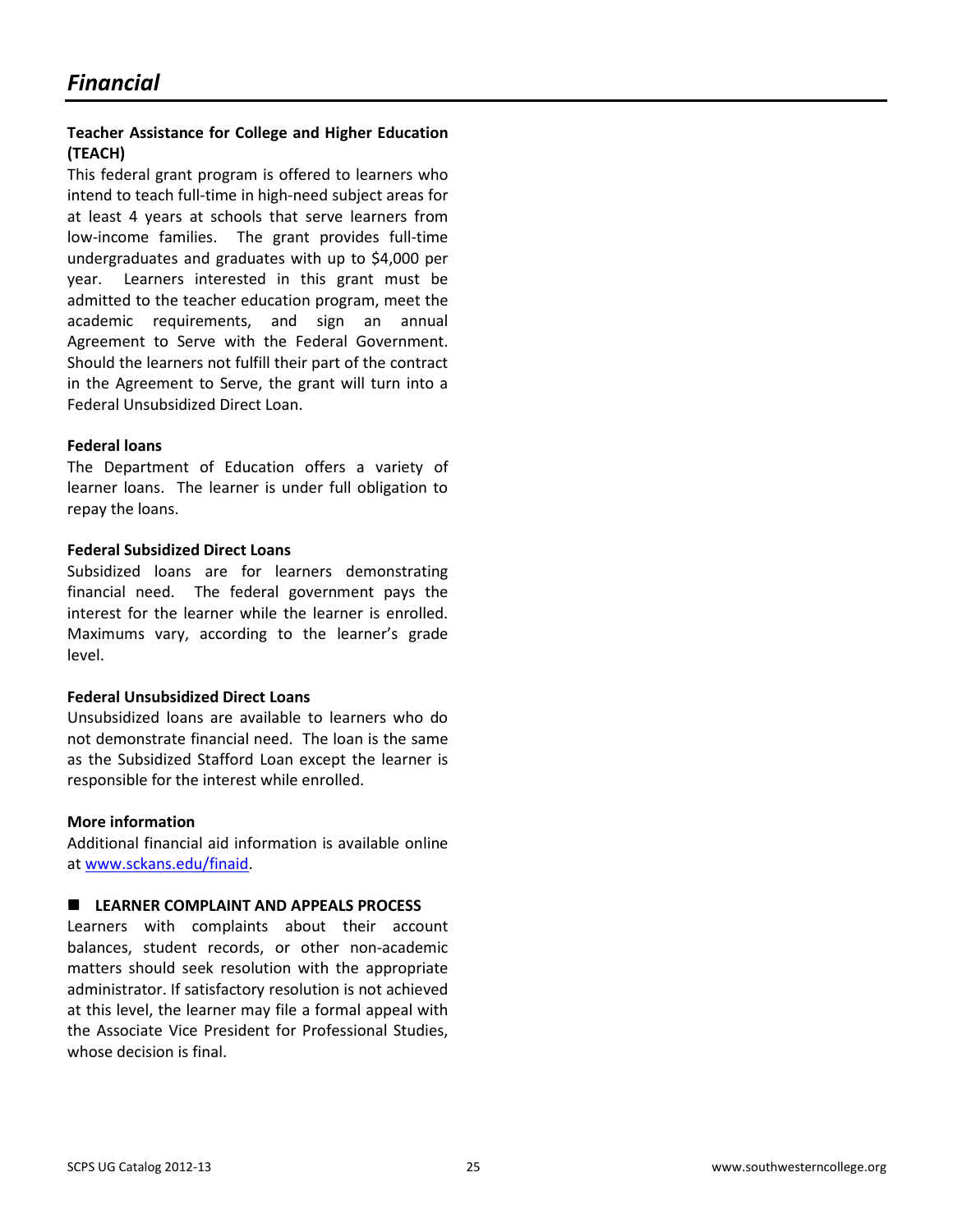#### **E** LEARNER QUALIFICATION PROFILE **COMPETENCIES**

#### **Broad Knowledge** (General Education)

Courses in the area of Broad Knowledge encompass broad subject areas that are important to learners' general knowledge. Learning will include questions concerning complex scientific, social, human, technological, and economic challenges as well as the perspectives and literature of the academic fields. Courses in broad knowledge are created to meet the Southwestern College Institutional Outcomes of Critical Thinking, Ethical Reasoning, Communication, Leadership and Career Preparation.

Requirements for Broad Knowledge will be met by completing 36 credits as listed below:

#### **Foundation Requirements: (18 credits)**

- Developing Academic and Professional Strengths \* \*\*
- Composition 1 \*
- Composition 2 \*
- Information Literacy \* \*\*\*
- College Algebra or higher \*
- Professional Communication **\*\*\*\***

*\*These courses must be completed in the first 30 hours of study at Southwestern College Professional Studies if they are not satisfied in transfer.* 

*\*\*Must be taken from Southwestern College Professional Studies. This course may not be satisfied in transfer, and must be completed in the first session of enrollment at Southwestern College Professional Studies.* 

*\*\*\*If this course is not satisfied in transfer, it must be completed in the second session of enrollment at Southwestern College Professional Studies.* 

*\*\*\*\*Learners may not take this course until they have achieved junior status.* 

#### **Exploratory Requirements: (18 credits)**

*Exploratory requirement may be satisfied by lower and upper division courses.* 

Learners must take a minimum of 18 credit hours from 4 different areas of study.

- Art  **Military Science**
- Business Natural Science
- Communication Organizational Leadership
- Computers Philosophy
- Criminal Justice Physical Education
- Economics Political Science
- 
- Foreign Language Religion
- 
- Humanities Sociology
- Literature Technology
- **Mathematics**

#### **Intellectual Skills** (Competencies)

Intellectual Skills are expressions of well-defined cognitive capacities and operations that provide a foundation for further learning.

Learners must take at least one course that satisfies each of the sub-categories within the intellectual skills competency. Courses may be counted for credit once in broad knowledge and cross counted in intellectual skills.

Requirements for this competency will be met by completing one three credit course from each of the following categories: communication, critical thinking, ethical reasoning, leadership and career preparation.

#### **Communication**

Learners will demonstrate effective communication through use of appropriate technology, research, reading, writing, speaking and listening skills. Learners will utilize clear thought, and organization as well as analytical and evaluative skills when communicating.

- 
- Ethics Psychology
	-
- History Social Science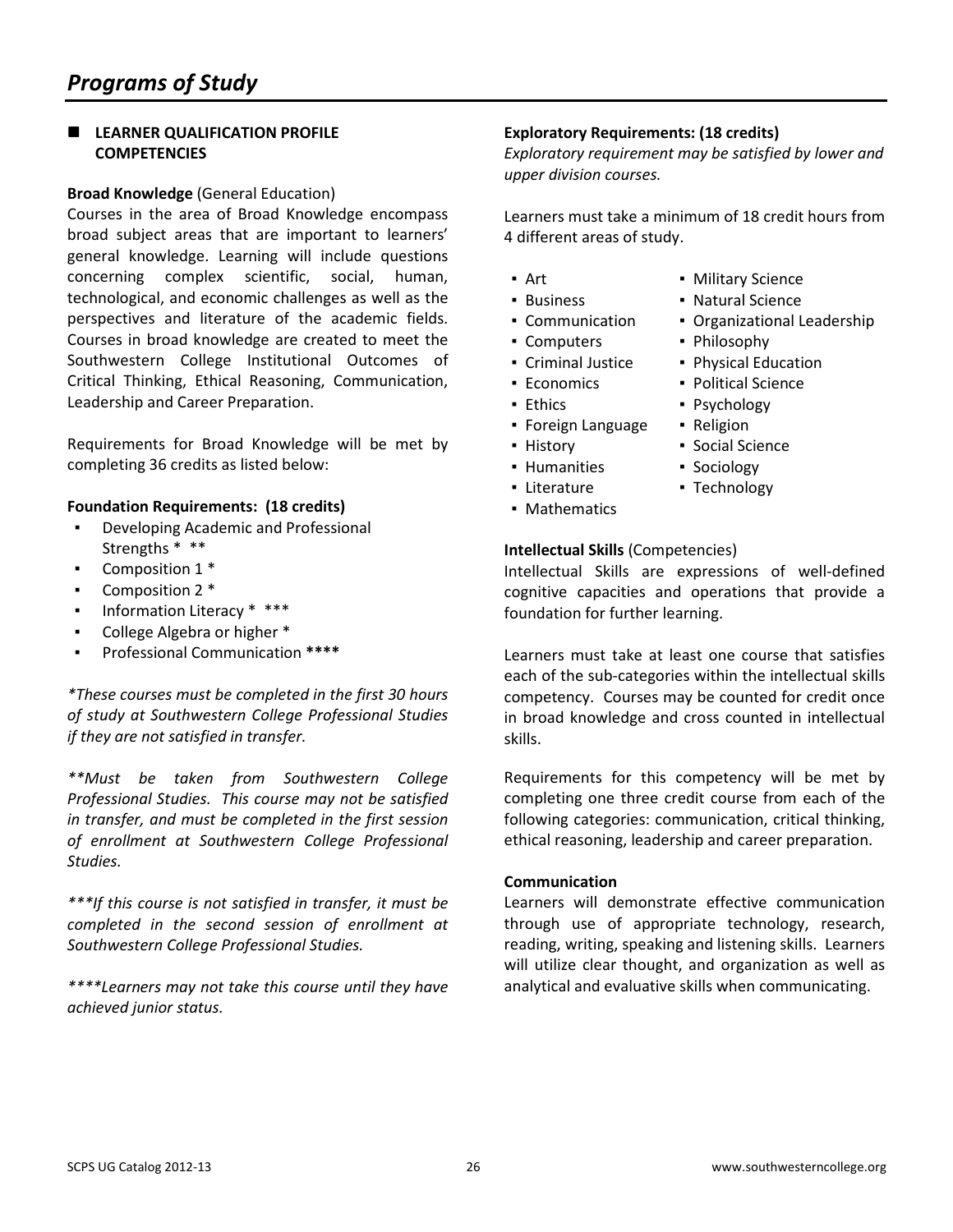### **E** LEARNER QUALIFICATION PROFILE **COMPETENCIES** *(continued)*

#### **Critical Thinking: Quantitative Literacy**

Learners will identify and apply problem solving methods to gather, analyze, reason, evaluate and display information in written and symbolic terms. They will evaluate information, weigh alternative evidence, apply mathematical and scientific principles to draw conclusions and solve real-world problems.

#### **Critical Thinking: Analytic Thinking**

Learners will employ reflective thinking to synthesize information and evaluate diverse ideas to achieve a reasoned conclusion.

#### **Critical Thinking: Creativity and Innovation**

Learners will apply the creative process and develop skills to become a more creative person.

#### **Ethical Reasoning**

Learners will demonstrate the ability to think through ethical dilemmas and make sound decisions when facing real-life situations.

#### **Leadership and Civic Learning**

Learners will be prepared for effective democratic and global citizenship, by developing insight into social, environmental and economic challenges at the local, national and global levels.

#### **Career Preparation**

Major Program of Study

#### **Applied Learning**

Applied learning outcomes make it clear that what graduates can do with the knowledge gained is the ultimate benchmark of learning. The outcomes mark the development of student competence in addressing unscripted problems, in weighing competing perspectives and in making decisions in ambiguous contexts.

## **ASSOCIATE OF GENERAL STUDIES (A.G.S.)**

The Associate of General Studies (AGS) degree allows learners to design their own program of study combining courses from multiple competencies. The degree will allow learners flexibility in developing a plan which will address a learner's particular professional needs, or personal areas of interest, while completing general education requirements. The AGS is designed to prepare learners for all baccalaureate majors by providing them with a broad, general education.

The program includes a series of foundation courses and the remainder of the program hours will be composed of courses selected to fulfill the Professional Studies Broad and Exploratory competencies. A minimum of 3 credit hours is needed to fulfill a broad or exploratory competency. The required foundation courses cannot be counted as broad or exploratory competencies.

#### **Foundation Courses:**

- CORE101 Developing Academic and Professional Strengths
- ENGL101 Composition 1
- ENGL102 Composition 2
- CORE110 Information Literacy
- MASC115 College Algebra *(or other approved college mathematics)*

#### **Competency Courses:**

As a part of a degree program, learners will be required to complete 24 credit hours in Professional Studies Broad and Exploratory competency courses with the following prefixes:

| MASC, PESS           | $3-9$ |
|----------------------|-------|
| ENGL, LAN, HIS, HIST | $3-9$ |
| SOC, PSY, SSC, MIN   | $3-9$ |
| COM, COT, CPT        | 3-9   |
| BSAD, ACCT, HRD, HCA | 3-9   |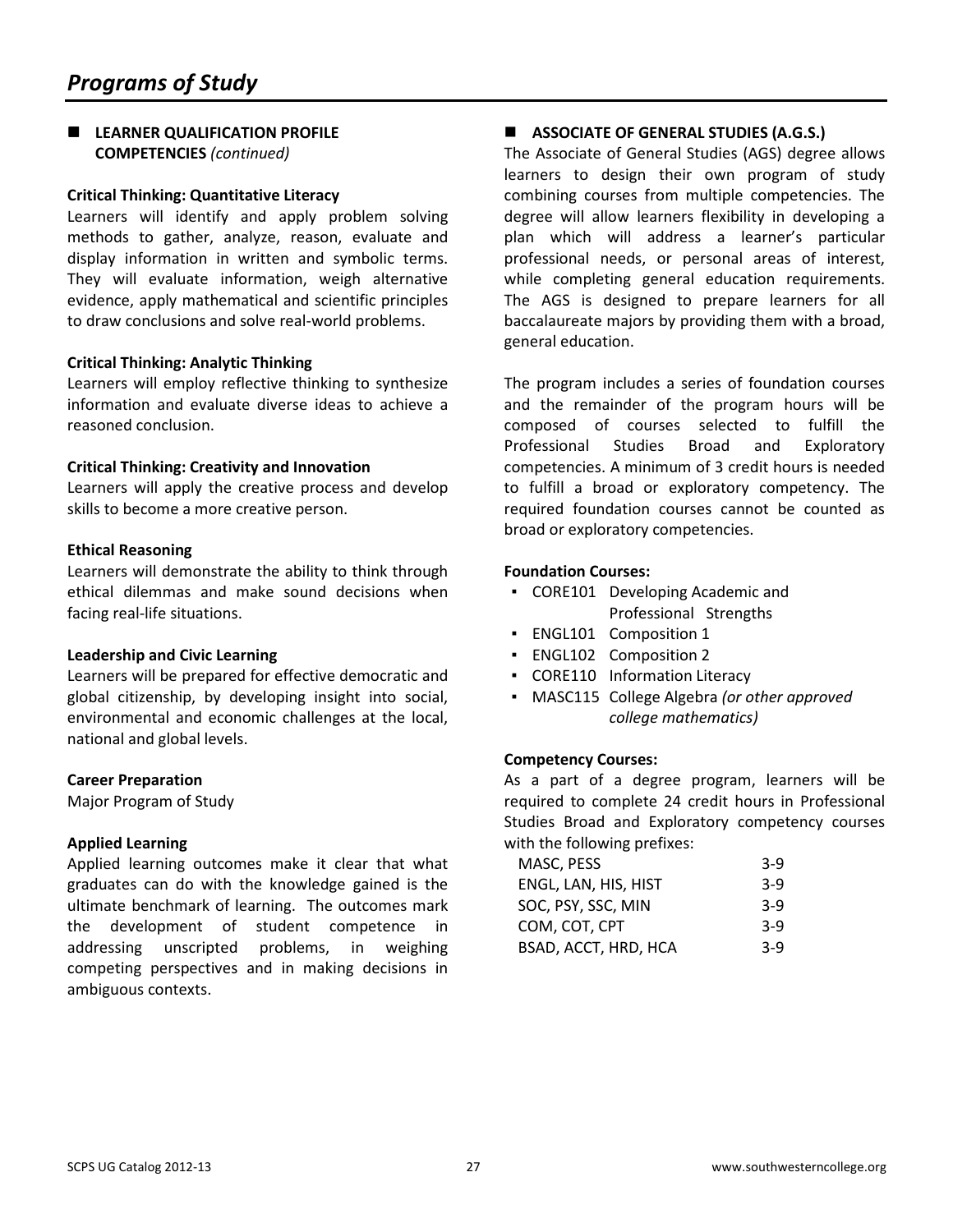## **EDUCATION**

The Southwestern College teacher education program is a learner-centered learning community dedicated to optimal intellectual growth, preparation for leadership in the field of education, personal development, ethical values, and lifelong service in a world beyond cultural boundaries. The goals of teacher education programs are in the Conceptual Framework. This states that the professional educator will:

- possess wisdom of practice;
- have the ability to facilitate student learning;
- have the ability to interact effectively;
- have the ability to reflect.

The teacher education program has an undergraduate curriculum with the following components: the elementary education major, the early childhood major, professional course sequence for both elementary and secondary education majors, and the clinical field experience sequence for early childhood, elementary, and secondary education majors.

#### **Program Requirements**

#### **Admission to the Teacher Education Program**

Learners seeking admission to the teacher education program must first demonstrate readiness by completing the following academic and program requirements:

- 1. General Psychology with grade of C or better.
- 2. Developmental Psychology with grade of C or better.
- 3. Sophomore standing with a GPA of at least 2.5.
- 4. Demonstration of communication skills by completion of Composition 1, Composition 2, and Speech with at least a 2.5 cumulative GPA in the three courses.
- 5. Successful completion of Pre-Professional Skills Test (PPST) with scores that meet or exceed program requirements in the Reading (173), Math (172), and Writing (172) sections.
- 6. EDUC 212 Education Entrance Seminar with grade of C or better**.**
- 7. EDUC 215 Foundations of Education with grade of C or better.
- 8. Submission of formal application to the Teacher Education Committee through the Academic Success Coach.
- 9. Successful completion of Initial Teacher Interview.

#### **Admission for Transfer Learners**

- 1. Transfer credit must meet the requirements and program expectations listed above, including GPA requirements. All transfer credits specific to the major must be a C or better.
- 2. Successful completion of Pre-Professional Skills Tests (PPST) with scores that meet or exceed program requirements in the Reading (173), Math (172), and Writing (172) sections.
- 3. Articulation of additional pre-professional credit as determined by the director of teacher education and the registrar or designees.
- 4. Submission of formal application to Teacher Education Committee.
- 5. Successful completion of peer jury or Initial Teacher Interview.

#### **Licensure Program**

A learner with bachelor/master degree(s) who seeks a teaching license must complete all KSDE approved program requirements, which can lead to a recommendation for a teaching license.

#### **Teacher Education Handbook**

For additional information concerning the Southwestern College teacher education program, learners should refer to the Teacher Education Handbook, available in the education department or on the website.

#### **Kansas Teacher Competency Tests: Praxis II**

The Kansas Legislature has mandated that all teacher licensure candidates demonstrate content knowledge and teaching knowledge prior to Kansas Teacher Licensure. Learners must pass the content exam (passing scores vary from exam to exam), as well as the Principles of Learning and Teaching test (PLT) with a score of 160 or higher. This test is given periodically at various Kansas testing centers. Learners are responsible for arranging to be tested before applying for state licensure.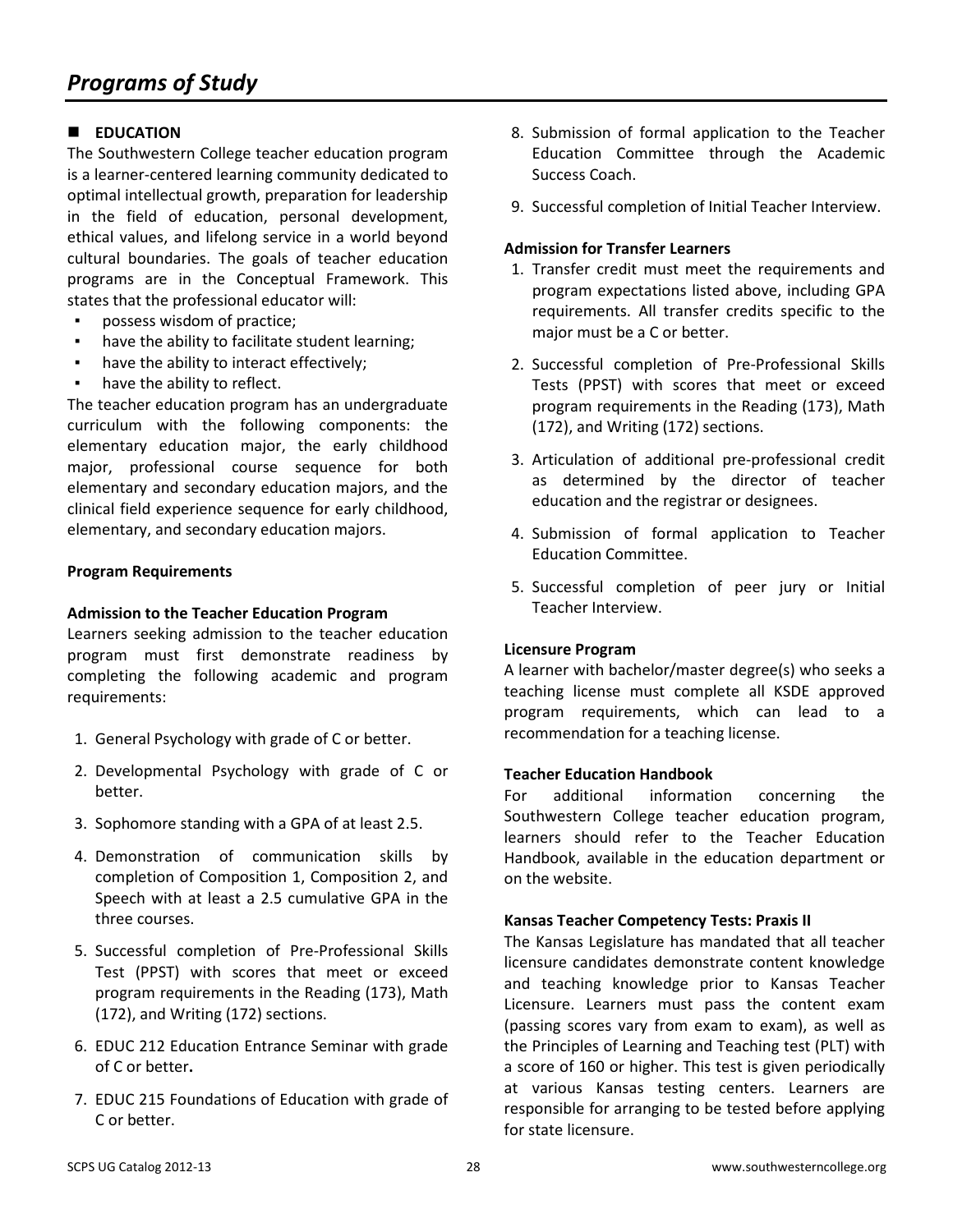## ■ **EDUCATION** (continued)

#### **Secondary Education Licensure**

Please contact the Director of Teacher Education

#### **General Program Requirements toward Licensure**

The program requires 33 semester hours of general education courses, including in mathematics: college algebra, or higher.

#### **Professional Requirements toward Licensure**

The professional course sequence is designed developmentally and each course has at minimum a 20-hour clinical experience component. Learners should plan accordingly when designing their program.

With the exception of CORE101, EDUC212, 215, 216, and 220 the following courses are open only to learners who have been admitted to the teacher education program.

#### **Required of all learners:**

- CORE101 Developing Academic and Professional Strengths
- **EDUC212 Education Seminar**
- EDUC215 Foundations of Education
- **EDUC216 Diversity Field Experience**
- EDUC220 Educational Technology
- EDUC322 Educational Psychology
- EDUC323 Introduction to Exceptionalities
- EDUC440 Student Teaching Seminar

#### **Required of early childhood majors:**

- EDUC436 Early Childhood Methods and Management
- **EDUC446 Observation and Supervised Teaching** in Early Childhood Programs

#### **Required of elementary majors:**

- EDUC437 Elementary School Methods and Management
- EDUC447 Observation and Supervised Teaching in the Elementary School

#### **Required for those seeking middle–level/secondary licensure:**

- EDUC344 Content Area Literacy
- EDUC352 Principles of Effective Secondary Instruction
- EDUC438 Teaching (subject) in the Secondary **Schools**
- EDUC439 Secondary School Methods and Management
- **EDUC448 Observation and Supervised Teaching** in the Middle School
- **EDUC449 Observation and Supervised Teaching** in the Secondary School

#### **Subject Area Requirements toward Licensure**

Requirements of each subject area are listed in that subject's section of the main campus catalog.

#### **BACHELOR OF ARTS MAJOR: EARLY CHILDHOOD EDUCATION B**

The early childhood education program of study at Southwestern College combines early childhood education and early childhood special education into one license for birth through age eight (third grade).

This innovative program provides two semesters of field-based experiences where learners work together with professionals in the field gaining practical experiences with young children.

#### **Professional requirements:**

Ten professional courses as specified in Professional Requirements section above.

#### **Major requirements:**

- EDUC311 Intro to Early Childhood Education
- EDUC325 Motor Development, Expressive Arts, Social Studies
- EDUC329 Children's and Adolescents' Literature
- **EDUC333 Teaching Young Children with** Disabilities
- EDUC335 Infant Development
- EDUC336 Introduction to the Reading Process
- EDUC339 Assessment Strategies in Early Childhood
- EDUC341 Reading in the Elementary School
- EDUC343 Home, School, and Community
- EDUC420 Oral Language Development
- EDUC425 Administration, Guidance, and Behavior
- EDUC429 Assessment in Early Childhood Intervention
- **EDUC432 Technology in Special Education**
- **EDUC435 Science and Math**

#### **Cognate requirements:**

In mathematics: college algebra, or higher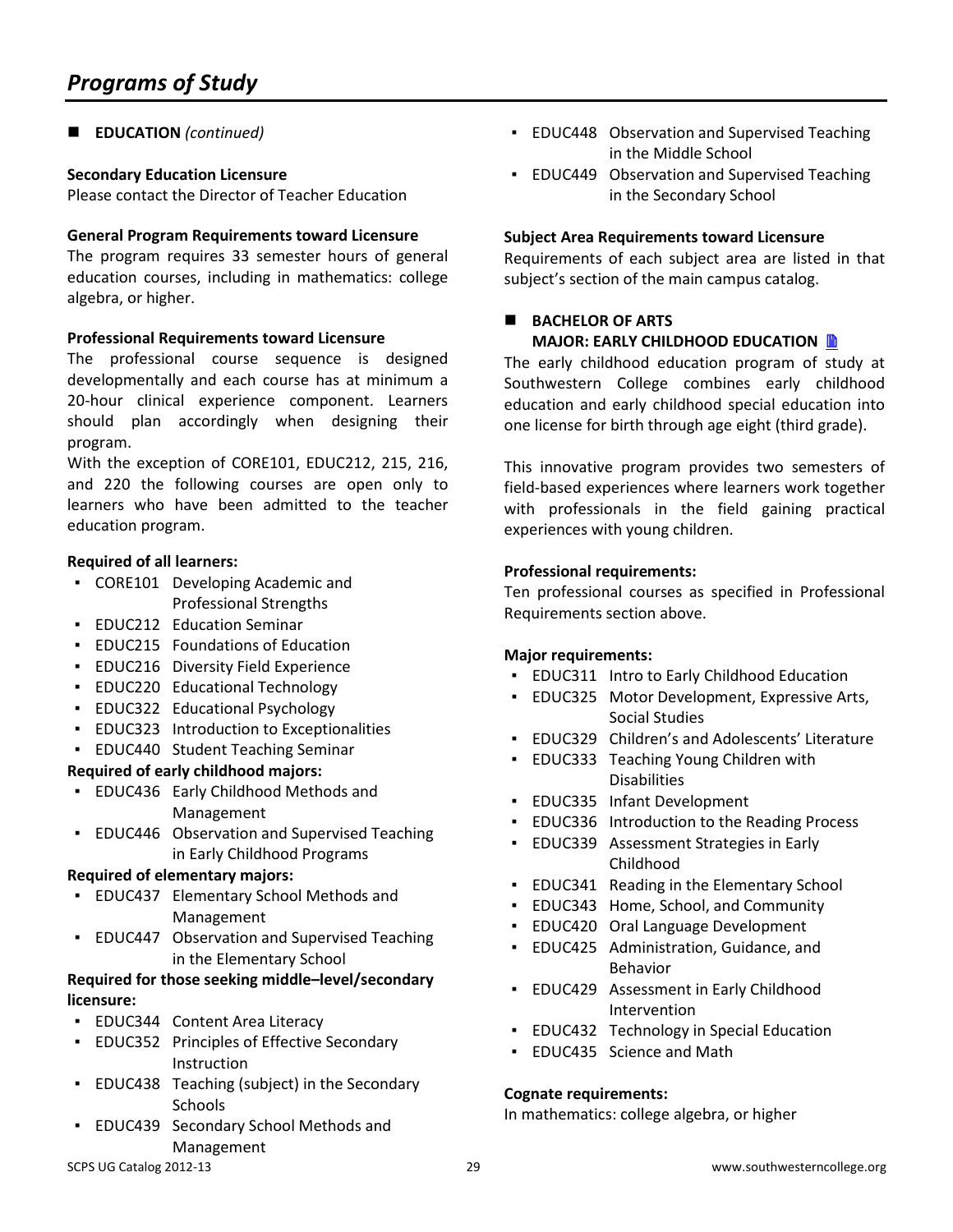#### **BACHELOR OF ARTS MAJOR: ELEMENTARY EDUCATION B**

#### **Professional requirements:**

Ten professional courses as specified in Professional Requirements section above.

#### **Major requirements**

*(These courses are open to learners who have not yet applied for admission to the teacher education program):* 

#### **In Education**

- EDUC223 Fine Arts in the Elementary School
- EDUC318 Numbers, Computation, and Mathematical Processes
- EDUC328 Instructional Strategies in Physical Education for the Elementary Classroom Teacher
- EDUC329 Children's and Adolescents' Literature
- EDUC336 Introduction to the Reading Process
- EDUC337 Science in the Elementary School
- EDUC338 Mathematics in the Elementary School
- EDUC341 Reading in the Elementary School
- **EDUC344 Content Area Literacy**
- EDUC345 Social Science in the Elementary School

#### **Cognate requirements:**

In mathematics: college algebra, or higher

#### **MINOR: Early Childhood Education**

#### **Minor requirements:**

▪ EDUC311 Intro to Early Childhood Education

An additional 12 hours selected from the following:

- EDUC325 Motor Development, Expressive Arts, Social Studies
- EDUC335 Infant Development
- EDUC339 Assessment Strategies in Early Childhood
- EDUC343 Home, School, and Community
- EDUC420 Oral Language Development

#### **BACHELOR OF ARTS MAJOR: PSYCHOLOGY**

The Bachelor of Arts in Psychology focuses on an essential and fundamental understanding of the major elements in the field of psychology. Learners in this major will evaluate psychological theories and research while examining ethical issues in the practical application of psychological theories. Individuals enrolled in this major can enrich their skills and abilities in organizational life and choose to pursue employment in a variety of organizational roles including, but not limited to, intake workers, child care workers, social service workers, and administrative support personnel. The Bachelor of Arts with a Psychology major is designed for individuals who wish to complete a general degree in psychology or prepare for an advanced degree in psychology.

#### **Required Prerequisites**

- MASC110 Statistics and Probability
- PSY 110 General Psychology

#### **Major Requirements**

- PSY 252 Developmental Psychology
- PSY 262 Social Psychology
- PSY 332 Biological Foundations of Psychology
- PSY 352 Cognition
- PSY 362 Personality Theories
- PSY 400 Psychological Research Methods
- PSY 410 Emotion
- PSY 420 Abnormal Psychology
- **PSY 430** History and Systems of Psychology
- PSY 440 Psychological Assessment
- CAPS495 Senior Capstone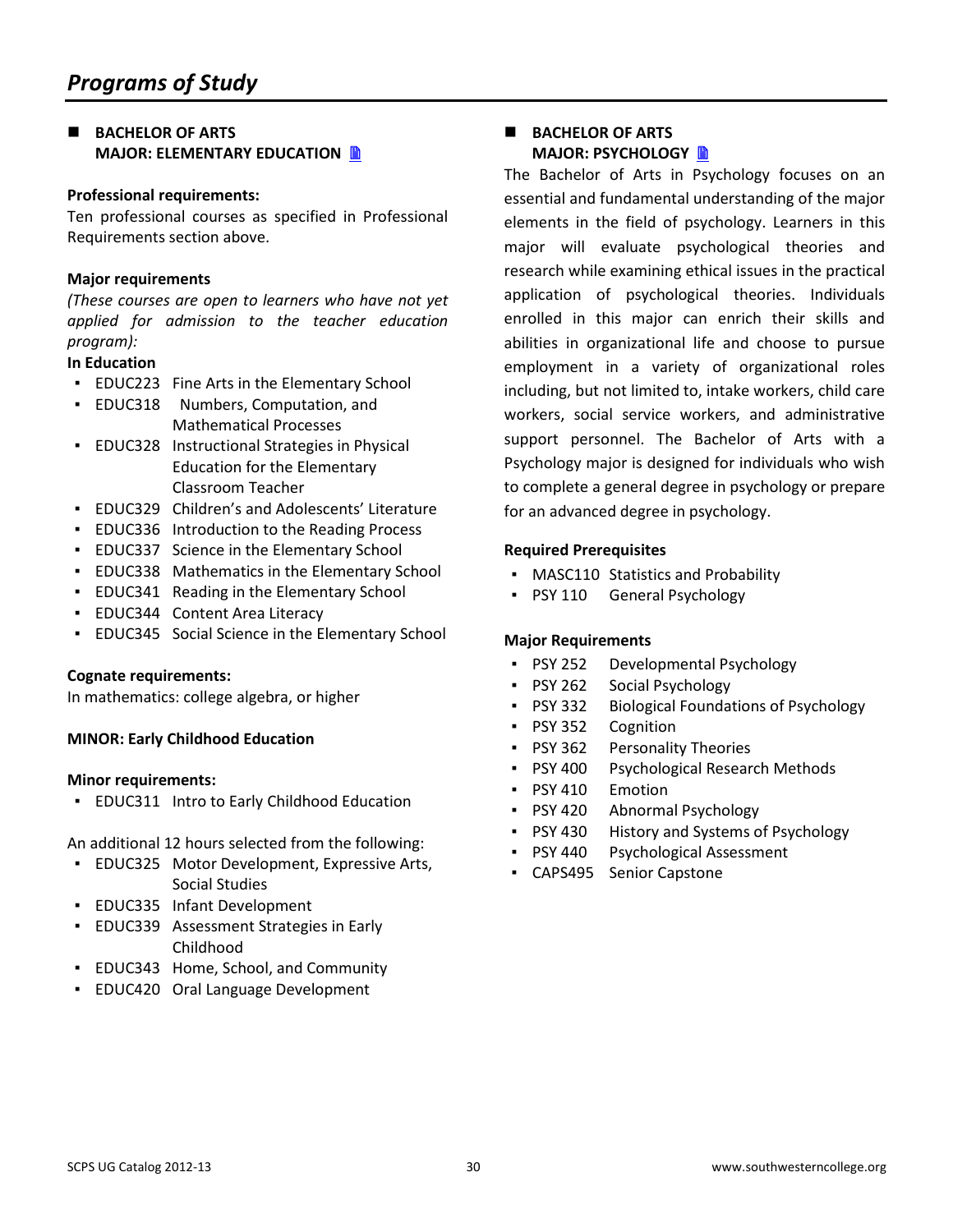## **BACHELOR OF ARTS MAJOR: PASTORAL STUDIES**

Southwestern College's Pastoral Studies program provides learners with a balanced mix of theoretical and applied studies. It is designed to help learners increase and develop knowledge of their faith so they can more effectively minister within any Protestant Christian denomination. As a result of completing the Pastoral Studies program, learners will be prepared to be lead pastors in a local church or parachurch organization. They will also acquire the necessary theological training to pursue graduate studies and obtain ordination.

#### **Major requirements**

- PHIL225 Critical Thinking
- THEO200 Bible Survey
- THEO215 Understanding the Old Testament
- THEO216 Understanding the New Testament
- THEO301 Systematic Theology 1
- THEO302 Systematic Theology 2
- **THEO320 Philosophy of Religion**
- THEO333 The Church: Origins to the Middle Ages
- THEO334 The Church: Renaissance to the Present
- THEO340 Texts and Their Meanings
- THEO401 Theological Systems and Issues
- THEO415 Denominational Heritage and Structure
- MIN 454 Practicum in Ministry

#### **BACHELOR OF ARTS MAJOR: YOUTH MINISTRY**

Southwestern College's nondenominational Youth Ministry program is designed for individuals who wish to serve young people by ministering to and developing the lives of young Christians. Learners will strengthen their understanding of biblical and theological foundations of the Christian faith. The program equips learners with the specialized competencies needed to instruct, mentor, and counsel youth in a variety of local church and parachurch settings. Learners will obtain ample theological training to pursue ordination and undertake graduate studies.

#### **Major requirements**

- MIN 124 Introduction to Youth Ministry
- PHIL225 Critical Thinking
- MIN 224 Adolescent Spirituality
- THEO215 Understanding the Old Testament
- THEO216 Understanding the New Testament
- THEO301 Systematic Theology 1
- THEO302 Systematic Theology 2
- **THEO320 Philosophy of Religion**
- THEO333 The Church: Origins to the Middle Ages
- THEO334 The Church: Renaissance to the Present
- MIN 324 Teaching Methods in Youth Ministry
- MIN 424 Applications in Youth Ministry
- **MIN 454 Practicum in Ministry**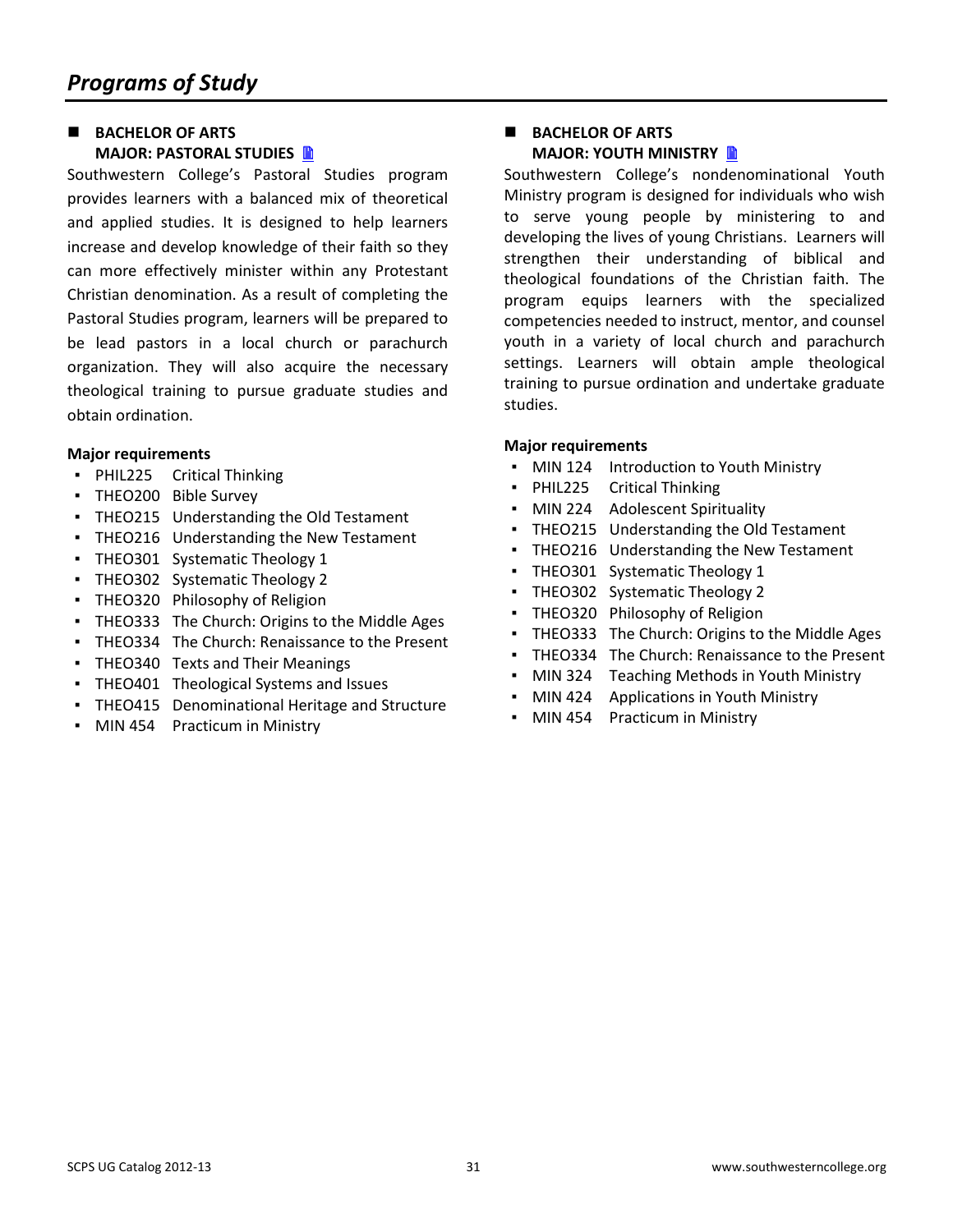## ■ **BACHELOR OF GENERAL STUDIES (B.G.S.)**

The Bachelor of General Studies degree allows learners to design their own program of study combining courses from multiple majors. Learners must complete all Foundation Courses, in addition to a minimum of 21 upper division credit hours from at least five different majors. Courses must also be completed that fulfill the requirements in competency areas. The Bachelor of General Studies will allow a learner to become a generalist, and will allow flexibility in developing a plan which will address the learner's particular professional needs or personal areas of interest. An academic plan will be created with the assistance of an academic success coach, and with approval of the chief academic officer.

#### **Foundation Courses:**

- CORE101 Developing Academic and Professional Strengths
- ENGL101 Composition 1
- ENGL102 Composition 2
- CORE110 Information Literacy
- MASC115 College Algebra *(or other approved college mathematics)*
- CLO 415 Professional Communication

#### **Competency Courses:**

Quantitative Literacy Analytic Thinking **Creativity** Ethical Reasoning Communication Leadership Applied Learning

As a part of this degree program, learners will be required to complete competency courses in the following areas:

- Exploratory Courses
- Institutional Outcomes

#### **BACHELOR OF SCIENCE MAJOR: ACCOUNTING**

Business trends consistently indicate a need for accountants nationally. The accounting program is a broad based curriculum that will prepare learners to work in the field of accounting in a number of different capacities. The focus of this major is on gaining knowledge and developing skills in financial and accounting leadership; managerial, financial, and cost accounting; corporate finance; financial audit; federal income taxation; and financial and accounting systems. The accounting curriculum will provide learners with practical, marketable accounting skills grounded in industry accepted theories and practices to help them enter and/or progress in a burgeoning job market, while building a solid theoretical foundation for potential preparation for the CPA exam or future graduate coursework.

#### **Required Prerequisites**

- MASC115 College Algebra
- MASC110 Statistics and Probability
- ACCT285 Principles of Accounting
- SSC 326 Economic Theory *or*
- BSAD320 Managerial Economics

- BSAD395 Corporate Finance
- BSAD310 Financial Accounting Systems
- ACCT379 Managerial Accounting
- ACCT380 Financial Accounting I
- ACCT381 Financial Accounting II
- ACCT480 Financial Accounting III
- ACCT382 Federal Income Taxation- Personal
- ACCT482 Federal Income Taxation-Corporate
- ACCT483 Cost Accounting
- ACCT484 Accounting Information Systems
- ACCT490 Auditing Theory and Practice
- CAPS491 Senior Capstone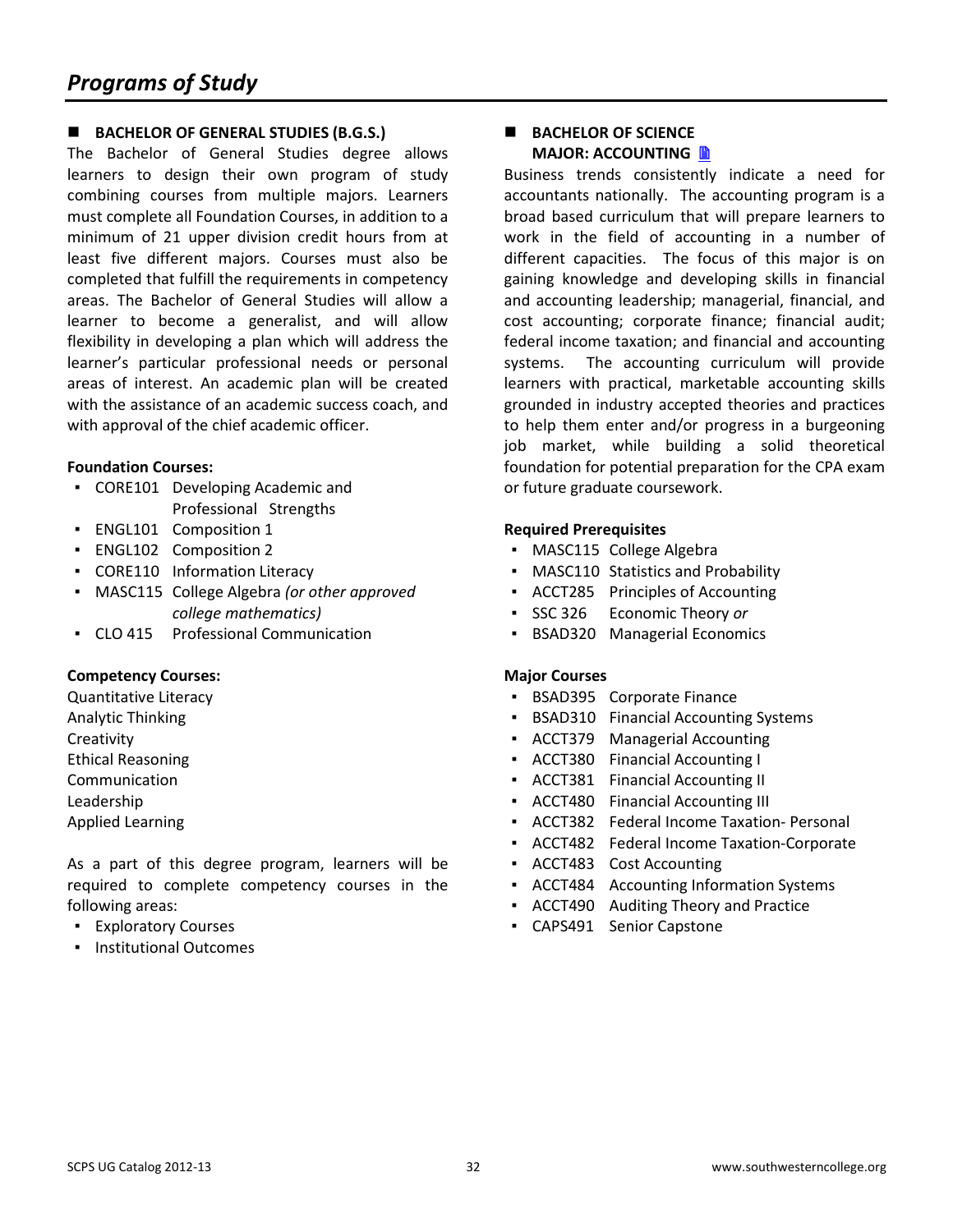## **BACHELOR OF SCIENCE MAJOR: BUSINESS ADMINISTRATION B**

Success in business administration is leveraged not only by mastery of business disciplines, but also by demonstration of leadership in a complex business environment. The focus of this major is on gaining knowledge and developing skills in business leadership; strategic, administrative, and financial management; and marketing. The business administration curriculum will provide learners with practical, marketable business administration, management, and leadership skills grounded in industry – accepted theories and practices to help them enter and/or progress in a competitive job market, while building a solid theoretical foundation for potential graduate studies.

#### **Major Courses**

- BSAD310 Financial Accounting Systems
- BSAD320 Managerial Economics
- BSAD394 Marketing
- BSAD340 Legal Environment of Business
- BSAD410 International Business
- **BSAD420 Management Information Systems** Analysis
- BSAD430 Financial Management
- BSAD440 Strategic Management
- CAPS491 Senior Capstone

#### **BACHELOR OF SCIENCE MAJOR: BUSINESS QUALITY MANAGEMENT**

The Business Quality Management program is designed to provide learners with the knowledge and skills necessary to implement organizational change through quality improvement in all organizational processes of a business. The Business Quality Management curriculum is designed to produce industry leaders capable of assessing the impact of current management processes on operations within a business. Learners will utilize information to improve the quality of products or services, and evaluate customer satisfaction based on the consistent delivery of top quality products and services that are completed on time and that meet specific customer defined levels of quality. Learners will gain experience in the use of appropriate accounting and financial functions for decision making within today's business environment.

- BQM 301 Business Quality Management
- BQM 310 Team Management
- BQM 320 Organizational Leadership
- BQM 432 Accounting for Management
- BQM 444 Project Management
- BQM 450 Statistical Techniques
- BSAD394 Marketing
- CAPS492 Senior Capstone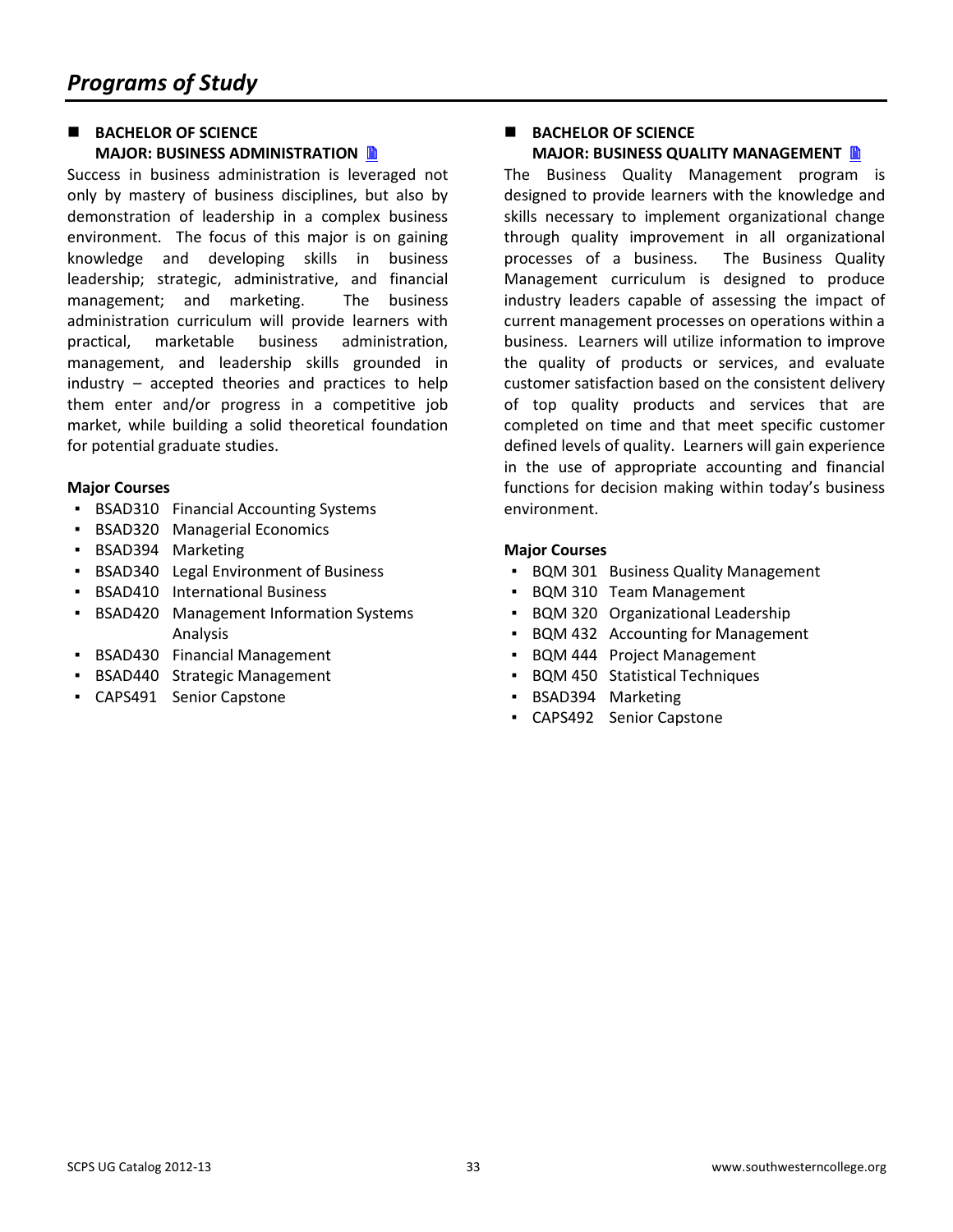#### **BACHELOR OF SCIENCE MAJOR: COMPUTER OPERATIONS TECHNOLOGY**

Computer Operations Technology educates future technology professionals and business administrators in the application of emerging computer operations, productivity and operating systems software, project management, and networking and communications topologies. The program has been developed to be both functional and flexible with student-centered, project-oriented, and laboratory-based learning of network and administration systems that are relevant and connected to the needs of business and the computer industry. Expansion of business transactions through standards-compliant web site design, security applications, and data movement across the Internet are presented. Technology education is further extended with applying critical thinking and problem solving with fundamental project management and ethics to solve businessrelated challenges and meet technology needs.

#### **Major Courses**

- COT 220 Microsoft Access
- COT 305 Advanced Microsoft Excel
- COT 311 Advanced Microsoft Word
- COT 313 Project Administration
- COT 410 Local Networking (LAN) Fundamentals
- COT 411 Website Management
- COT 415 Computer Systems Integration
- CAPS493 Senior Capstone

#### **BACHELOR OF SCIENCE MAJOR: COMPUTER PROGRAMMING TECHNOLOGY A**

Computer Programming Technology provides professional study of computer programming software and techniques. Learners are taught necessary skills to research, document, and develop program applications within the object-oriented programming environments. The complete dynamic software development life cycle – from developing initial algorithms, pseudo-code, graphical user interfaces, documenting code, coding and testing, to maintaining designed applications – is stressed. Applications are developed using HTML and XHTML, Visual Basic, and Java. Database design is extended through the integration of the Structural Query Language (SQL) and Visual Basic for Application (VBA) programming language. Study is further directed toward developing critical thinking, problem-solving, and communication skills required in order to provide ethical solutions in business, education and industry.

- COT 220 Microsoft Access
- CPT 432 Visual Basic.Net Programming Essentials 1
- CPT 433 Visual Basic.Net Programming Essentials 2
- CPT 322 SQL Fundamentals
- CPT 323 VBA, The Internet and Microsoft Office Applications
- CPT 421 Java Programming Principles 1
- CPT 422 Hypertext Markup Language Programming
- CPT 423 Project: Designing and Programming an Application
- CPT 431 Java Programming Principles 2
- CAPS493 Senior Capstone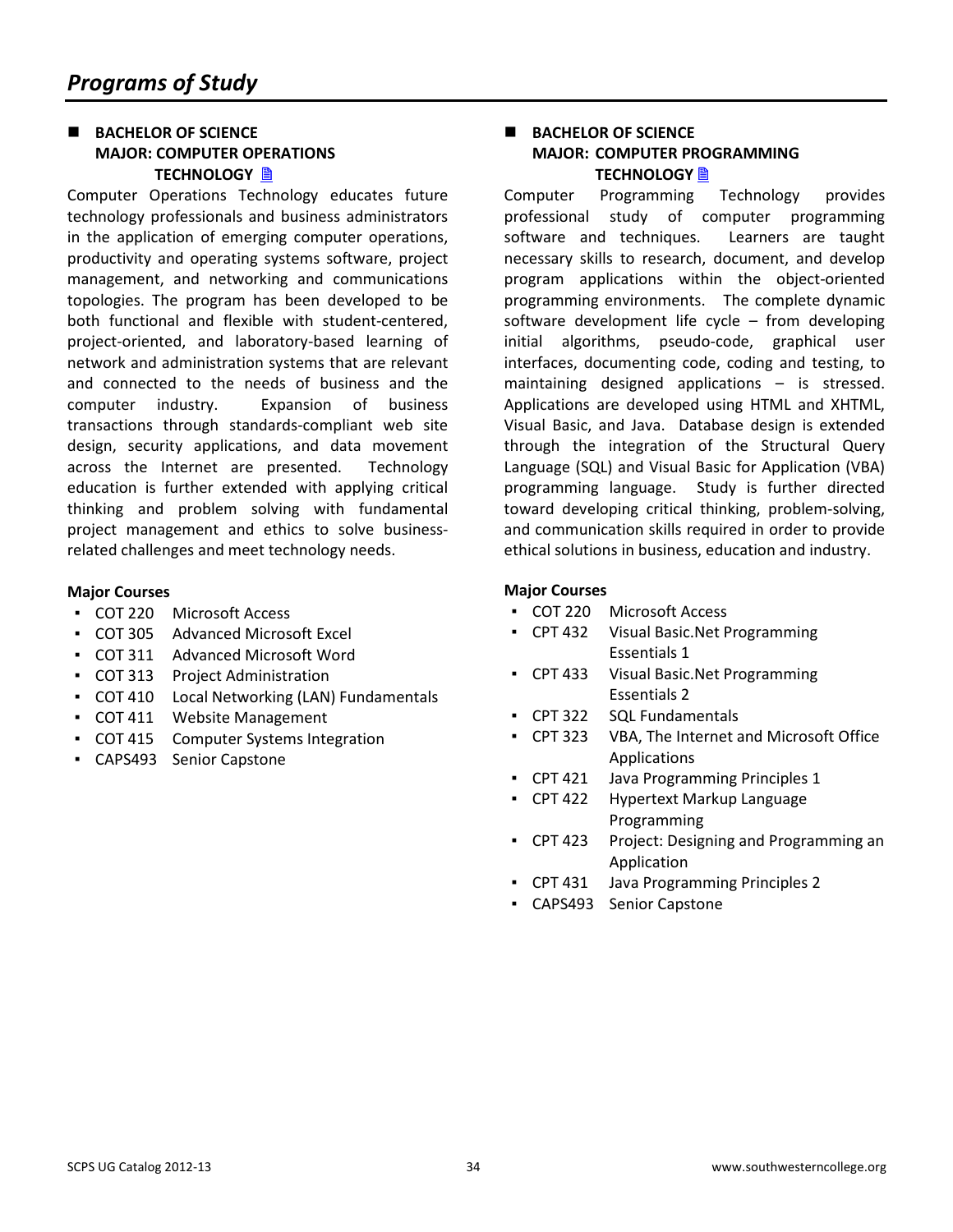### **BACHELOR OF SCIENCE MAJOR: CRIMINAL JUSTICE**

The Criminal Justice program provides learners with knowledge and skills they can apply immediately in the exercise of law enforcement policies and procedures. In addition, program learners are afforded an understanding of the nature of crime and the personnel, institutions, and processes that prevent or respond to crime. Learners learn both the theory and practice of the criminal justice system. Management, communication, leadership, psychological, and sociological aspects of the executive criminal justice professional are stressed. The curriculum covers crime and criminal behavior, policing, criminal investigation, criminal law and procedure, courts, corrections, and administration and management of criminal justice organizations.

#### **Major Courses**

- CJUS300 Foundations of Criminal Justice
- CJUS315 Perspectives in Policing
- CJUS325 Criminal Investigation Techniques
- CJUS335 Correctional Theory and Practice
- CJUS400 Criminology and Deviant Behavior
- CJUS425 Criminal Law and Procedure
- CJUS430 Criminal Justice Organizations: Administration and Management
- CJUS440 Special Topics in Criminal Justice
- CAPS494 Senior Capstone

### **BACHELOR OF SCIENCE MAJOR: HEALTHCARE ADMINISTRATION**

Success in healthcare administration and management is leveraged not only by mastery of healthcare business disciplines, but also by demonstration of leadership in a complex healthcare environment. The focus of this major is on gaining knowledge and developing skills in healthcare leadership; administrative, human resource, and financial management; healthcare economics; and healthcare policy, law, and regulations. The healthcare administration curriculum will provide learners with practical, marketable healthcare administration, management, and leadership skills grounded in industry accepted theories and practices to help them enter and/or progress in a competitive job market, while building a solid theoretical foundation for potential graduate studies.

- ACCT285 Principles of Accounting
- HRD 345 Human Resource Management
- HCA 305 Healthcare Law and Regulations
- HCA 315 Economics of Healthcare
- HCA 325 Policy Issues in Healthcare
- HCA 410 Healthcare Information Systems
- HCA 420 Management in Healthcare Services
- HCA 430 Fiscal Management in Healthcare Services
- CAPS491 Senior Capstone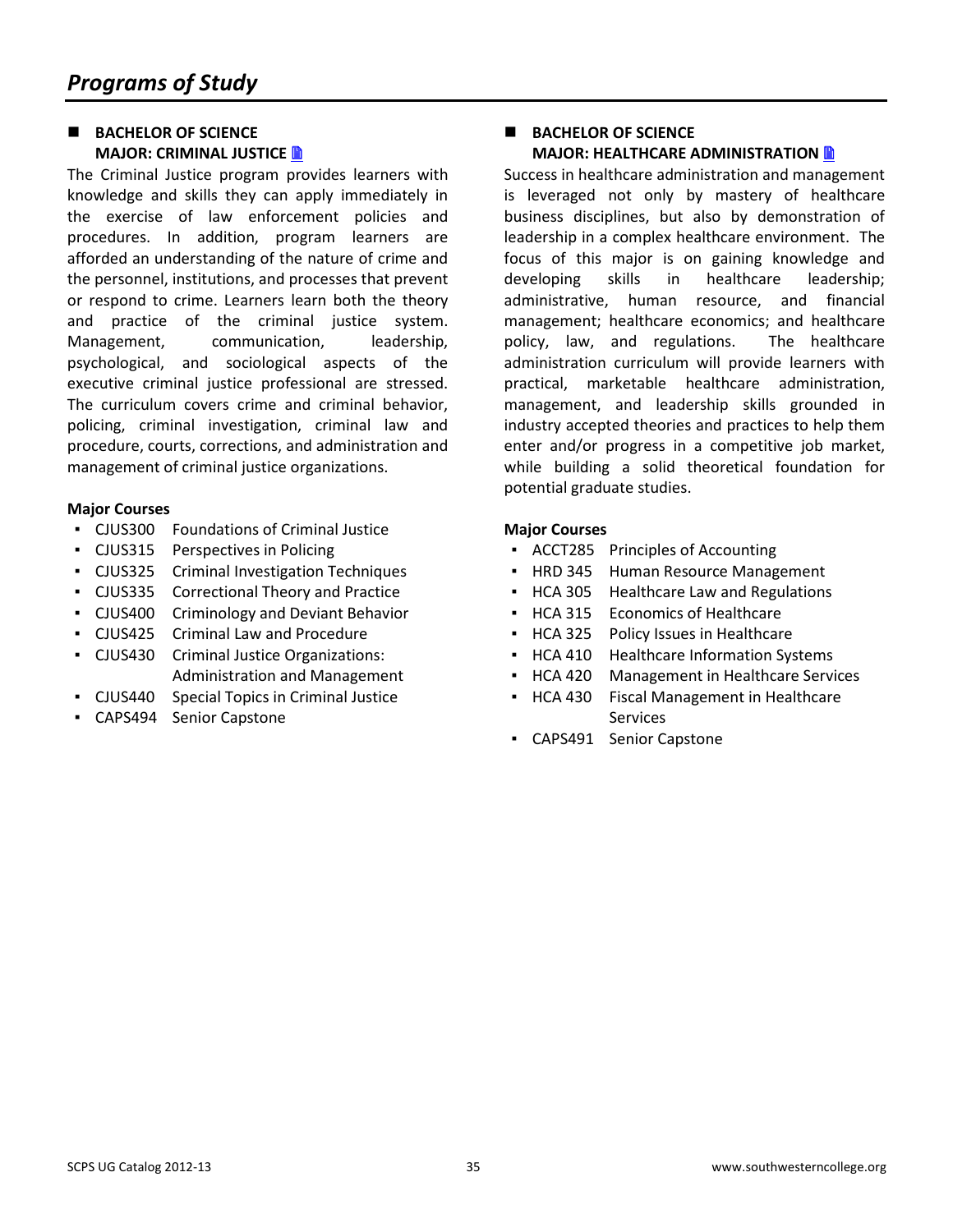### **BACHELOR OF SCIENCE MAJOR: HUMAN RESOURCE DEVELOPMENT B**

With the increasing competitive pressure of a global economy and the growing emphasis on employee empowerment, people with highly developed management skills will be the leaders of tomorrow. The human factor remains the key to success. The Human Resource Development curriculum gives learners the education necessary for effective management of people and resources.

#### **Major Courses**

- HRD 310 Legal and Regulatory Environment of Human Resources
- **HRD 330 Microsoft Office Applications**
- HRD 338 Human Resources Technology
- HRD 323 Finance for Non-Financial Managers
- HRD 345 Managing Human Resources
- BSAD328 Organizational Behavior
- HRD 324 Performance Management
- **HRD 321 Compensation and Benefits**
- CAPS495 Senior Capstone

## ■ BACHELOR OF SCIENCE IN NURSING (B.S.N.) <u>■</u>

Registered nurses (RNs) with a diploma or an associate degree in nursing and at least one year of full-time practice may acquire a baccalaureate degree in nursing. This educational program builds on the RN learner's previous learning experience. Course work is not a repeat of previously-learned material. This educational opportunity is in agreement with the mission of Southwestern College and that of the Department of Nursing. Southwestern College evaluates a diploma from a school of nursing as equivalent to 40 hours credit at a two-year college.

#### **Major requirements**

- NURS310 Intro to Professional Nursing Education
- NURS332 Caring: A Foundation for Nursing
- NURS333 Health Promotion: A Framework for Nursing Practice
- NURS334 Theories, Trends, and Issues in Nursing
- NURS442 Research Applications in Nursing
- NURS336 Health Assessment
- NURS345 Nursing Research
- NURS400 Ethical and Legal Dilemmas in Nursing
- NURS410 Community Health Nursing
- NURS426 Culturally Competent Nursing
- NURS434 Pathophysiology for Current Practitioners
- NURS440 Nursing Management
- MASC110 Statistics and Probability
- CLO 499 Responsibility for the Future
- Economics 3 credit hours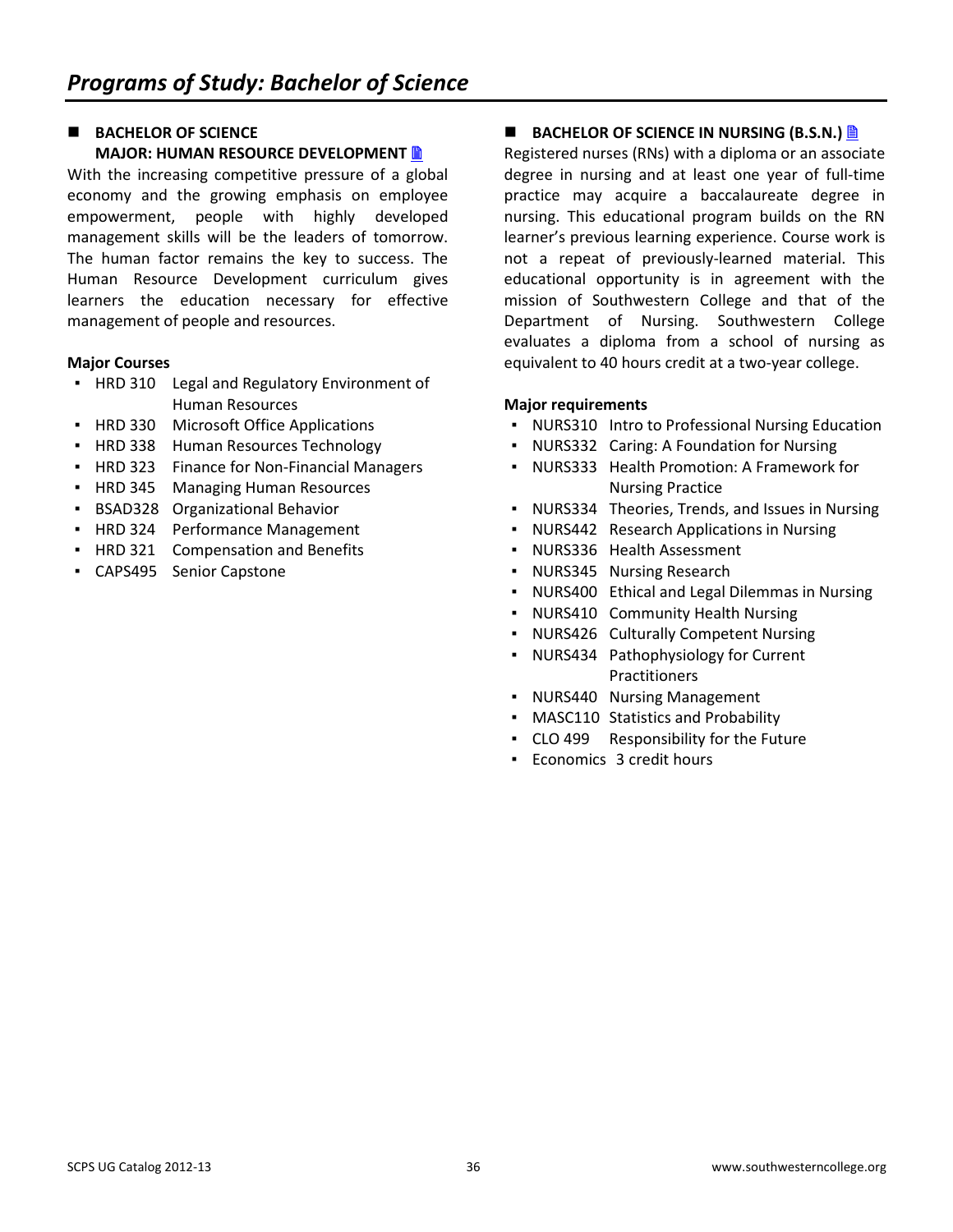## **BACHELOR OF SCIENCE MAJOR: OPERATIONS MANAGEMENT <b>B**

The Operations Management major provides the knowledge and skills necessary to be a successful manager of a business operation within an integrated supply chain. Concepts covered include personnel management, process management and analysis, scheduling, project administration, Six Sigma and legal and regulatory compliance issues affecting business operations.

#### **Major Courses**

- OMGT310 Operations Management 1
- OMGT410 Operations Management 2
- COT 313 Project Administration
- OMGT305 Organizational Quality Management
- OMGT311 Six Sigma Green Belt 1
- OMGT320 Managing Group Dynamics
- OMGT415 Integrative Supply Chain Management
- OMGT422 Finance for Management
- CAPS 492 Senior Capstone

#### **BACHELOR OF SCIENCE MAJOR: SECURITY MANAGEMENT**

With the increasing need for security in a changing world, security professionals with expertise in all aspects of security management and operational administration will be in demand. Security professionals enable private and public organizations to strengthen existing security measures and initiate policies and procedures to ensure a safe and secure working environment, as well as to prevent or limit organizational losses. The Security Management major is targeted to those pursuing employment opportunities in private or government security. Moreover, this career-relevant degree engages learners in studies and practices directed toward entering into, or advancing in the growing security industry.

With specific Security Management courses concentrating on managerial techniques and leadership, security theories and practices, this degree offers the knowledge required to enter into this competitive field.

Those completing the Security Management program are prepared for a diverse group of Security Management and related jobs in physical security, loss prevention, and information security, homeland security, emergency management, and crime prevention.

- SMGT311 Introduction to Security
- SMGT315 Physical Security
- SMGT320 Information Security
- SMGT321 Homeland Security Fundamentals
- SMGT411 Loss Prevention and Crime Prevention
- SMGT415 Legal Aspects of Security
- SMGT420 Emergency Planning
- SMGT424 Terrorism-Motivations and Adversaries
- CAPS494 Senior Capstone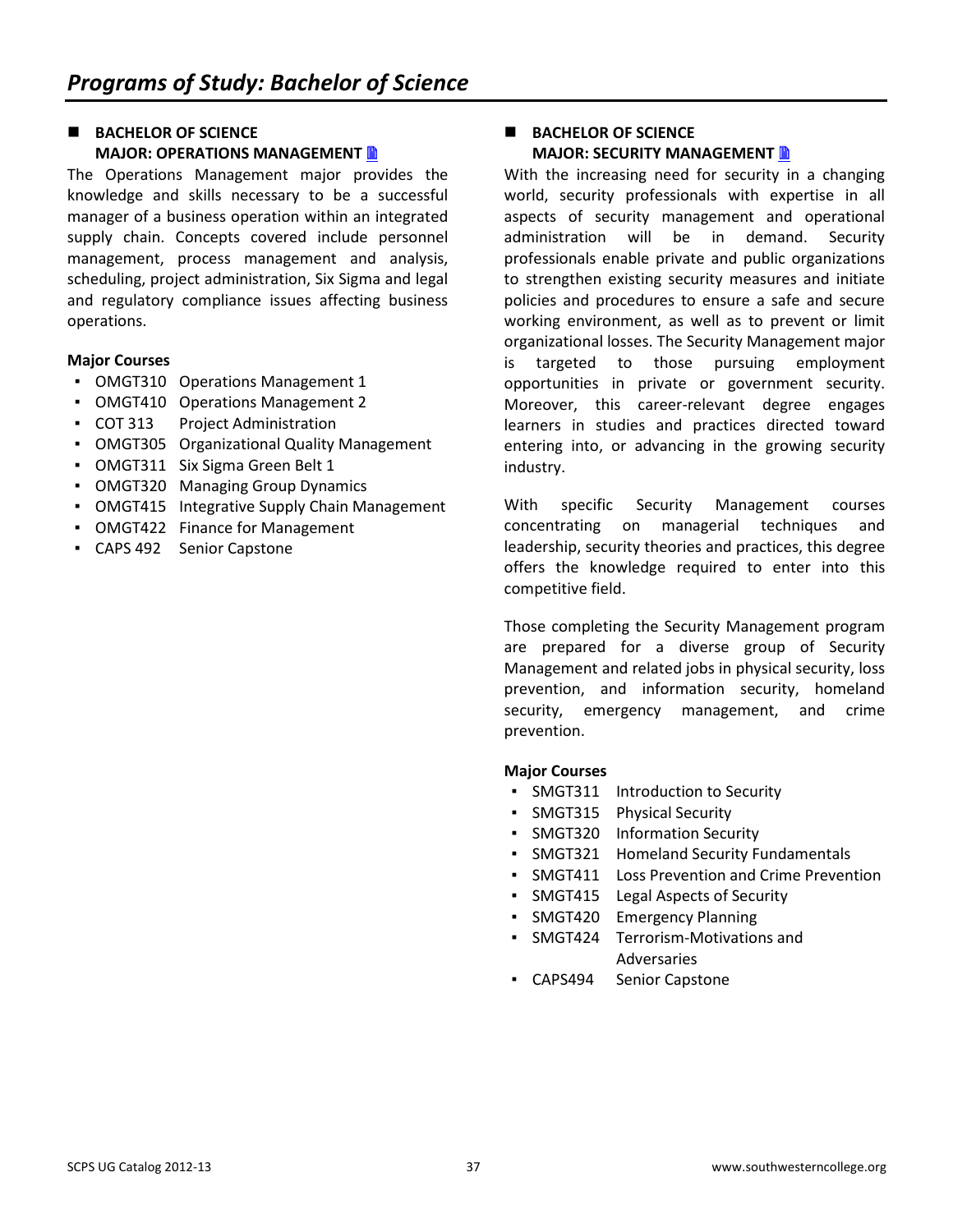## **BACHELOR OF SCIENCE MAJOR: STRATEGIC LEADERSHIP**

Being a leader in today's rapidly-changing society requires content knowledge as well as knowledge about self and leadership style. The Strategic Leadership major provides learners with the ability to enhance their self-awareness and to effectively forecast and lead change. Learners completing this major will be able to take a proactive approach to strategic leadership and decision making.

#### **Major Requirements**

- STL 302 Self Awareness and Personality Traits
- STL 307 Leadership Theories and Practical Applications
- **STL 310 Interpersonal Group Dynamics**
- STL 410 Negotiation Skills
- **STL 420 Forecasting and Leading Change**
- STL 430 Multi-Cultural Perspectives and Global Trends
- STL 435 Strategic Planning
- CAPS495 Senior Capstone

## **E** CHANGE LEADERSHIP CERTIFICATE

The Change Leadership Certificate engages individuals in a body of knowledge that focuses on how organizations move through change. Learners will examine how interpersonal behaviors and organizational structures impact change initiatives. The Change Leadership Certificate also allows the learner to develop skills for adapting to change and potentially leading a change initiative in an organization.

#### **Required Courses**

- HRD 345 Managing Human Resources
- BSAD328 Organizational Behavior
- OMGT320 Managing Group Dynamics
- STL 420 Forecasting and Leading Change
- STL 435 Strategic Planning

## **E** CYBER-CRIME INVESTIGATION CERTIFICATE

The Cyber Crime Investigation Certificate provides individuals a bridge between criminal justice foundational knowledge and the growing law enforcement challenges of cyber crime. Learners in the Cyber Crime Investigation Certificate have an opportunity to learn investigative and legal aspects of cyber crime while also learning techniques for preventive measures in their organizations.

#### **Required Courses**

- CJUS325 Criminal Investigation Techniques
- SMGT320 Information Security
- SMGT415 Legal Aspects of Security
- COT 420 Computer Forensics and Cyber-Crime
- **SMGT411 Loss Prevention and Crime Prevention**

#### **ENTERPRISE QUALITY MANAGEMENT CERTIFICATE**

The Enterprise Quality Management Certificate is designed to provide individuals with a balanced exposure to the components of successful quality initiatives. It combines interpersonal and group dynamics, process improvement, project management, and statistical knowledge and practice to assist learners in developing their skills to successfully participate in and potentially lead quality initiatives in their organization.

#### **Required Courses**

- BQM 301 Business Quality Management
- **BQM 310 Team Management**
- BSAD328 Organizational Behavior
- COT 313 Project Administration
- MTCH317 Certified Quality Improvement Associate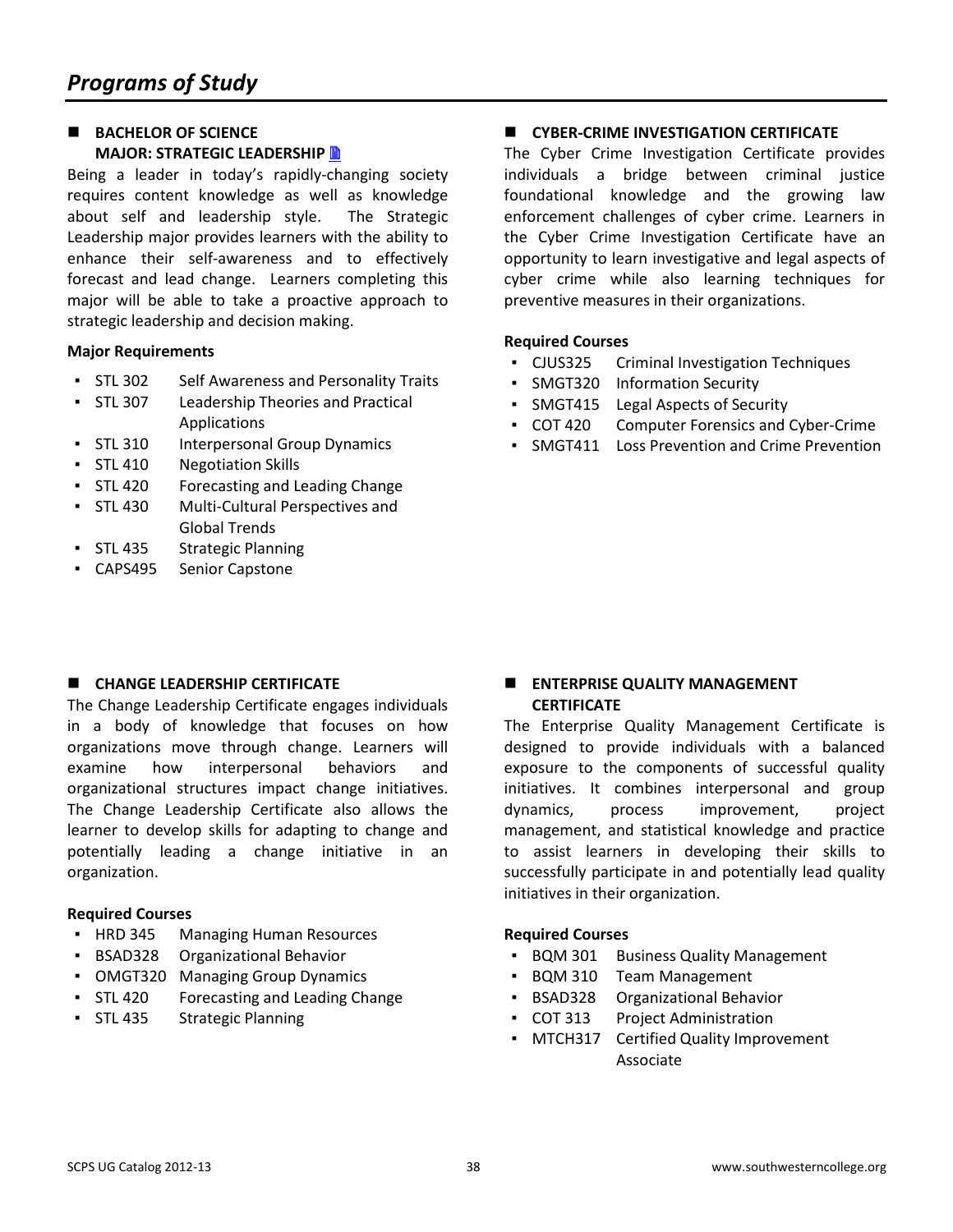## **E** HOMELAND SECURITY CERTIFICATE

The Homeland Security Certificate is designed to address a multitude of issues and challenges facing organizations today given the ever-evolving nature of homeland security issues in the United States and those impacting on citizens and countries around the world. The courses are taught by practicing professionals who bring real-world applications to each of the classes.

#### **Required Courses**

- SMGT311 Introduction to Security
- SMGT315 Physical Security
- SMGT321 Homeland Security Fundamentals
- SMGT420 Emergency Planning
- SMGT424 Terrorism-Motivations and Adversaries

## $\blacksquare$  MICROSOFT OFFICE ESSENTIALS CERTIFICATE

The Microsoft Office Essentials Certificate will allow learners to be well positioned as contributing members of any organization. With nearly every organization requiring Microsoft Office skills, this certificate provides an in-depth exploration of the Microsoft suite. The certificate can be completed as part of the Computer Operations Technology degree (or any undergraduate degree) or as a stand-alone certificate.

#### **Required Courses**

- COT 210 Microsoft PowerPoint
- COT 220 Microsoft Access
- COT 305 Advanced Microsoft Excel
- COT 311 Advanced Microsoft Word
- COT 325 Outlook Organizational Techniques

## **E** LEAN SIX SIGMA CERTIFICATE

The Lean Six Sigma Certificate provides individuals the opportunity to develop the necessary knowledge and skills to manage business processes using a philosophy of continuous improvement. Learners are introduced to the major concepts that will contribute to their success in the areas of operations and supply chain management. Concepts covered within this certificate include: lean principles, value stream, process management and analysis, project administration, and Six Sigma.

#### **Required Courses**

- OMGT311 Six Sigma Green Belt 1
- OMGT312 Six Sigma Green Belt 2
- OMGT310 Operations Management 1
- OMGT320 Managing Group Dynamics
- OMGT415 Integrative Supply Chain Management

#### $\blacksquare$  MINISTRY LEADERSHIP CERTIFICATE

The Ministry Leadership Certificate provides individuals with the foundational teachings in scripture and the practices of the Christian faith. Completion of the Ministry Leadership Certificate will better equip a lay person in leading a congregation or assisting in the ministry of a church or para-church organization.

#### **Required Courses**

- THEO215 Understanding the Old Testament
- **THEO216** Understanding the New Testament
- THEO301 Systematic Theology 1
- THEO302 Systematic Theology 2
- MIN 325 Basic Preaching
- MIN 420 Evangelism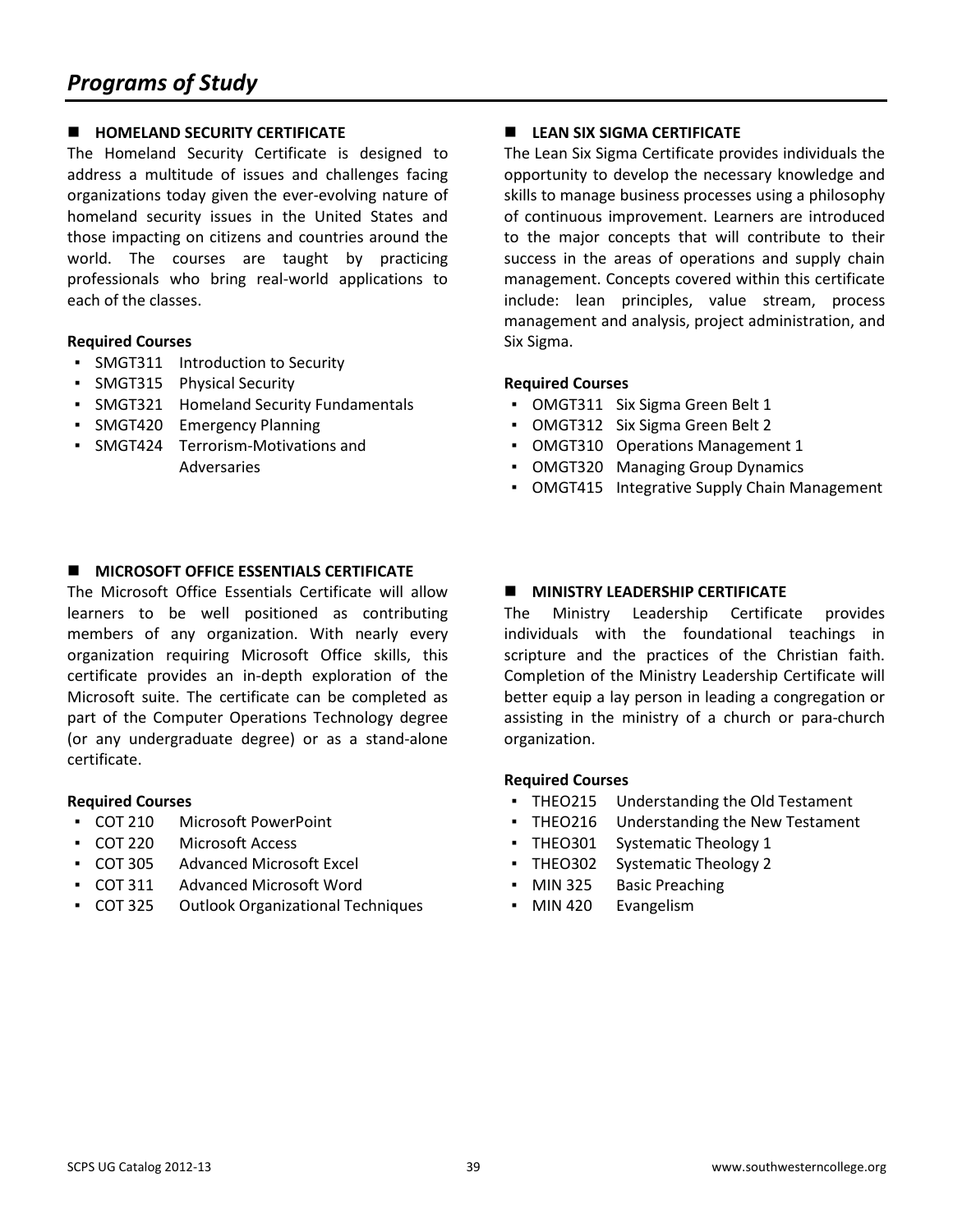## $\blacksquare$  OPERATIONAL LEADERSHIP CERTIFICATE

The Operational Leadership Certificate is designed for individuals interested in developing leadership strategies to assist organizations with the multiple challenges of leading in today's global society. Learners are introduced to leadership strategies in the areas of multi-cultural relationships, negotiating, and forecasting. Successful completion of the Operational Leadership Certificate prepares the learner to take a proactive role in strategic leadership and decisionmaking.

#### **Required Courses**

- STL 307 Leadership Theories and Practical Application
- **STL 310 Interpersonal Group Dynamics**
- STL 410 Negotiation Skills
- STL 420 Forecasting and Leading Change
- STL 430 Multi-Cultural Perspectives and Global Trends

#### **E** ORGANIZATIONAL COMMUNICATION **CERTIFICATE**

The Organizational Communication Certificate is designed for individuals interested in understanding the professional communication skills necessary for personal success in today's busy work environment. Learners will have the opportunity to develop professional and interpersonal communication skills in addition to examining the process of team communication and participation. The knowledge and practice of both individual and group communication will also include the use of technology tools to better prepare them to be successful in their organization. The use of technology tools will also be explored.

#### **Required Courses**

- HRD 330 Microsoft Office Applications
- CLO 415 Professional Communication
- STL 302 Self Awareness and Personality Traits
- STL 310 Interpersonal Group Dynamics
- BQM 310 Team Management

**E** CERTIFICATION PREPARATION

#### **American Society for Quality (ASQ) Certification**

This coursework is designed to prepare the learner to complete specific American Society for Quality (ASQ) certification exams.

#### **Required Courses**

- MTCH311 Certified Quality Technician (CQT)
- MTCH312 Certified Quality Engineer (CQE)
- MTCH313 Certified Quality Auditor (CQA)
- MTCH314 Certified Quality Inspector (CQI)
- MTCH316 Certified Reliability Engineer
- MTCH435 Certified Manager of Quality/ Organizational Excellence
- MTCH317 Certified Quality Improvement Associate (CQIA)
- OMGT311 Six Sigma Green Belt 1
- OMGT312 Six Sigma Green Belt 2
- MTCH318 Certified Six Sigma Black Belt 1
- MTCH319 Certified Six Sigma Black Belt 2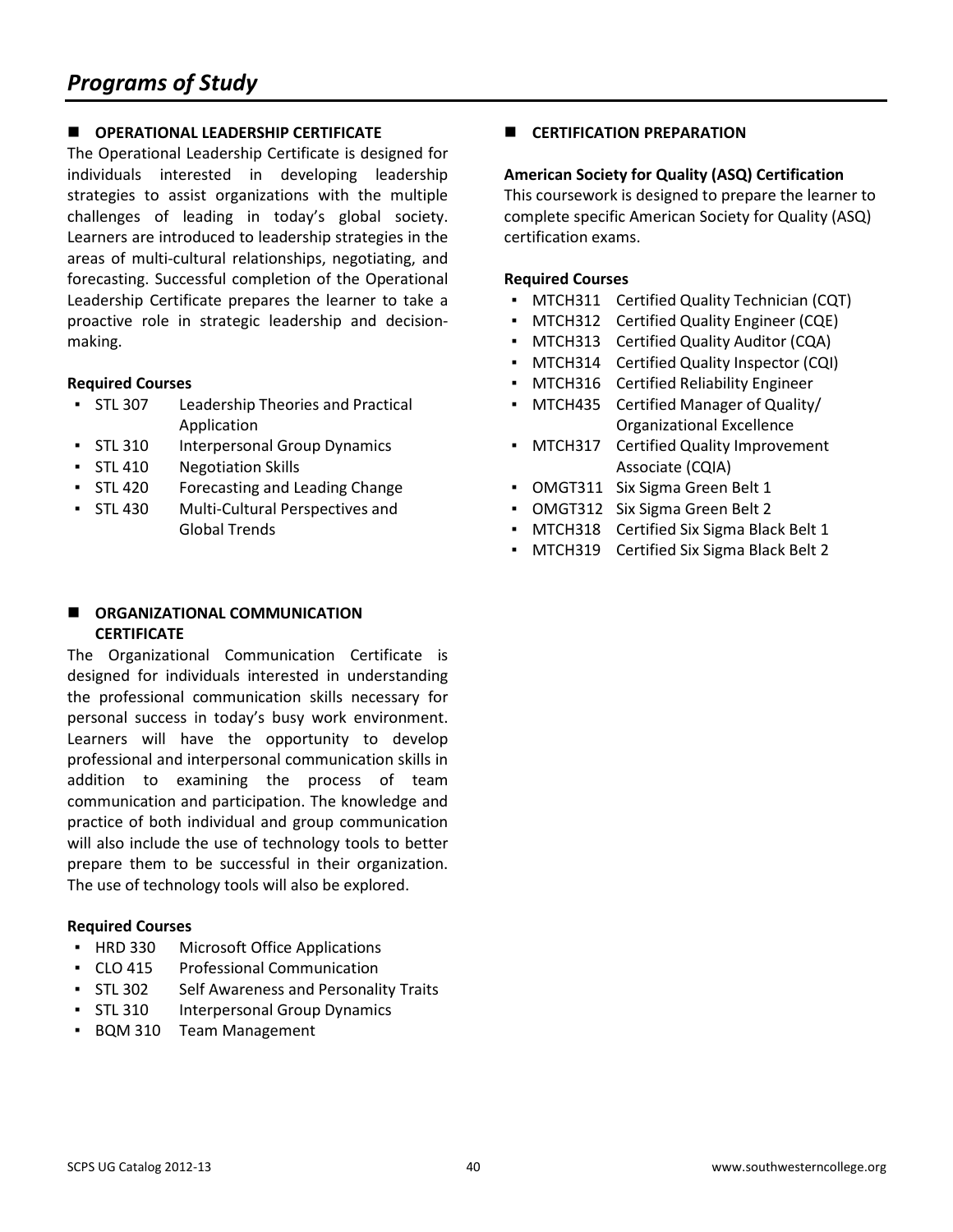## *Course Descriptions*

**ACCT285: Principles of Accounting** (3 cr hrs) This course will provide an introduction to accounting theory and procedures. Topics include master budgets and planning, financial statements, accounts receivable, and analyzing and recording transactions.

**ACCT379: Managerial Accounting** (3 cr hrs) Principles of managerial accounting are introduced during this course. Topics include the development and use of accounting information to support managerial decision making, study of cost accounting emphasizing job order costing, process costing, capital budgeting, and budget control analysis.

**ACCT380: Financial Accounting 1** (3 cr hrs) The course focuses on financial accounting considerations of business transactions. Emphasis is placed on understanding the accounting cycle; the conceptual framework underlying financial accounting; and recognition, measurement, and reporting of receivables, inventories, property, plant, and equipment.

**ACCT381: Financial Accounting 2** (3 cr hrs) Emphasis is placed on liabilities and corporate equity measurement; understanding the recognition, measurement, leases, pensions, and reporting of revenue and earnings per share; and critical evaluation of financial goals/performance. *Prerequisite: ACCT380* 

#### **ACCT382: Federal Income Taxation-**

 **Personal** (3 cr hrs) Learners study federal income tax law as it applies to individuals. Topics include filing status, dependents, gross income, itemized deductions, tax credits, cost recovery, and property transactions.

#### **ACCT388: Government and**

**Not-For-Profit Accounting** (3 cr hrs) This course reviews the business structure and special needs of financial reporting for not-for-profit entities. Emphasis is on examination of accounting, financial reporting and budgeting for state and local governments, the federal government, and not-forprofit entities.

**ACCT480: Financial Accounting 3** (3 cr hrs) In this course, emphasis is placed on foreign currency, deferred taxes, segment reporting, derivatives, partnerships, branches, and accounting theory. *Prerequisites: ACCT380, ACCT381*

#### **ACCT482: Federal Income Taxation-**

**Corporate** (3 cr hrs) Learners study the basic principles of business taxation. This course deals primarily with the federal tax laws as they relate to corporations and partnerships. *Prerequisite: ACCT381*

**ACCT483: Cost Accounting** (3 cr hrs) A study of cost accounting emphasizing managerial cost information for forecasting, planning, control, and behavior factors. The course includes a focus on the elements of product costs, including job, process, standard, and variable costing systems and procedures.

**ACCT484: Accounting Information Systems** (3 cr hrs) Learners study accounting information systems conceptions and applications. Topics include conceptual foundation of AIS, technology of information systems, and design processes and concepts. Emphasis is on developing learners' abilities to understand the processing of accounting data (with emphasis on the computer environment) and the controls that are necessary to ensure accuracy and reliability of the data processed by the accounting system.

**ACCT490: Auditing Theory and Practice** (3 cr hrs) This course provides an Introduction to theory, concepts and principles of auditing. This course will emphasize topics including audit evidence, audit risk, ethical conduct and legal restrictions, professional standards of audit planning, Sarbanes-Oxley compliance, and audit reports. *Prerequisite: ACCT480*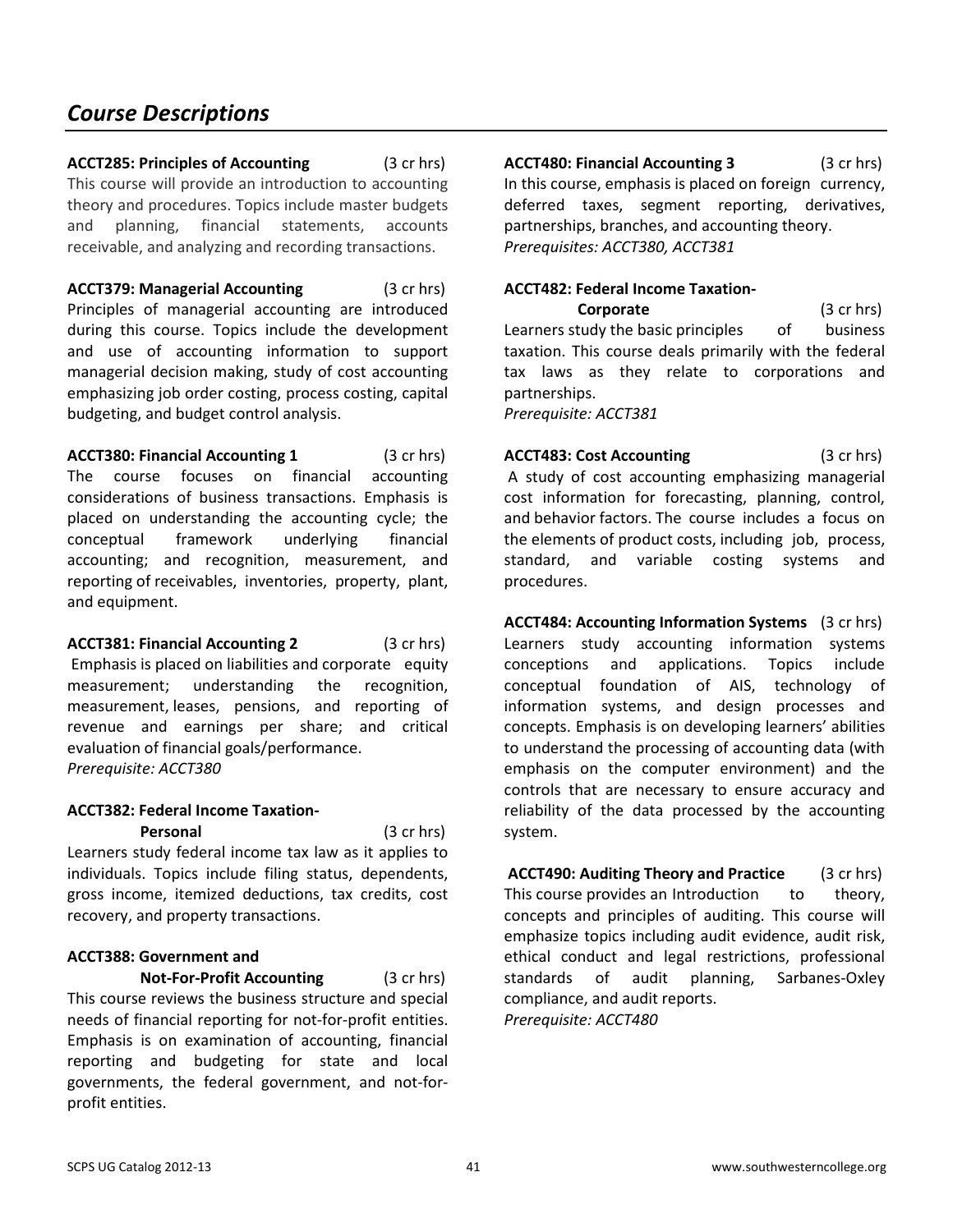**ARTS110: Theatre Appreciation** (3 cr hrs) The purpose of Theatre Appreciation is to increase learners' understanding, appreciation, and critical perceptions of the theatre. Readings and discussions will focus on the elements of theatrical practice; artists and innovators of theatre throughout history; and on the theatre's development as an art form and a social phenomenon; participation in class forum discussions and sharing of critiques and short reports will offer avenues to explore learners' individual theatrical interests; and optional attendance at theatrical events will offer firsthand experience in theatre arts.

**BQM 301: Business Quality Management** (3 cr hrs) This course is an overview of the key elements that comprise a superior quality management program and the most accepted techniques (e.g., benchmarking, Baldrige criteria) for achieving quality.

**BQM 310: Team Management** (3 cr hrs) This course examines teams and the impact of selfdirected teams on continuous improvement. The focus will be on viewing the organization as a series of interactive teams with emphasis on the skills and knowledge essential to organizing teams, evaluating data, measuring progress, plotting accomplishments, and developing empowered teams.

**BQM 320: Organizational Leadership** (3 cr hrs) This course is a study of leadership models and styles, including the principles of the latest leadership thinkers. The focus will be particularly on leadership within organizations emphasizing motivational, decision-making, communication, and employee involvement skills. Special emphasis will be given to diversity management, including minorities and gender issues, in the workplace.

**BQM 425: Research Project** (3 cr hrs) The development of skills required in research, evaluation, implementation, presentation, and feasibility both financial and non-financial. Projects may relate directly to the business or organization in which the student serves or hopes to serve.

**BQM 432: Accounting for Management** (3 cr hrs) This course is designed to address the needs of the nonfinancial, non-accountant manager. Study will include basic accounting principles as they deal with budgeting, asset value, cost factors, direct labor, overhead, standard cost, positive and negative variances, and spreadsheet analysis. An overview and an examination of activity-based costing are included as well.

**BQM 444: Project Management** (3 cr hrs) This course covers the study and understanding of project management dealing with knowledge of the product and the environment in which the project is realized. The knowledge of technologies involved, financial, and contractual matters are included. Learners will also develop an understanding that human relations and communications are critical to project management.

**BQM 450: Statistical Techniques** (3 cr hrs) The course is a survey of descriptive and inferential statistics, probability theory, sampling theory, hypothesis testing, and study of variability, regression and correlation. Emphasis will be placed on statistical applications and how to apply statistics in reducing large amounts of data into a meaningful form for effective decision making.

**BSAD195: Customer Service** (3 cr hrs) This course is designed to provide learners with the tools necessary to deal with a variety of customers. Learners will explore different types of customers and gain an understanding of how to handle customers in an effective manner for their organization. The common theme throughout the course is delivering on every promise that is made to a customer and to always under promise and over deliver. Additional topics that will be covered include: managing conflict, empowering your employees, urgency in customer service, and task management.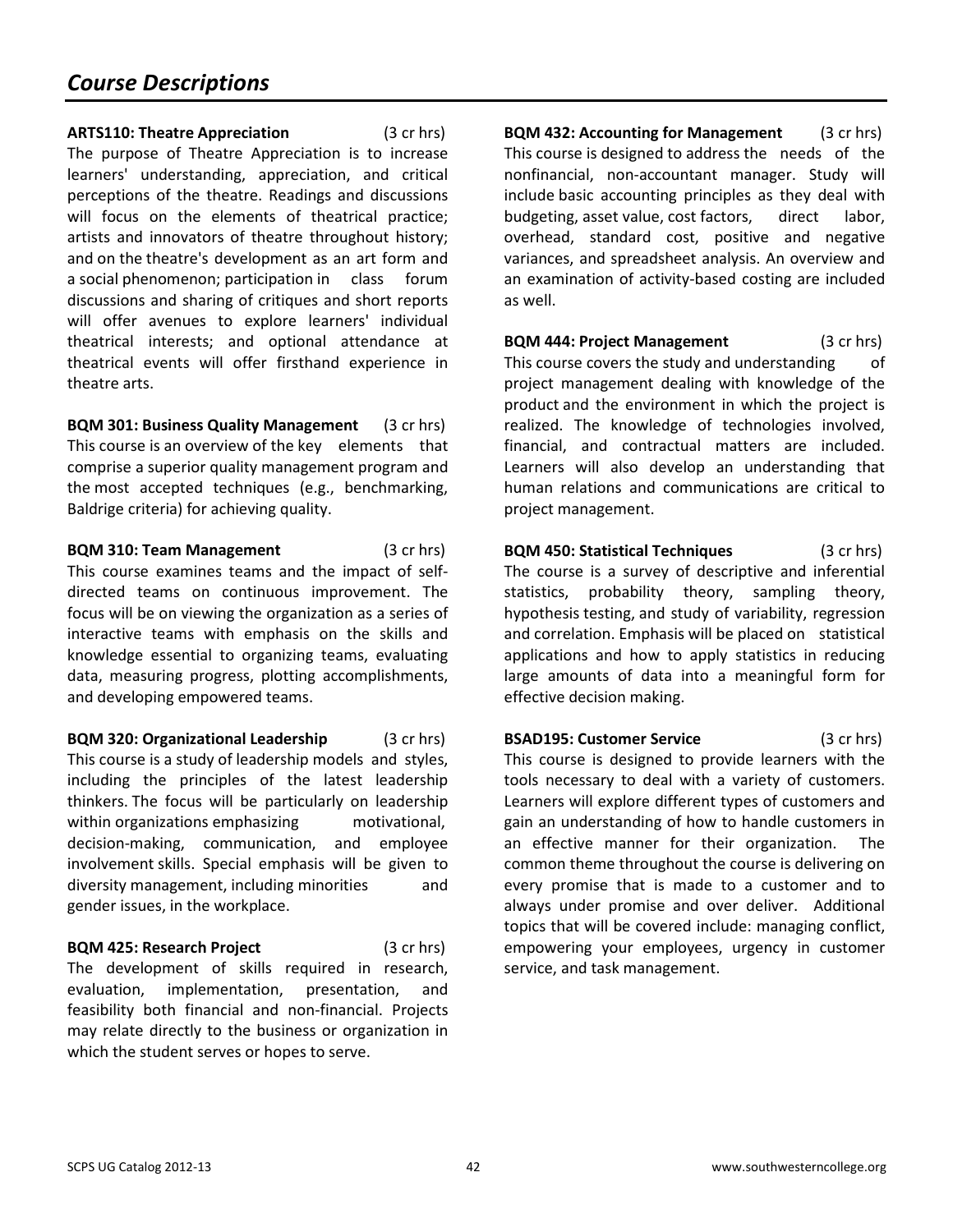**BSAD205: Introduction to Business** (3 cr hrs) This course is designed to give students an overview of key concepts within the business environment with today's business issues in mind. It covers business vocabulary and main concepts. Students will explore economics, forms of business ownership, marketing, human resource management, finance, accounting, and other areas of the business arena. In addition, students will review how businesses are owned, organization, and managed.

## **BSAD210: Entrepreneurship** (3 cr hrs)

This course introduces learners to the challenges and opportunities of entrepreneurship. It includes sound academic theory, success stories, case studies, and exercises in critical and creative thinking to help students develop the understanding, skills, and plans needed to start a successful new business.

#### **BSAD218: Business Math** (3 cr hrs)

This course covers the practical application of math procedures to business problems. Students will study math used for problem solving in banking, purchasing, inventories, payroll, loans, property ownership, depreciation, taxes, investments, and statistics. Course procedures include quantitative methods and group interaction in class.

**BSAD310: Financial Accounting Systems** (3 cr hrs) Topics covered in this courseinclude accounting and business organizations, recording process, income determination, asset valuation, financial statements, fund statements, ratio analysis, and use of financial accounting information for decision making. *Prerequisite: BSAD395* 

**BSAD320: Managerial Economics** (3 cr hrs) Learners in this course apply models derived from microeconomics, macroeconomics and international economics to the solution of business problems in a global economy. *Prerequisite: SSC 326*

**BSAD328: Organizational Behavior** (3 cr hrs) This course covers individual and work group behavior in organizations. Exercises in the dynamics of power, developing leadership, facilitating quality and change, and interpersonal communication skills will be emphasized.

**BSAD340: Legal Environment of Business** (3 cr hrs) This course examines the social and governmental structure within which business operates. Labor and employment law, contracts, business torts and crimes, legal process, public issues, and environmental regulations will be addressed.

**BSAD394: Marketing** (3 cr hrs) Product concepts from idea to delivery to the consumer will be examined. Pricing, promotion, distribution, and planning for the marketing effort will also be covered. Emphasis on being an informed consumer is included. Course procedures include oral and written communications, group interaction in class, and a group project.

**BSAD395: Corporate Finance** (3 cr hrs) This course provides an introduction to the long-term and short-term investing and financing decisions required in the financial management of a business. Course procedures include quantitative methods, oral and written communication, and group interaction in class.

**BSAD410: International Business** (3 cr hrs) This course provides a framework for analyzing the competitive structure of industries and for formulating strategy within an international context. Study of foreign exchange, balance of payments, and the international monetary system are included.

#### **BSAD420: Management Information**

**Systems Analysis** (3 cr hrs) In this course, learners review evaluations of different types of software and their applications in organizations. Emphasis is on practical skills, spreadsheet modeling, and database design. Learners discuss techniques for developing systems that are responsive to managerial needs.

**BSAD430: Financial Management** (3 cr hrs) This course covers problems and procedures of financial management encountered in normal operations of a corporation. Emphasis is on forward looking financial analysis such as investments, project finance, and risk.

*Prerequisite: BSAD310*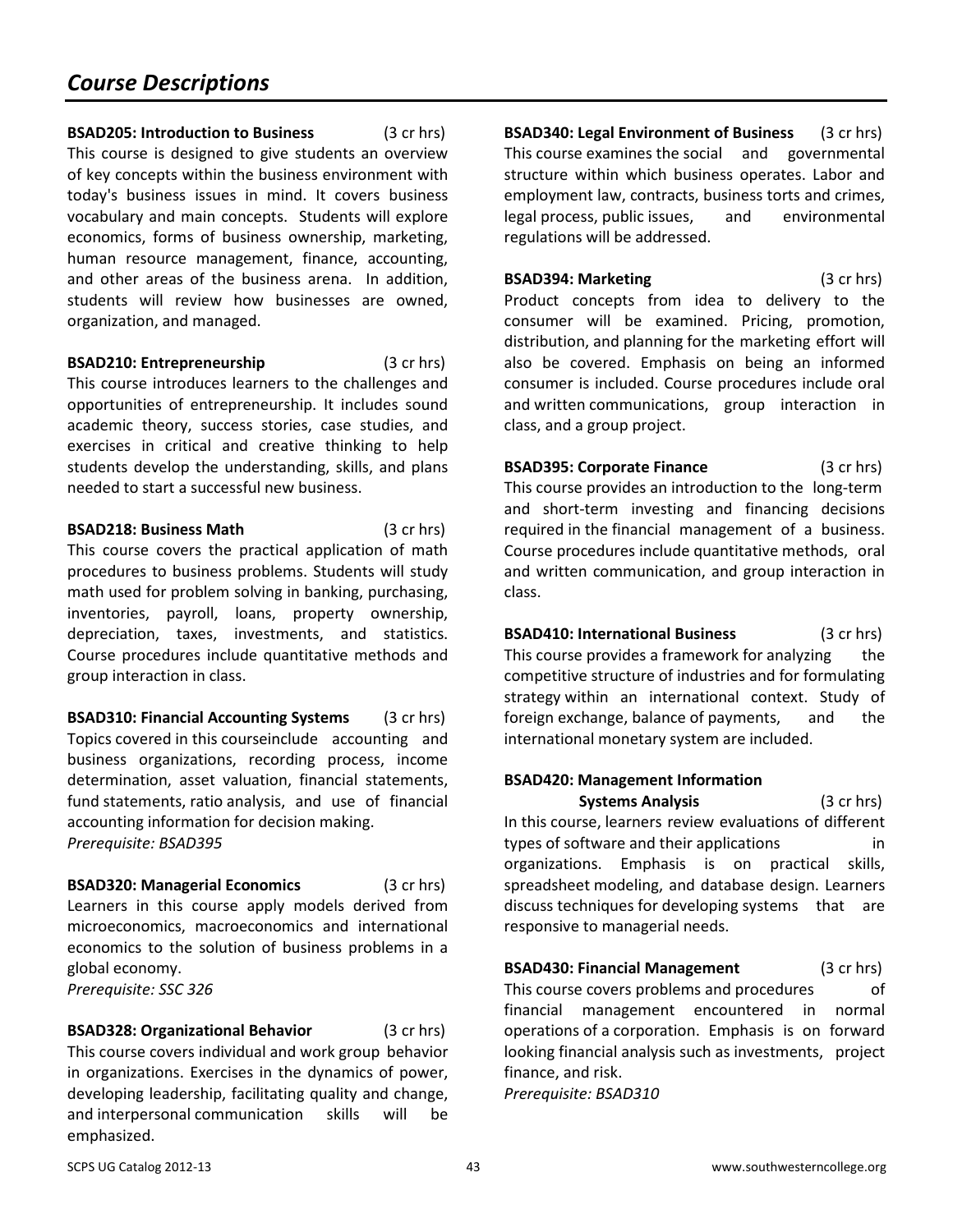**BSAD440: Strategic Management** (3 cr hrs) This course provides a synthesis of major business administration disciplines. It is recommended that this be the last course taken in the business administration core curriculum.

**CAPS491: Senior Capstone** (3 cr hrs) This course is for accounting, business administration, and healthcare administration majors. Learners will be required to develop a portfolio project that demonstrates their knowledge, skills, and abilities in their major discipline. Particular attention will be given to the presentation of evidence and artifacts from their major courses as well as recent research relevant to their specific program outcomes. The purpose of the final portfolio project is to document learner achievement and to ensure learning outcomes are met.

**CAPS492: Senior Capstone** (3 cr hrs)

This course is for business quality management and operations management majors. Learners will be required to develop a portfolio project that demonstrates their knowledge, skills, and abilities in their major discipline. Particular attention will be given to the presentation of evidence and artifacts from their major courses as well as recent research relevant to their specific program outcomes. The purpose of the final portfolio project is to document learner achievement and to ensure learning outcomes are met.

**CAPS493: Senior Capstone** (3 cr hrs) This course is for computer operations technology and computer programming technology majors. Learners will be required to develop a portfolio project that demonstrates their knowledge, skills, and abilities in their major discipline. Particular attention will be given to the presentation of evidence and artifacts from their major courses as well as recent research relevant to their specific program outcomes. The purpose of the final portfolio project is to document learner achievement and to ensure learning outcomes are met.

**CAPS494: Senior Capstone** (3 cr hrs) This course is for criminal justice and security management majors. Learners will be required to develop a portfolio project that demonstrates their knowledge, skills, and abilities in their major discipline. Particular attention will be given to the presentation of evidence and artifacts from their major courses as well as recent research relevant to their specific program outcomes. The purpose of the final portfolio project is to document learner achievement and to ensure learning outcomes are met.

**CAPS495: Senior Capstone** (3 cr hrs) This course is for human resource development, psychology, and strategic leadership majors. Learners will be required to develop a portfolio project that demonstrates their knowledge, presentation of evidence and artifacts from their major courses as well as recent research relevant to their specific program outcomes. The purpose of the final portfolio project is to document learner achievement and to ensure learning outcomes are met.

**CJUS300: Foundations of Criminal Justice** (3 cr hrs) Foundations of Criminal Justice surveys the concepts of crime and justice, the rule of law, and provides an overview of how crime impacts society. It provides a summary of police, prosecution, courts, and the correctional system. Additional issues and challenges in the criminal justice system such as juvenile crime, terrorism, and transnational organized crime are reviewed.

**CJUS315: Perspectives in Policing** (3 cr hrs) This course provides an in-depth analysis of the functions of police in a contemporary society by placing modern policing in a historical, sociological and political context. There is particular emphasis on conflicting role expectations of police in a democracy. This course explores the roots of modern law enforcement, beginning in Great Britain in the 1300s, to Sir Robert Peel's nine principles in 1829, and through societal and technological changes altering U.S policing in the twenty-first century. Extensive inquiry will uncover the positive and negative characteristics of the Political and Traditional Eras of Policing that have an impact on law enforcement and community problem solving policing efforts today.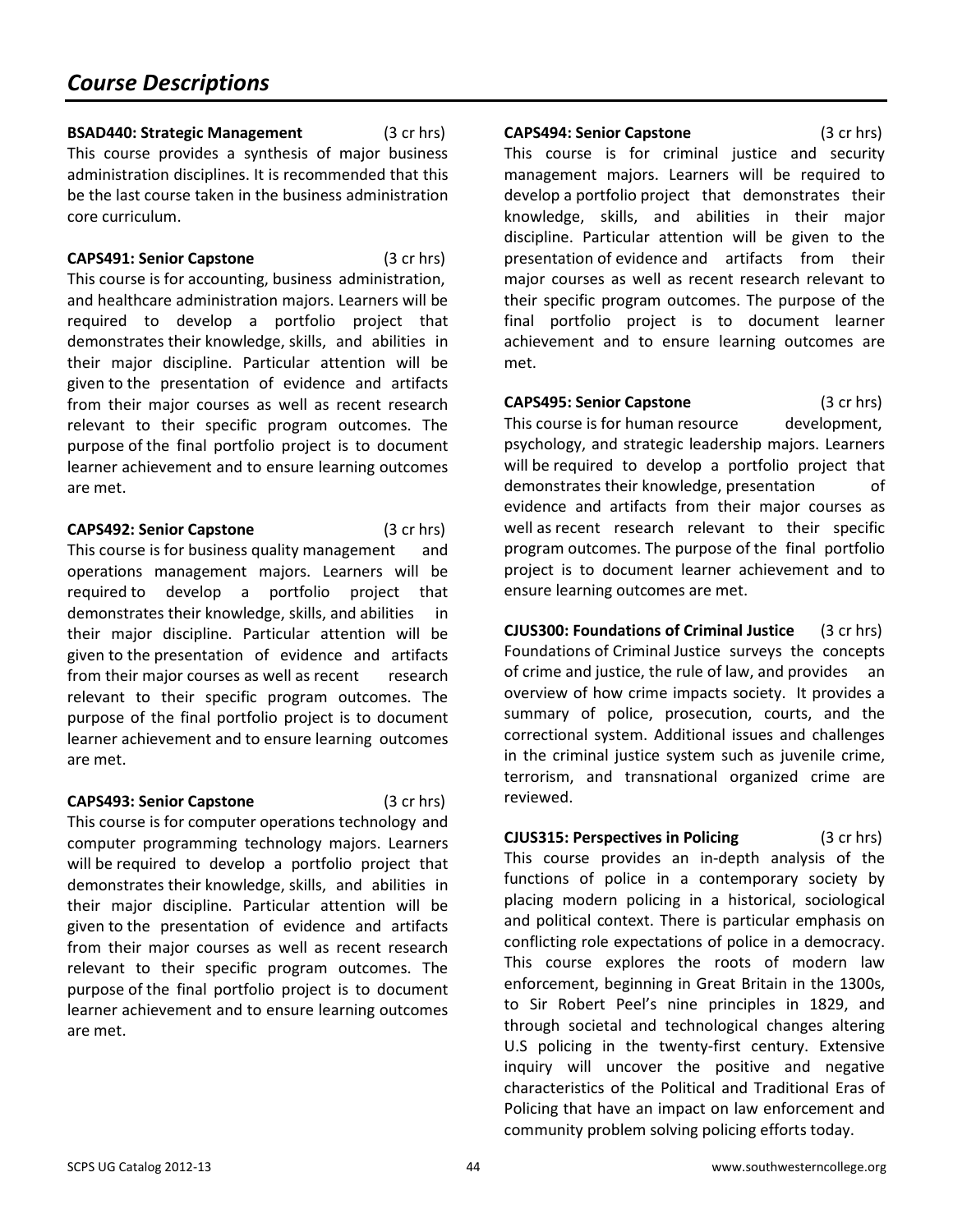**CJUS325: Criminal Investigation Techniques** (3 cr hrs) This course is designed to acquaint the learner with the problems and techniques involved in the investigation of crime. It includes current investigative procedure used in handling crime scenes, interviewing and interrogating suspects and witnesses, gathering and preserving evidence, obtaining information, and understanding the investigative process as it relates to crimes against persons and property. The legal aspects of case management, preparation, and court presentation will be examined.

**CJUS335: Correctional Theory and Practice** (3 cr hrs) **(3 cr hrs)** (3 cr hrs) (3 cr h This course explores the ideas, practices, and characteristics of modern corrections. The course will equip learners with the skills necessary to succeed in the field of corrections. The course utilizes a threepronged approach to corrections which includes a thorough description of correctional ideology, including professionalism, policy issues, and society's avowed goals for the correctional enterprise; a comprehensive overview of correctional practice, including the everyday operations of correctional agencies, prisons, jails, and the procedures of parole and probation; and the development of personal skills applicable to the corrections field.

**CJUS340: Criminal Justice Ethics** (3 cr hrs) This course is designed to introduce students to ethical decision-making in the criminal justice system. The course will examine concepts and principles of ethics and values as they relate to 1) all three segments of the CJ system—police, courts, and corrections—and 2) both philosophical principles/ theories and hands-on criminal justice issues and applications.

**CJUS400: Criminology and Deviant Behavior** (3 cr hrs) This course examines maladaptive behavior in American society. Definitions and theories of deviance will be explored with emphasis on theories of victimology that describe the motives, methods and backgrounds of various types of criminal predators. Special attention will be given to the causation of predatory violence that is rooted in maladaptive psychological development, neurological dysfunction, mental disorders, and maladaptive social influences. This course will also address how the criminal justice system investigates and responds to predatory offenders.

**CJUS425: Criminal Law and Procedure** (3 cr hrs) This course combines both laws and procedure that support the criminal justice system. It examines substantive criminal law and procedural rights of the accused. Topics include elements of crimes and parties to crimes, types of crimes, criminal defenses, search and seizure, arrest, interrogation, and identification procedures, the pre-trial process, the criminal trial, sentencing and punishment, and other related topics.

#### **CJUS430: Criminal Justice Organizations:**

 **Administration and Management** (3 cr hrs) This course introduces learners to endemic and emerging administrative problems and issues confronting the criminal justice agency. Learners will describe, analyze, and synthesize contemporary management problems and issues in a criminal justice organization. Modern management concepts significant to criminal justice organizations will be reviewed.

**CJUS440: Special Topics in Criminal Justice** (3 cr hrs) This course will include an intensive examination of specialized contemporary topics in criminal justice. Topics may vary from course to course, but will include subjects such as drugs and substance abuse, gangs, race, hate groups, women in the criminal justice system, domestic violence, and serial crime and criminals.

**CLO 320: Critical Thinking** (3 cr hrs) This course prepares learners to critically interpret, synthesize, analyze and evaluate information. It is designed to introduce learners to complex problems and help them come to well reasoned conclusions and solutions.

**CLO 340: Ethics in Today's Organizations** (3 cr hrs) This course will utilize the expertise of professionals working in the various disciplines as well as the moral reasoning of ethicists. An approach to the ethical challenges of a modern society is developed.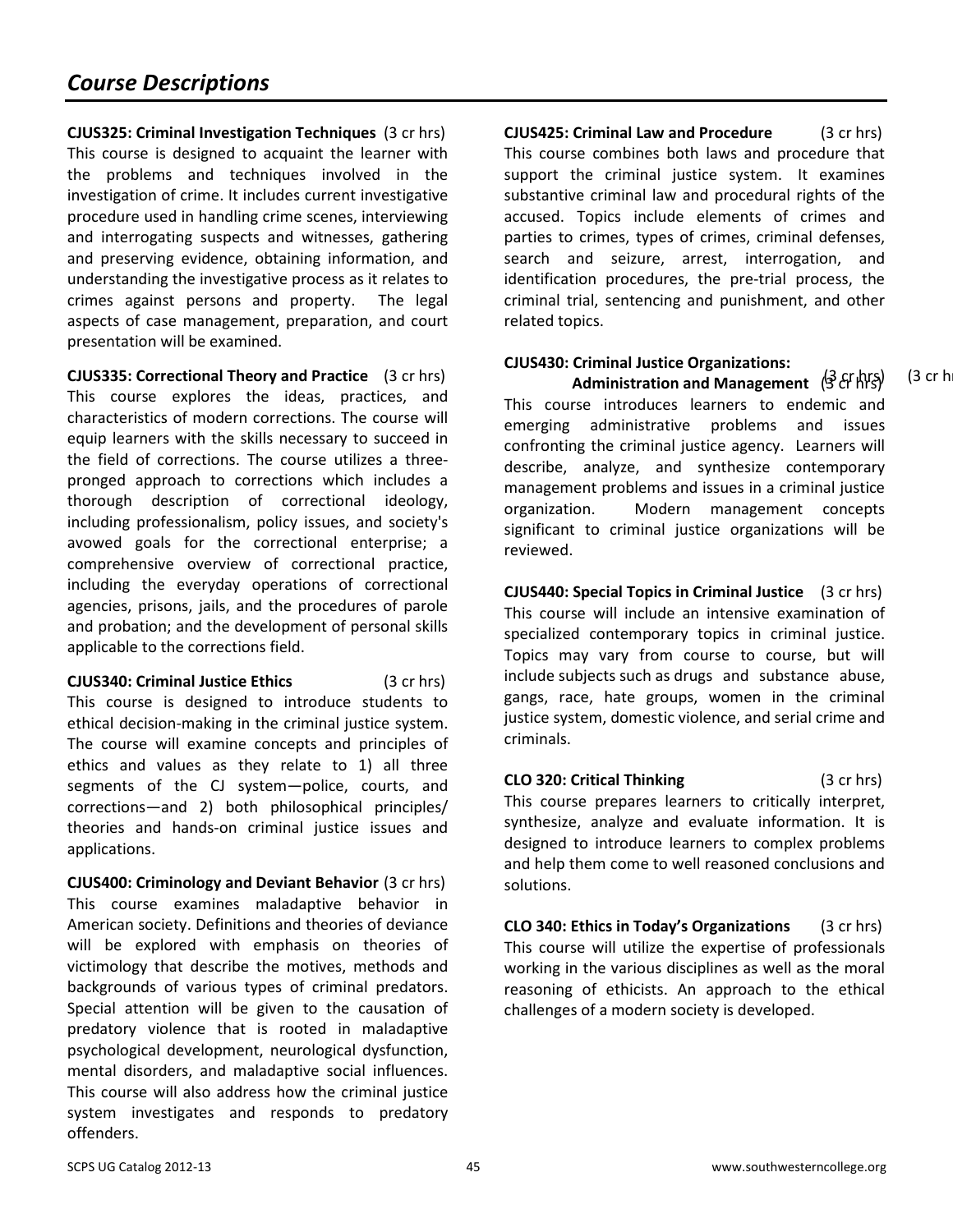**CLO 410: Decision Sciences** (3 cr hrs) This course introduces the learner to utilizing and applying both quantitative and qualitative methods for individual, organizational, and societal decision making. A variety of tools and techniques will be examined as the foundation for the development and interpretation of attributes and variables in addition to the use of data sources for the purpose of improving processes and organizational environments.

**CLO 415: Professional Communication** (3 cr hrs) Learners study the communication processes in situations encountered in organizations and professional environments. Analysis of simulated and real life situations will include the creation of professional documents and various functions of written, oral, and interpersonal communications.

**CLO 499: Responsibility for the Future** (3 cr hrs) Seniors from various majors will share approaches from their different disciplines towards dealing holistically with issues that shape the future, seeking to integrate disciplines and to synthesize knowing, caring and doing.

**COM 115: Interpersonal Communications** (3 cr hrs) An overview of interpersonal communication models and practices.

**COM 125: Speech** (3 cr hrs) This course is designed to prepare learners to practice introductory communication, listening, and presentational skills. Learners will be exposed to basic components of communication theory and given opportunity to perform speaking to inform, speaking to persuade and functioning in small groups. Other topics to be covered include use of language, research and proper citation, impromptu speaking, ethics and structuring a presentation in terms of delivery, visual aids, etc. The class is limited to no more than 15 learners.

## **CORE101: Developing Academic and**

**Professional Strengths** (3 cr hrs) Introducing academic and professional skills, topics and tools that are intended to establish and strengthen learner success, this course includes an indicator of learner strengths and areas for improvement. Course work is designed to provide learners an opportunity to evaluate, communicate and reflect upon the skills needed to excel in both an academic and profession environment. An overview of the learning management system (LMS), and accelerated course format to reach degree completion will be provided.

**CORE110: Information Literacy** (3 cr hrs) This course is designed to provide learners with the skills that are fundamental to becoming an information-literate professional who can locate, evaluate, organize and communicate information. The abundance and rapid flow of data requires skill development in the understanding of information resources, accessing information sources, determining the credibility of Internet information, logically organizing sources and finally presenting the information professionally.

**COT 101: Introduction to Computers** (3 cr hrs) An introduction to personal computers and the packaged software commonly available to them. It is designed for learners with little or no prior computer experience.

**COT 210: Microsoft PowerPoint** (3 cr hrs) Learners in this course will focus on the skills needed to create impressive presentations. The course provides a thorough grounding in PowerPoint's most important tools and features. Learners will explore audience demographics as well as approaches to layout, typography, imagery, color, animation, navigation schemes, sound and data representation including the use of charts and graphs. This course is a combination of theory and hands-on application.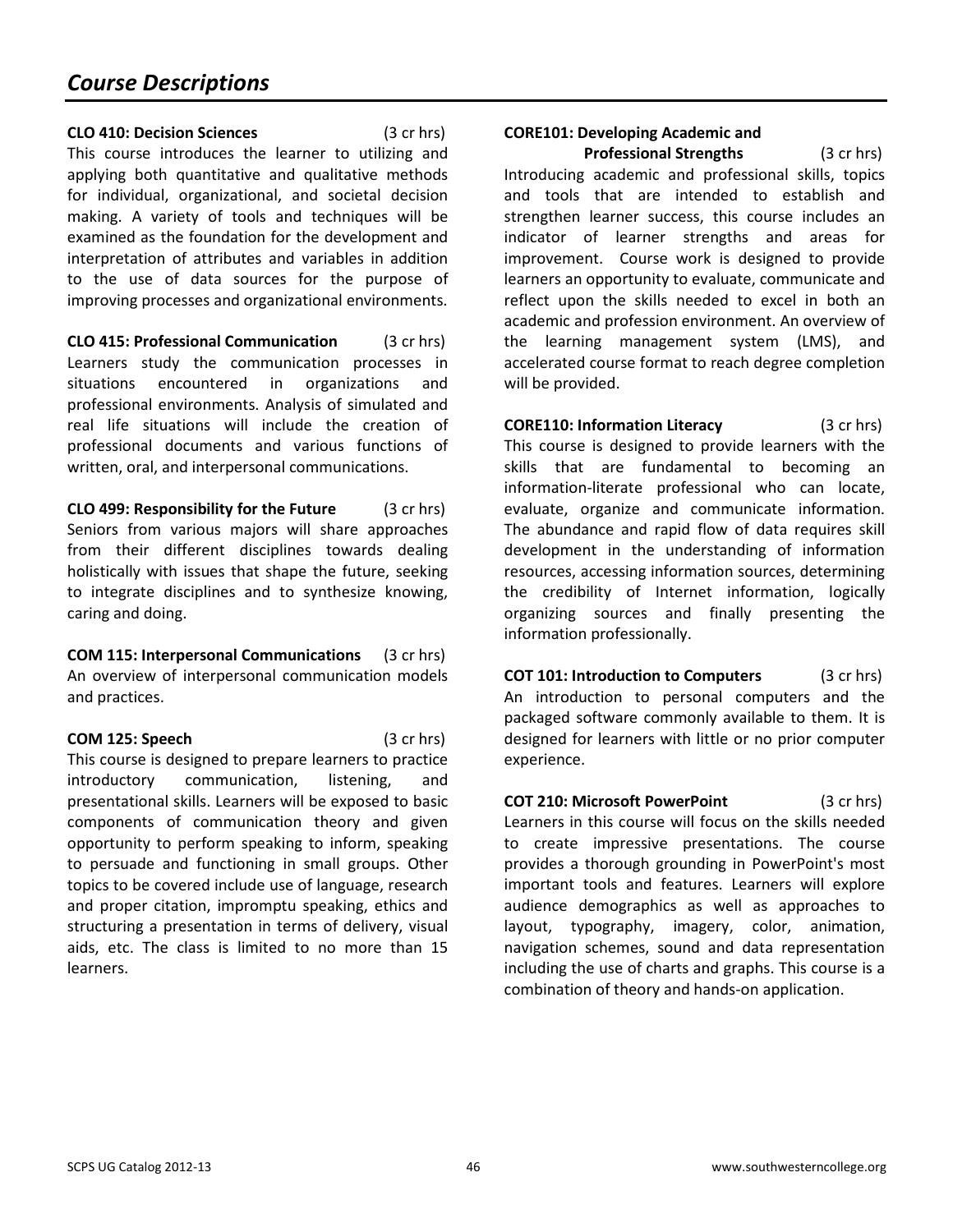**COT 220: Microsoft Access** (3 cr hrs) This course covers the basic steps of database application development. Using Microsoft Access database software, the learner develops database tables, queries, forms and reports to create working Access database application.

**COT 305: Advanced Microsoft Excel** (3 cr hrs) Learners in this course will focus on advanced uses of Excel, including layout, formulas, built-in functions, graphing, and secondary and derived sheets. Participants also learn to manipulate and summarize lists, publish documents, create charts and data maps, and record macros.

**COT 308: Advanced Microsoft Access** (3 cr hrs) Course requires learners to integrate Access with the web, automate tasks with macros and VBA (Visual Basic for Applications), and both manage and secure databases.

*Prerequisite: COT 220* 

**COT 311: Advanced Microsoft Word** (3 cr hrs) The primary focus of this course is to teach effective preparation of technical documents using Microsoft Word. The course covers structure and management of large documents, use of styles and templates, and linking and embedding of pictures and drawings. It also introduces versioning and revisions, and general mark-up.

**COT 312: Database Development** (3 cr hrs) This course covers the steps of database applications development. Using database design principles coupled with Microsoft Access database software, the learner uses database table structures, design principles, queries, forms and reports, command objects, and macros to fully design a working database model.

**COT 313: Project Administration** (3 cr hrs) This course provides an introduction to project management using Microsoft Project. Topics covered include tasks, phases, milestones, critical path tracing, resource planning, budgeting, and skill mix staffing.

**COT 320: Software Integration** (3 cr hrs) Windows XP professional, Windows Vista and the Linux operating systems are explained in detail. The course progresses from installation through the desktop environment to disk configuration and maintenance, firewall configuration, phishing filtering, hardware and software configuration, file maintenance and using the many multimedia functions and features of XP, Vista, and Linux labs are completed that further explain the more complex functions and features of the operating systems.

## **COT 325: Outlook Organizational**

 **Techniques** (3 cr hrs) This course introduces key concepts, functions and features, and automating methods most widely used in the popular Microsoft Outlook email client software. The course presents an overview of how Outlook's various components and tools work together and how to configure and use them efficiently. Topics include the advanced tools such as forms design, adaptive menus, rules, and VBA programming results in extending organizational objectives resulting in advanced collaborative solutions.

## **COT 410: Local Networking (LAN)**

**Fundamentals** (3 cr hrs) This course covers the networking of computers within a small geographic area using current and emerging Ethernet protocols and includes the functions of internetworking devices such as routers, switches, hubs, and NICs. Network operating systems, delivery media (both physical and wireless), peer networking, server functions, workstation and server hardware, network addressing, and TCP/IP protocols will also be covered.

**COT 411: Website Management** (3 cr hrs) The focus of this course is on design and development of websites to support business operations. Topics include the study of site design, maintenance, and the integration of databases and other programming functionality to increase the capability of a Web site to support changing business needs.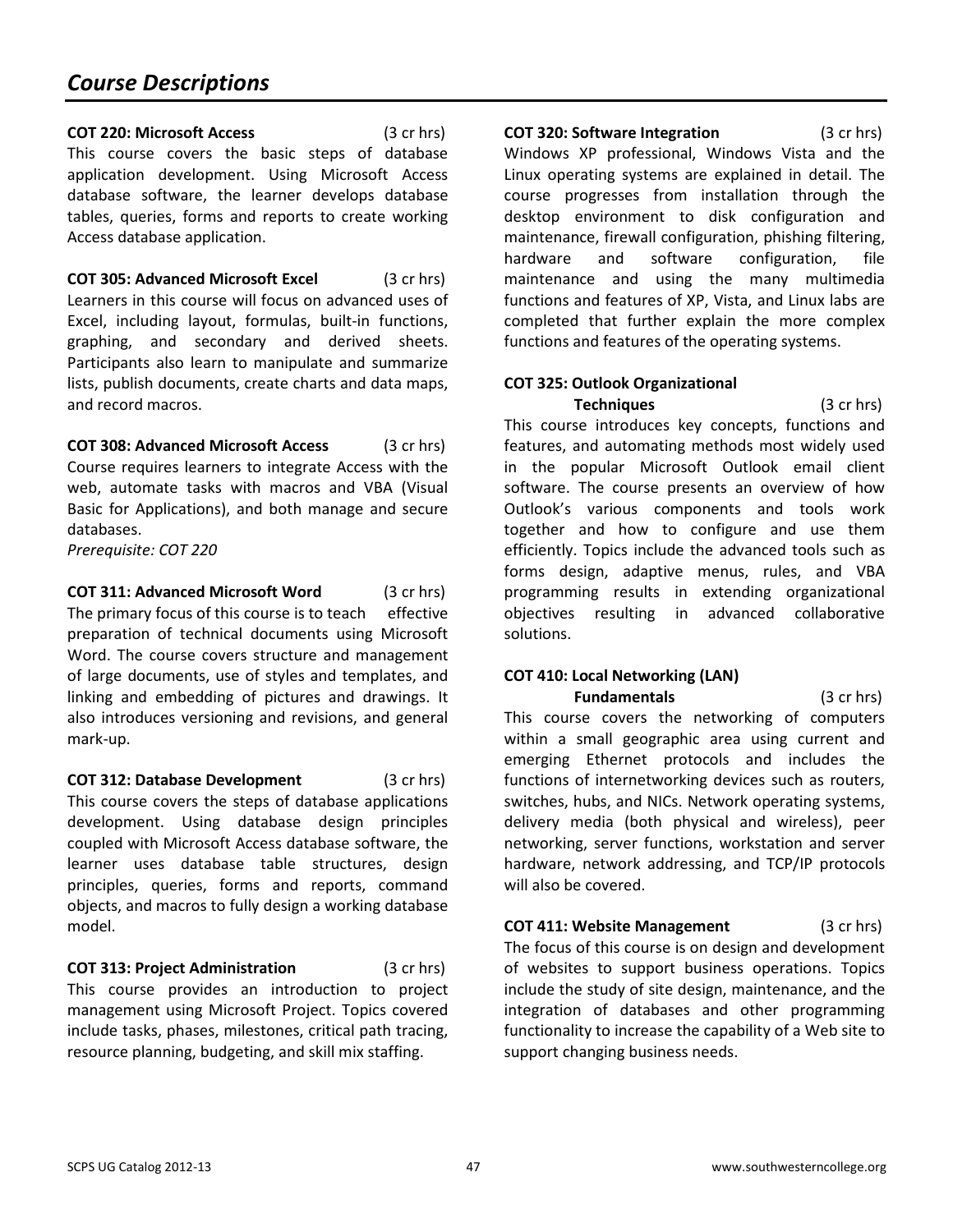## **COT 420: Computer Forensics and**

**Cyber Crime** (3 cr hrs) This course will cover the basics of starting, conducting, and completing a computer-related investigation. This course will expose the learner to basic definitions, procedures, and different techniques involved in cyber-related investigations.

## **CPT 285: Introduction to Computer**

**Programming** (3 cr hrs) Students learn the fundamental logic, design and applications software required to enter the Computer Programming Technology (CPT) degree program. An overview of computer programming logic, structures, documentation, design and the planning process is presented. Students install and configure the required programming tools and software used throughout the CPT programming courses. The course exposes the learner to the general object orientated programming. Concepts required – decisions making, looping, arrays, methods, and data file handling. The course is not language specific and prior programming is not required.

**CPT 322: SQL Fundamentals** (3 cr hrs) Using SQL server, learners retrieve information from various relational databases. Beginning with simple queries that retrieve selected data from a single table, the course progresses to advanced queries that summarize data, combine it with data from other tables, and display the data in specialized ways.

## **CPT 323: VBA, The Internet and**

**Microsoft Office Applications** (3 cr hrs) This course focuses on using Visual Basic for Applications programming to support applications in Microsoft Access and Excel. Learners use the Object Model for both Access and Excel and produce programs that include declaration and assignment of object, string, date and numeric variables, selection statements, repetition statements, custom dialog boxes, and ADO data exchange. *Prerequisite: COT 220* 

## **CPT 390: PHP Programming with MySQL**

PHP and MySQL go hand in hand. An introduction to PHP, SQL and MySQL leads to programming PHP to develop, manipulate, maintain and query MySQL databases. The course covers key PHP programming concepts and features, and shows how to effectively integrate PHP and MySQL to build powerful interactive web sites.

**CPT 400: C#** (3 cr hrs) Course covers programming in C# and writing object orientated code to solve business applications. Course begins with an overview of C# which leans heavily on Visual Studio, syntax, variables, scope, program control, exception handling and decision manipulation and moves to constructing and manipulating SQL data constructs.

**CPT 410: Java Servelets and JSP** (3 cr hrs) Skills developing e-commerce web sites are developed in an open-source environment using Java Server Pages (JSP) and Servlets coupled with MySQL and Tomcat web /Apache web server software. These skills include working with HTML, HTTP, servlets, JSP, sessions, cookies, JavaBeans, SQL, JDBC, connection pooling, JavaMail, SSL, security, and XML. *Prerequisite: CPT 431.* 

**CPT 421: Java Programming Principles 1** (3 cr hrs) This course presents Java object-oriented programming logic and fundamental techniques – from the basic concepts of primitive data types, operations, and control statements, to user defined methods, objects, classes, class inheritance and GUIs – to construct robust business solutions.

## **CPT 422: Hypertext Markup Language**

**Programming Techniques** (3 cr hrs) In this course, learners leverage the power of JavaScript coupled with HTML to build company business sites that deliver state-of-the-art interactivity, and use tools such as image maps, forms and style sheets to integrate JavaScript and HTML language to design sites.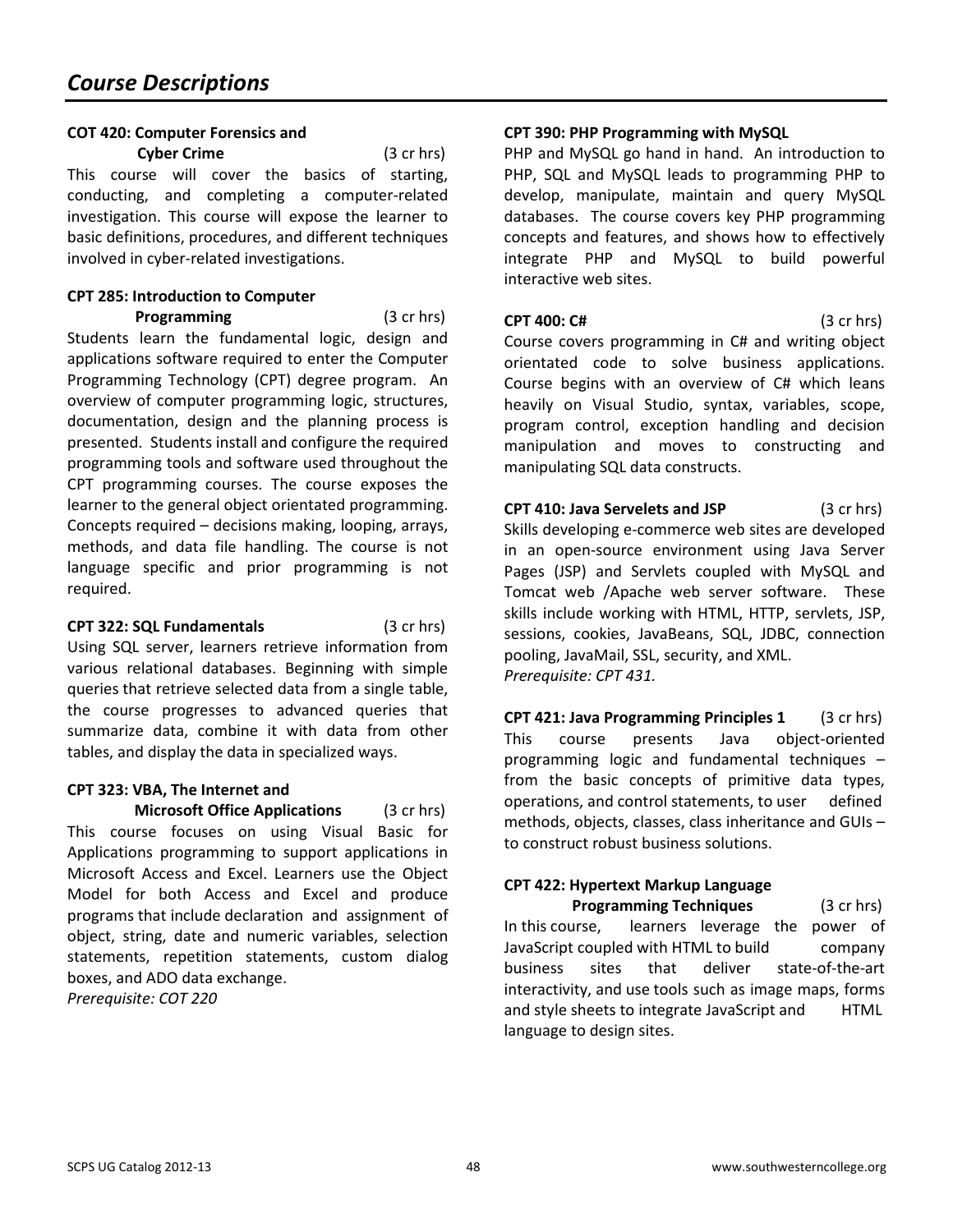## **CPT 423: Project: Designing and**

**Programming an Application** (3 cr hrs) Through the design of a complete application, participants learn how to establish a robust, scalable and secure business solution using the development and programming tools learned throughout previous computer programming courses. *Prerequisite: 4 CPT courses* 

**CPT 425: Programming Mobile Applications** (3 cr hrs) Native and Web apps are created for Google™ Android™, Apple® iOS, and Windows® Phone 7 platforms. As identical apps are developed for each platform, the development processes are compared to determine which platform is best for a selected environment. The course covers platform architecture to native app life cycle management, with emphasis on fundamental programming concepts, including optimization and object-orientated design. Portability design of multiple platforms ensures a solid understanding of the programming principles in delivering mobile applications.

*Prerequisite: Students need to have completed at least one semester of a programming language for success with developing applications in the course.* 

**CPT 431: Java Programming Principles 2** (3 cr hrs) The course progresses from programming business applications using arrays and strings, through advanced inheritance and composition, to handling exceptions and events. Advanced GUIs and graphics are presented, and recursion is introduced. *Prerequisite: CPT 421* 

#### **CPT 432: Visual Basic.Net Programming Essentials 1** (3 cr hrs)

This course covers the essentials of Visual Basic.Net applications programming within Microsoft's Visual Studio.Net Integrated Development Environment. Students learn how to develop object-oriented programs, test and debug applications, produce active Windows controls, develop multi-form applications, enhance the graphic user interface, and manipulate dates and strings within the .Net platform.

## **CPT 433: Visual Basic.Net Programming**

**Essentials 2** (3 cr hrs) Using Microsoft's Visual Basic.Net Integrated Development Environment, students learn advanced concepts on how to work with arrays and collections, structures and files, and XML to build robust business solutions. Advanced skills in bobiect-orientated programming are presented for developing database applications using ADO.Net to produce bound controls and parameterized queries to develop Web forms and services.

#### *Prerequisite: CPT 432*

#### **CPT 444: XML (Extensible Markup**

 **Language)** (3 cr hrs) Learners will develop applications with XML that share and access data through the Web and apply the structure and code of XML for business applications that manipulate, share, extract, and store data. *Prerequisite: CPT 422* 

**EDUC212: Education Entrance Seminar** (1 cr hr) This is an introductory and exploratory course for those considering education as a career. The course is designed to assist each prospective teacher in gaining a valid and comprehensive knowledge of what is involved in a teaching career. Emphasis is placed upon inquiry and personal involvement in planning an effective and successful career in education.

**EDUC215: Foundations of Education** (3 cr hrs) This course explores the theories and applications of educational philosophies for students' use in both the classroom and their personal and professional lives. Additionally, educational institutions will be examined from historical, economic, sociological, and political perspectives.

**EDUC216: Diversity Field Experience** (1 cr hr) This course provides an opportunity for prospective teachers to observe, tutor, or mentor students in a school where there is a diverse population. Students must complete at least 20 hours of work in a school with a diverse population.

*Prerequisites: EDUC 215 (or concurrent enrollment.)*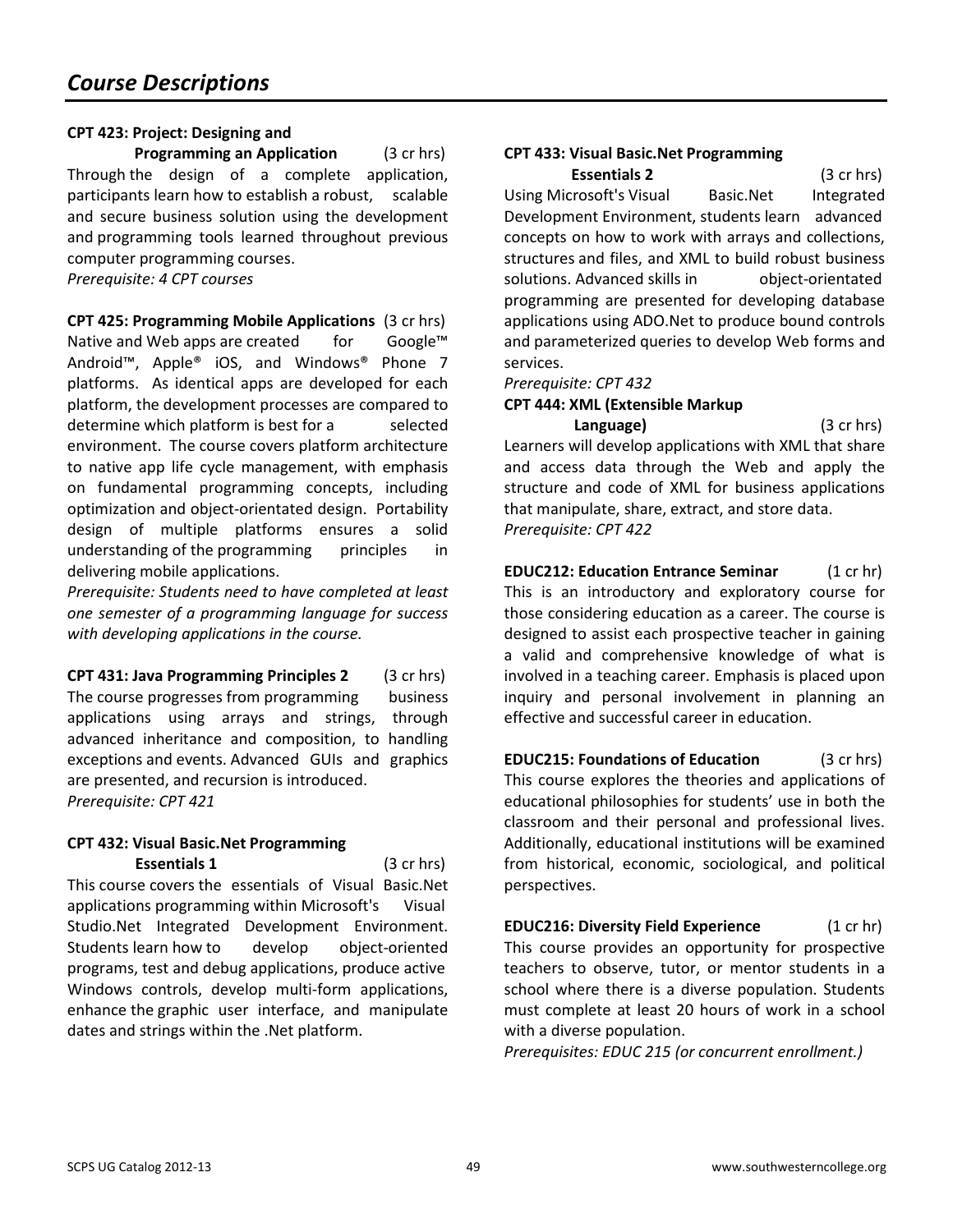**EDUC220: Educational Technology** (3 cr hrs) Students will investigate and evaluate the significant impact technology has on learning, motivation, and pedagogy. Students will interpret and implement the National Educational Technology Standards for Teachers (NETS-T) and for students (NETS-S) and apply the NETS-T to construct valuable teaching experiences, as well as experiences to highlight student learning that reflect the NETS-S. Technology integration across the curriculum will be explored and students will develop and design lessons and use technology tools to support learning in an educational environment.

## **EDUC223: Fine Arts in the Elementary**

**School** (3 cr hrs) The course provides a pre-service teacher with the design, implementation, and evaluation of fine arts (music, art, dance) learning activities that are developmentally appropriate, meaningful, and challenging for all K-6 students, and the learning activities leading to positive learning outcomes that develop positive dispositions toward artistic explorations and expression.

#### **EDUC311: Introduction to Early Childhood Education** (3 cr hrs)

This is an introductory course for those preparing for licensure to teach in the early childhood area. This course is designed to assist each prospective teacher in gaining a valid and comprehensive knowledge of what is involved in early childhood education. Emphasis is placed upon reflection, inquiry and personal involvement in planning an effective and successful career in early childhood, and developing an understanding of how children develop and learn successfully. Current trends, issues, developmental theories, and research findings related to the education of young children will be explored.

#### **EDUC318: Numbers, Computation, and Mathematical Processes** (3 cr hrs)

A course focusing on number sense, number systems, and their properties with an emphasis on analyzing the Kansas State Department of Education (KSDE) numbers and computation standard, benchmarks, and indicators. An introduction of theorists, theories, and developmental stages will be addressed and integrated into activities and lessons. Development and understanding of the five process standards, connection, and application with number sense in the classroom. All methods, concepts, and strategies will be applied to a classroom environment and differentiated for all learners.

**EDUC322: Educational Psychology** (3 cr hrs) A course designed specifically to study the behavior of individuals and groups in educational settings. Emphases are placed upon development, motivation, assessment, individual differences, teaching modalities and learning preferences. Attention is also given to character education and attitudes. Directed observation and participation in the public schools provide practical application of course theory. Twenty hours of observation/participation in a public school classroom is required.

*Prerequisite: Admission to Teacher Education.* 

**EDUC323: Introduction to Exceptionalities** (3 cr hrs) A course designed to prepare prospective elementary and secondary teachers in the understanding and appreciation of students with exceptionalities. Emphases are placed upon characteristics and categories of exceptionality, processes of referral, assessment, and placement of exceptional students. Effective teaching practices and observation in the public schools provide practical application of course theory. Twenty hours of observation/participation in a public school classroom is required.

*Prerequisite: Admission to Teacher Education.* 

#### **EDUC325: Motor Development,**

**Expressive Arts, Social Studies** (3 cr hrs) This course will examine the curricula, instructional strategies, and classroom organization for motor development, expressive arts, and social studies relevant to children ages birth through 8. Emphasis will be placed on the uniqueness as well as interrelatedness of the content areas, teaching methodology, and their successful implementation in the classroom environment. The course is designed as lecture with a co-requisite 45 hours lab practice with children in an early childhood setting.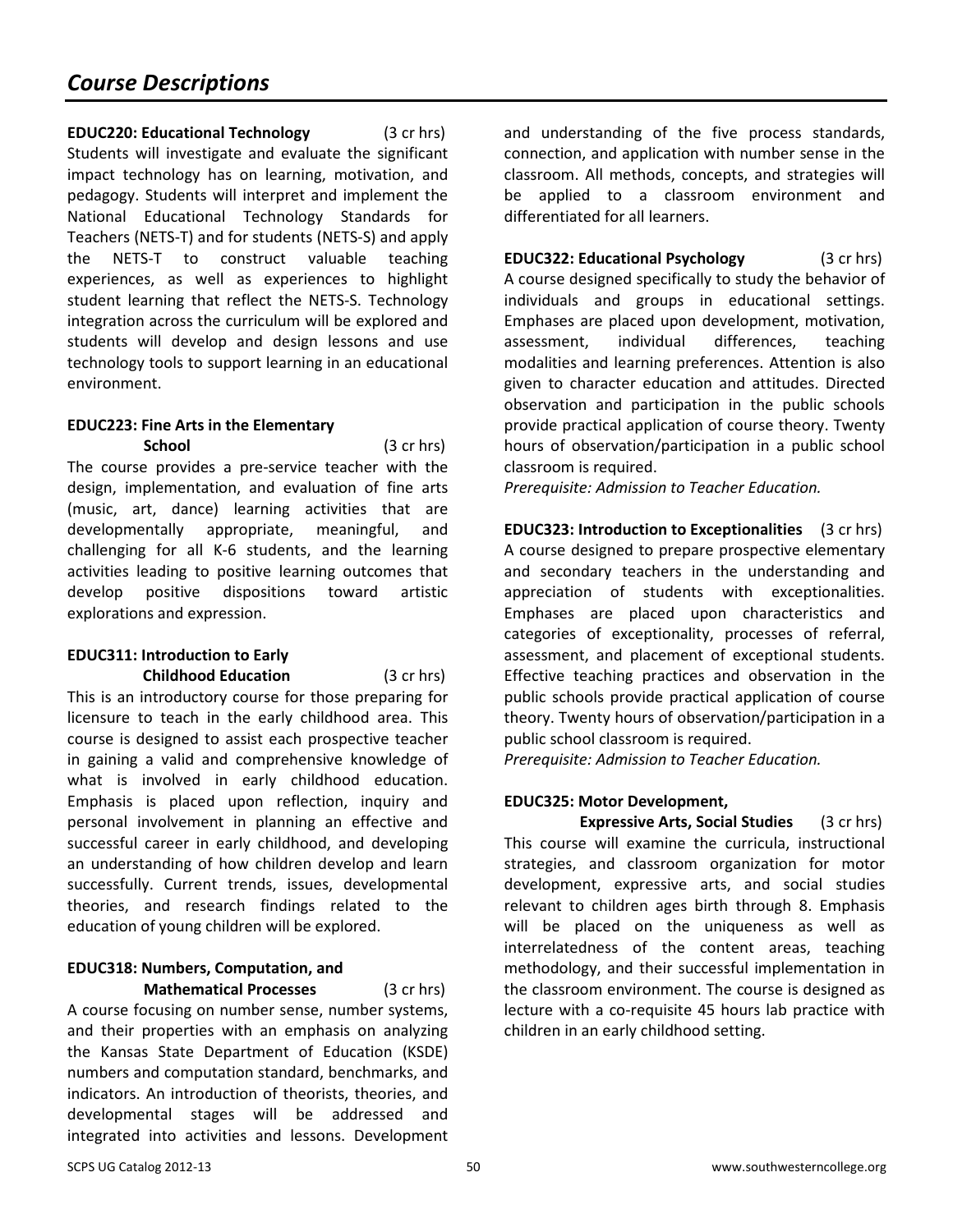## **EDUC328: Instructional Strategies in Physical Education for the**

**Elementary Classroom Teacher** (2 cr hrs) Designed for K-5 classroom teacher, this course addresses the major concepts of health education, human movement, and physical activity as essential elements which foster a healthy lifestyle. Content includes health, nutrition, safety, impact of movement on brain development and learning, and integrates movement learning theories and practice across all curricular areas and instruction.

## **EDUC329: Children's and Adolescents'**

**Literature** (3 cr hrs) This is a survey of literature K-12. It explores literature and relevant contemporary issues regarding literary works and pedagogy for pre-K through 12th grade.

#### **EDUC333: Teaching Young Children with Disabilities** (4 cr hrs)

This course is designed to prepare prospective early childhood teachers in the understanding and appreciation of young children with exceptionalities. It will provide an overview of early childhood special education including service delivery models, atypical infant/toddler development, the effects of early intervention, and characteristics and etiologies of disabilities in young children. Appropriate delivery systems, assessment, curriculum, and intervention strategies will be considered.

#### **EDUC335: Infant Development** (3 cr hrs) The purpose of this course is to introduce students to growth and development issues related to infants and toddlers and to provide experiences with the organization and management of high quality environments for infants. Appropriate play activities will be introduced.

## **EDUC336: Introduction to the**

 **Reading Process** (3 cr hrs) This course introduces prospective early childhood and elementary teachers to children's speech and language development, the recognition and development of emergent literacy, and the foundational knowledge of the reading process. This

will include an understanding of basic literacy development and the cultural and linguistic diversity issues related to this development, knowledge of the major components of reading, appropriate methodologies for building an effective balanced reading program, and a variety of assessment tools and practices used to plan and evaluate effective reading instruction.

**EDUC337: Science in the Elementary School** (3 cr hrs) A course that focuses on methods of science instruction, organizing and presenting science materials for instruction, observation of classroom science presentation, familiarization with current trends in science education, and the development of a background in the content areas of science.

**EDUC338: Math in the Elementary School** (3 cr hrs) A course focusing on principles and methods of mathematics instruction at the elementary level organized around the 13 math standards of the Kansas State Board of Education (adapted from NCTM guidelines). Development and presentation of math materials and units of instruction, familiarization with current trends in math curriculum and instructional methodology, and attention to evaluating and adapting instructional materials and delivery methods to the needs and learning styles of students are components of this course. *Prerequisite: EDUC 318* 

## **EDUC339 Assessment Strategies in**

**Early Childhood** (3 cr hrs) This course is designed to prepare teachers to conduct reliable and valid assessments of children's growth and development in the early childhood arena. Students are introduced to and have an opportunity to practice developing formal and informal assessment devices. Practice in developing and evaluating both open and closed assessment format is also provided. Special attention is given to performance-based assessments, particularly in the context of instruction that is developmentally appropriate.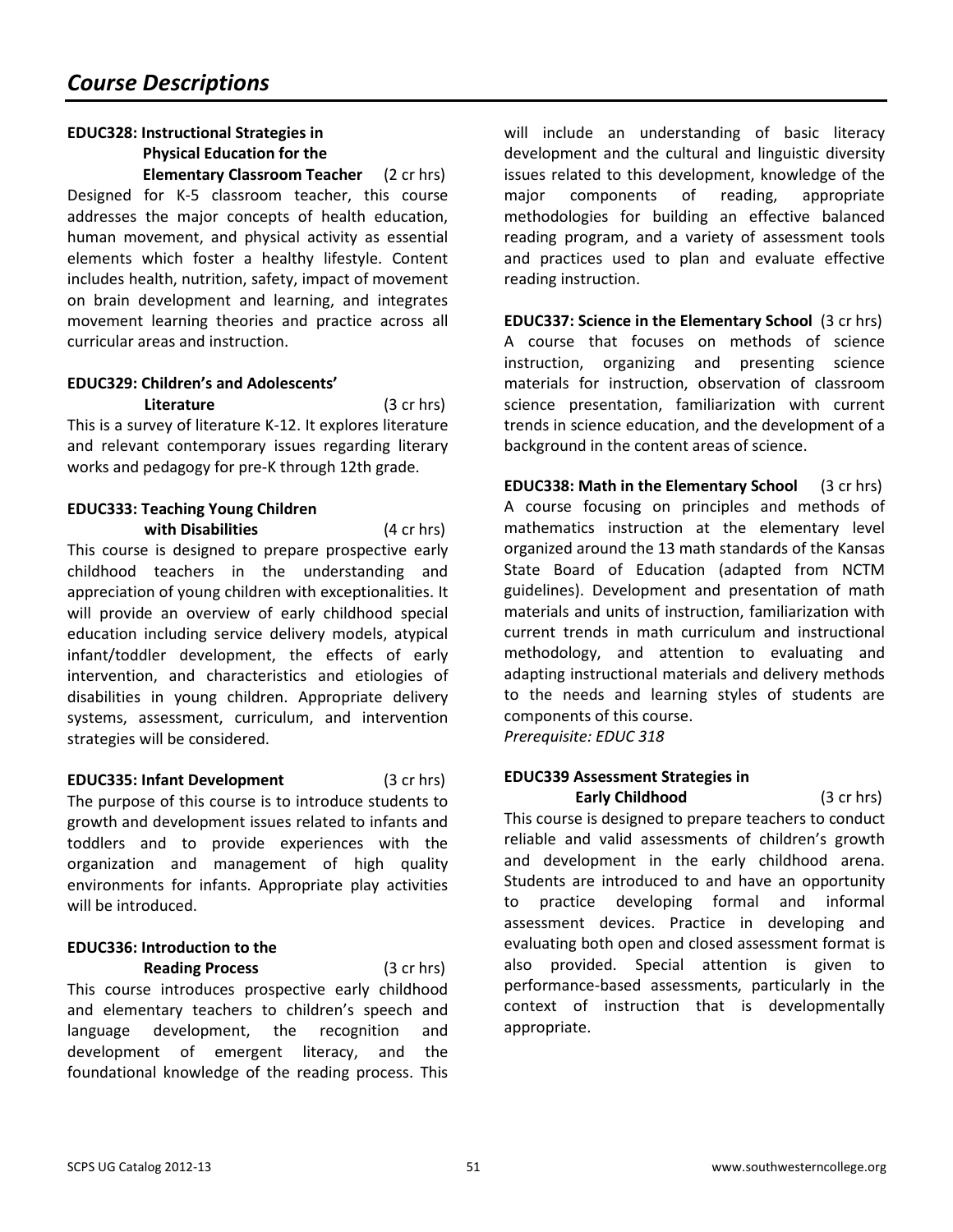**EDUC341 Reading in the Elementary School** (3 cr hrs) This course will emphasize the various methods of teaching and assessing reading in the elementary school. It will prepare prospective teachers to develop programs to strengthen vocabulary and comprehension skills, assess growth in reading skills, diagnose reading problems, and adapt instructional materials and delivery methods to meet the special needs and learning styles of students. In conjunction with regular course work, the prospective teacher will gain experience through practical application with a required 20 hour practicum in the public schools. *Prerequisite: Admission to Teacher Education.* 

**EDUC343: Home, School, and Community** (3 cr hrs) The purpose of this class is to promote the understanding that quality services for young children and their families are best ensured by establishing collaborative relationships between the home, school, program, and community. A portion of the course focuses on techniques for establishing collaborative relationships with parents and involving family members in the growth and development of the young child. Health, nutrition, and safety issues also will be explored.

**EDUC344: Content Area Literacy** (3 cr hrs) This course will address the content area literacy movement and the philosophy behind this approach to instruction in K-12. Schema activation for prereading, metacognitive monitoring for during reading and post-reading discussion building and critical thinking will be addressed. This class will also address vocabulary and concept development, study skills, effective writing prompts, assessments and considerations for special-needs and English language learners.

## **EDUC345: Social Science in the**

**Elementary School** (3 cr hrs) This course emphasizes the relationship of the various social science areas and the elementary school curriculum. Content includes unit and instructional material development and presentation, familiarization with current trends in social studies instruction. Emphases include multicultural instruction, interdisciplinary unit development, and the methodology of content delivery.

**EDUC420: Oral Language Development** (3 cr hrs) This course introduces prospective educators to children's speech and language development, recognition and development of readiness skills, and appropriate methodologies for developing the communications skills of young children.

## **EDUC425: Administration, Guidance, and**

**Behavior** (3 cr hrs) This course will provide an overview of the responsibilities of administrators, directors, and teachers in school and program management. Legal and financial issues also will be covered, as well as ethical aspects of early childhood programs. Additionally, students will be introduced to successful classroom management strategies.

## **EDUC429: Assessment in Early Childhood**

**Intervention** (3 cr hrs) This course will focus upon the administration and interpretation of test instruments including screening tests, formal and informal tests, norm and criterionreferenced tests, and diagnostic and achievement tests. Individual assessment of developmental skills, academic achievement, adaptive behavior, and processes will be included.

**EDUC432: Technology in Special Education** (3 cr hrs) The goal of this course is to provide an overview of assistive technology and what it can do for learners with special needs. In addition, students will be able to implement a framework for identifying student needs and determining desired outcomes when choosing technological solutions.

## **EDUC435: Science and Math** (3 cr hrs)

This course will prepare prospective teachers to teach science and mathematics in the early childhood (birth through eight) setting. Theories and methodologies will be explored. Special attention will be given to developmentally appropriate activities, with significant emphasis placed on integrating subject matter. Technology issues also will be covered.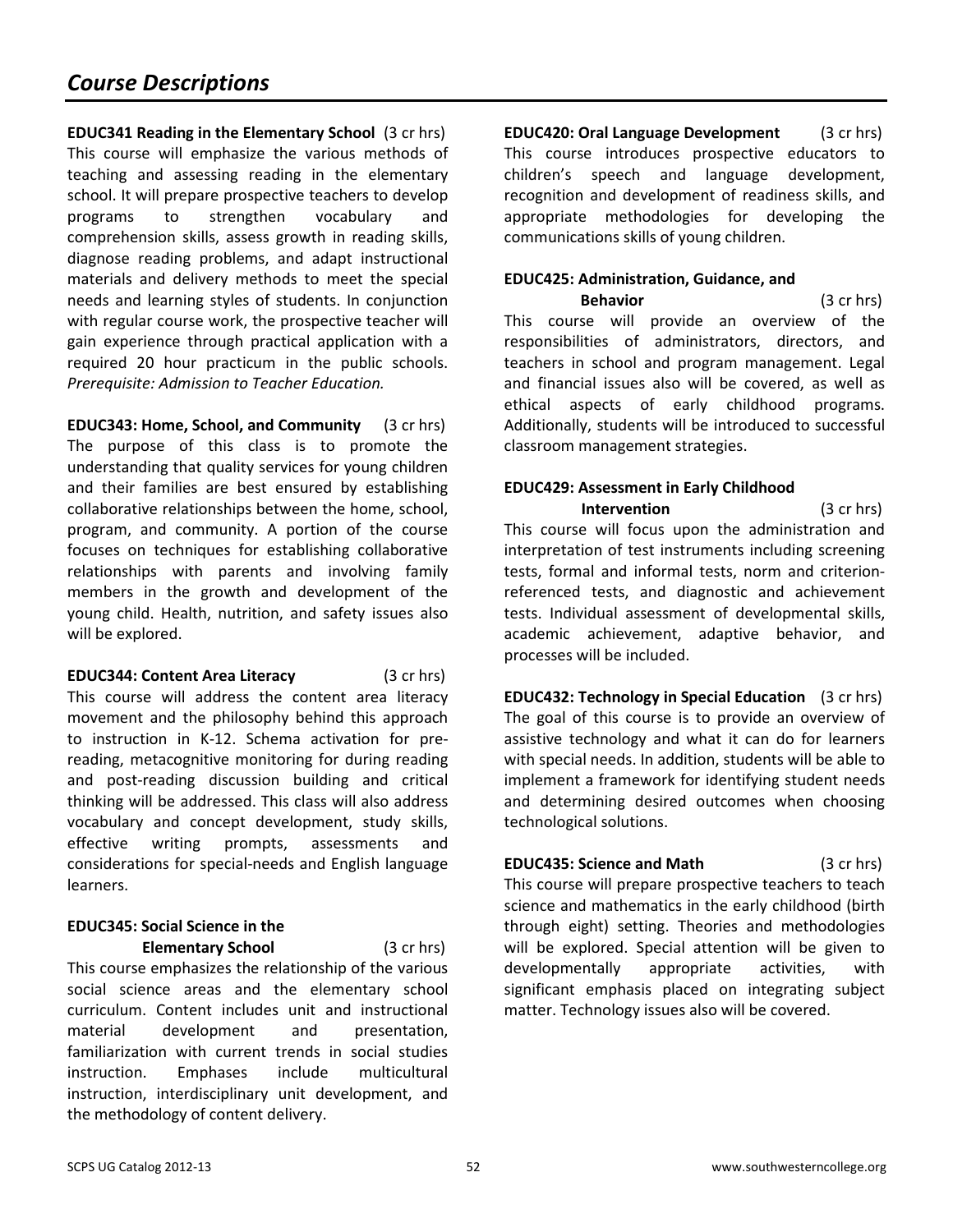#### **EDUC436: Early Childhood Methods and**

**Management** (3 cr hrs) This course focuses on the development of professional teaching skills for the early childhood teacher, including a personal philosophy of education; classroom management procedures; a discipline plan; and instructional methods. This course is for online learners only.

#### **EDUC437: Elementary School Methods and Management** (3 cr hrs)

This course focuses on the development of professional teaching skills for the elementary and middle school teacher, including a personal philosophy of education; classroom management procedures; a discipline plan; instructional methods and strategies; program, course, unit, and lesson planning; awareness of current trends in education; and assessment/evaluation strategies. During this semester, students complete their professional portfolio and make application for student teaching placement. This course is taken immediately prior to the professional block.

*Prerequisites: Admission to Teacher Education and senior standing.* 

#### **EDUC440: Student Teaching Seminar** (1 cr hr)

A seminar course designed to be taken in conjunction with the student teaching block. This course focuses on the theory and application of educational philosophies for the student's use in both classroom and personal professional life. Candidates practice reflection and problem solving of professional issues and tasks which may be encountered by the beginning teacher. Students are also prepared to seek professional positions.

*Prerequisites: Unconditional admission into student teaching. Concurrent enrollment with either EDUC 446, 447, 448, or 449.* 

#### **EDUC446: Observation and Supervised Teaching**

 **in Early Childhood Programs** (12 cr hrs) Clinical experiences in kindergarten through third grade public school classrooms for teacher licensure candidates.

*Prerequisites: Unconditional admission into student teaching. Concurrent enrollment with EDUC 440.* 

#### **EDUC447: Observation and Supervised Teaching**

**in the Elementary School** (12 cr hrs) Clinical experiences in the public schools for teacher licensure candidates.

*Prerequisites: Unconditional admission into student teaching. Concurrent enrollment with EDUC 440.* 

#### **EDUC448: Observation and Supervised Teaching**

**in the Middle School** (12 cr hrs) Clinical experiences in the public schools for teacher licensure candidates. *Prerequisites: Unconditional admission into student teaching. Concurrent with EDUC 440.* 

#### **EDUC449: Observation and Supervised Teaching**

**in the Secondary School** (12 cr hrs) Clinical experiences in the public schools for teacher licensure candidates. *Prerequisites: Unconditional admission into student teaching. Concurrent enrollment with EDUC 440.* 

## **EDUC450: Introduction to Language and**

 **Linguistics** (3 cr hrs) This is an introductory course in language and linguistics which explores the nature, structure and diversity of language, emphasizing the phonological, syntactic and semantic patterns of English. Prospective teachers will explore the principles of linguistic systems and major theorists and schools of linguistic thought in anticipation of working with communities of nonnative English-speakers. This course is designed as one in a series of three courses to enable the learner to successfully pass the ESOL praxis.

#### **EDUC459: Restricted Licensure**

**Program Practicum** (1 cr hr)

This course provides restricted licensure students with supervised practica throughout the teacher education program until they obtain their initial license. Restricted licensure students are required to enroll in the practicum fall and spring semesters until the initial license is granted. This course may be repeated for credit six times.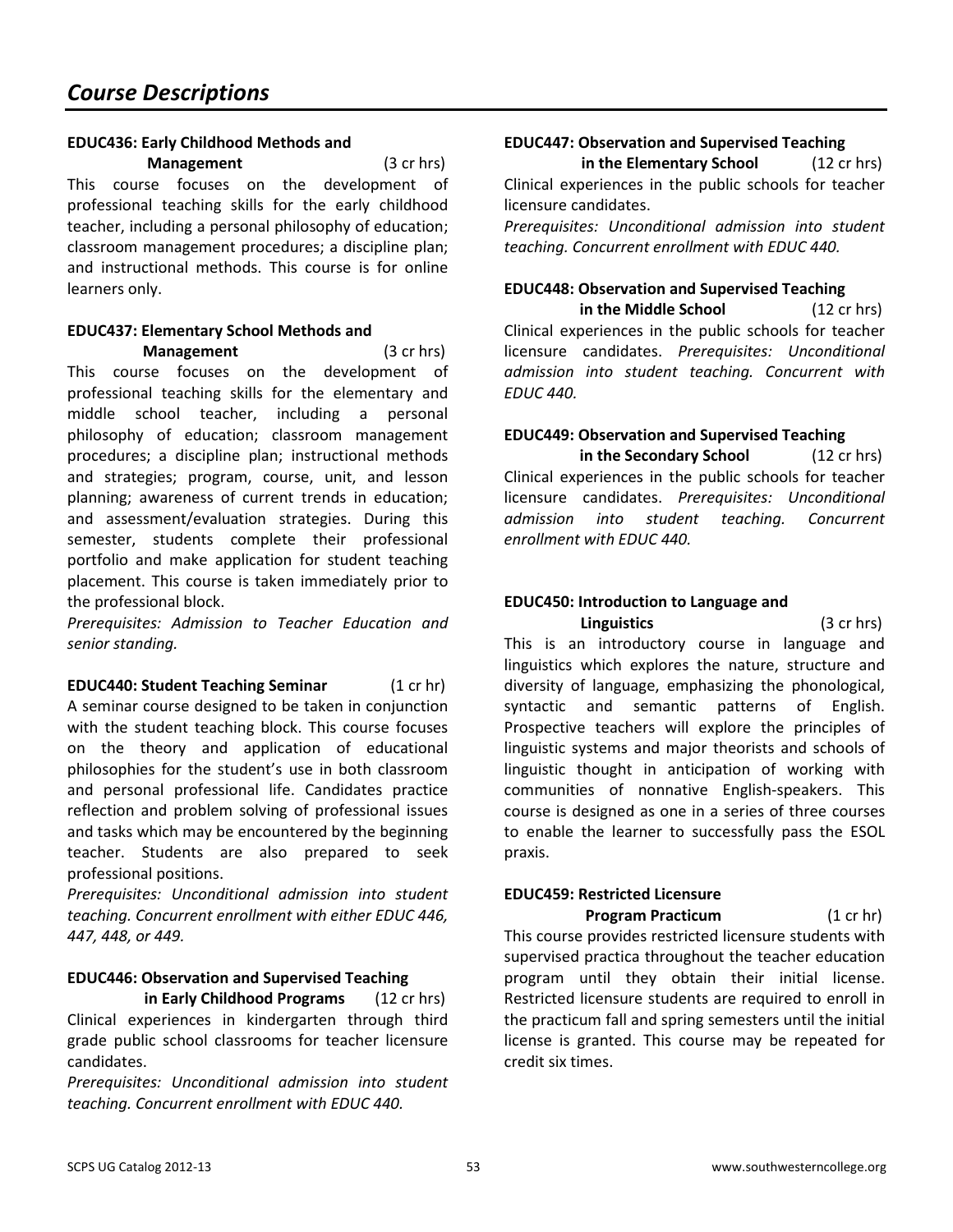#### **EDUC480: Second Language Acquisition and Cultural identity in Language** (3 cr hrs)

This course explores the theories and research of second language acquisition in order for the teacher to facilitate ESOL students' acquisitions of a new language. In addition, this class will examine the complex relationships among communication, culture and identity as it relates to language learning. This course is designed as one in a series of three courses to enable the learner to successfully pass the ESOL praxis.

#### **EDUC490: Teaching English as a Second Language and Assessing Language Competency** (3 cr hrs)

This course provides the foundation for second language instruction by examining a broad range of methodologies to provide academic experience for English language learners. (SIOP model included.) Application of these "best practice" concepts will be used to plan, implement, and evaluate instruction for ESOL students. An opportunity to volunteer with ESOL students for 8 hours during the course will be included.

**ENGL101: Composition 1** (3 cr hrs) This course focuses on developing reading and writing skills necessary for college level coursework. It provides a focus on the writing process and rhetorical modes utilized in writing.

**ENGL102: Composition 2** (3 cr hrs) This course emphasizes the writing associated with critical thinking and research, argumentation and persuasion.

#### **ENGL201: Language, Literature and Humanities** (3 cr hrs)

This course emphasizes literature as a source of pleasure and knowledge about human experience while investigating and practicing techniques of reading, responding to, and writing about and enjoying stories. Learners examine some of the best works in English, American, and world literature and considers imagery, characterization, narration, and patterns in sound and sense. This course considers stories in all narrative forms. This course fulfills an Exploratory Requirement in humanities.

**ENGL202: Environmental Literature** (3 cr hrs) Learners in this course examine a selection of literary works from the perspective of current thinking about environmental issues. The works examined portray a variety of interactions between people and environments, and readings will be informed by some key works in recent environmental theory. The course will examine the ways in which literature both reflects and helps to shape environmental attitudes and awareness. This course fulfills an Exploratory Requirement in humanities.

**HCA 280: The Healthcare Industry** (3 cr hrs) This course addresses the organization, delivery, and financing of health services in the United States and provides an overview of the U.S. health services system and its key components including organization, management, resource development, economic foundations, and delivery. Learners will examine the political, behavioral, economic, contextual and historical influences that continue to shape the American health care system.

**HCA 305: Healthcare Law and Regulations** (3 cr hrs) Public and private healthcare regulatory agencies and their governance are examined for their impact on healthcare services. Legal requirements for healthcare professionals, medical records, patient rights, and corporate responsibilities are studied. Standards and ethical dilemmas are explored.

**HCA 315: Economics of Healthcare** (3 cr hrs) This course examines the nature of health economics and the related public and private sector influences on healthcare systems. The healthcare markets and how healthcare services operate within the healthcare markets are examined.

**HCA 325: Policy Issues in Healthcare** (3 cr hrs) This course examines the challenges of health policy strategies; formulation, implementation, and evaluation of health care services; as well as regulatory policies that impact the healthcare industry. The impact of policy makers' objectives, constraints, and conduct on patients, providers, and payers is studied. The various policy makers that influence healthcare in society are explored.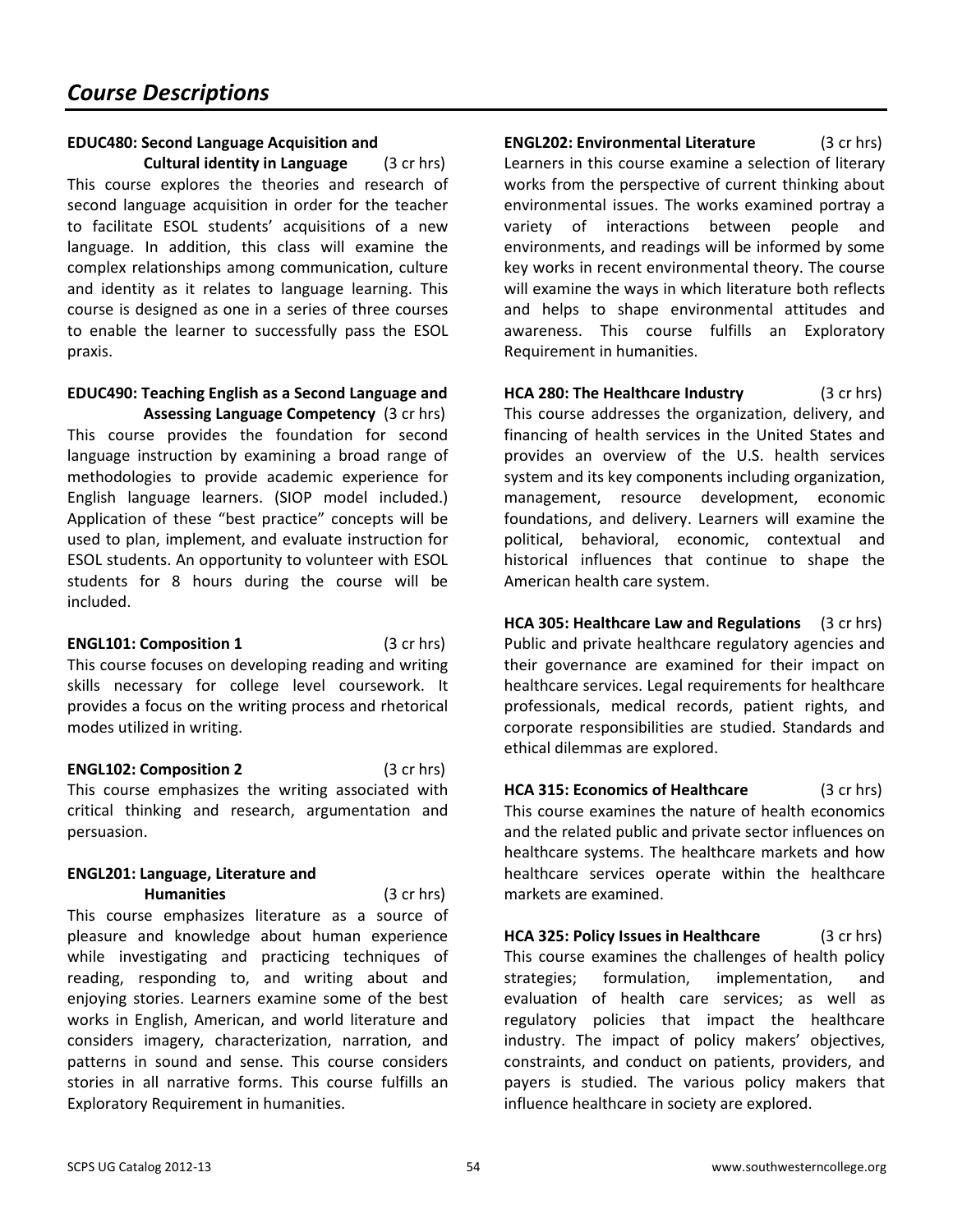## *Course Descriptions*

**HCA 410: Healthcare Information Systems** (3 cr hrs) The application and use of technology in healthcare settings is the primary focus of this course. Integration of technology into decision making, as well as examining the processes for selecting and implementing the use of technology and software in a variety of healthcare applications will be studied.

## **HCA 420: Management in Healthcare**

 **Services** (3 cr hrs) This course discusses health service organizational structures and management theories and principles necessary for effective management in a complex health system.

## **HCA 430: Fiscal Management in Healthcare**

 **Services** (3 cr hrs) This course provides an in-depth study of financial management of healthcare organizations. The financial management of health service organizations within free market economics is covered. Topics also include reimbursement mechanisms and their effect on healthcare provider organizations, managed care, capitation, and per case or per diagnosis payment, as well as how these financial strategies are utilized by third-party payers. Focus is on financial challenges associated with provision of indigent care and, competition and market cost increases. Ratio analysis, cost analysis, working capital, capital budgeting and investment in relation to net present value and value added to the organization, and other financial management techniques are also discussed. *Prerequisite: ACCT285*

#### **HIS 120: World Civilizations** (3 cr hrs)

A basic introductory survey of world cultures and history, this course introduces learners to the study of the past. The course considers political, social, economic, cultural, religious and philosophic topics.

#### **HRD 310 Legal and Regulatory Environment**

 **of Human Resources** (3 cr hrs) This course is a survey of the various levels of government statutes and regulations as they affect the human resource function in modern organizations.

## **HRD 320: Professional Growth and**

**Development** (3 cr hrs) This course offers an assessment of personal and professional life experiences with regard to skills, competencies, and knowledge gained which will produce an understanding of the evolution of the value systems learners bring to bear in professional roles.

**HRD 321: Compensation and Benefits** (3 cr hrs) This course analyzes the labor market, insights into socioeconomic and political events that influence wage and salary administration, methods of building an adequate and equitable compensation package in order to attract and retain competent employees, reward for merit and accomplishments, and providing incentives for development.

**HRD 322: Training and Development** (3 cr hrs) Training and development of human resources in organizations is considered in this course as are  $$ conducting and supervising training and development programs for employees. The role that training plays in developing skills, enhancing productivity and quality of work, and building worker loyalty to the firm is also explored.

## **HRD 323: Finance for Non-Financial**

 **Managers** (3 cr hrs) Learners will develop an understanding of the role of finance in the business organization. Topics include ratio analysis, creation of financial statements, sources of funds for financial operations, managing the cash flow process, the cost of capital, and capital budgeting. In addition, the financial impacts of international operations will be explored.

**HRD 324: Performance Management** (3 cr hrs) The learner is introduced to the application of the principles and techniques of behavior modification to the performance of individuals and groups in organizations. The course includes application of the ABC analysis and the study of antecedents, behaviors and consequences that can be used to successfully sustain individual and group performance.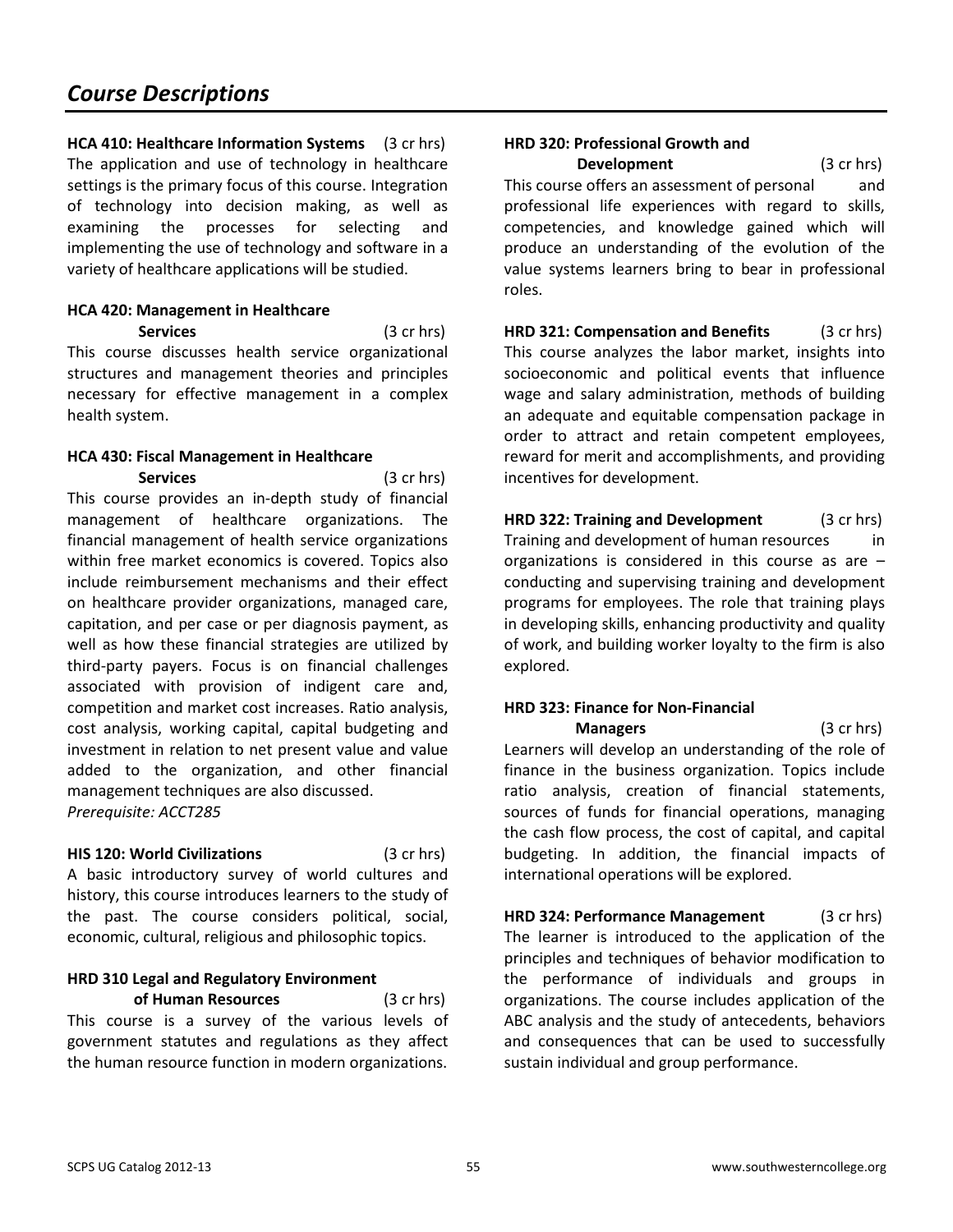**HRD 325: Developing Workforce Talent** (3 cr hrs) This course focuses on the creation of a personal development plan that will provide insight into abilities, strengths and weaknesses that help the participant to succeed professionally. It will focus on skills assessment, career planning, developing the attributes and talents that help people move both up and laterally in organizations. It will also focus on the current trends in organization effectiveness development.

**HRD 327: Employee and Labor Relations** (3 cr hrs) Learners in this course will implement industrial labor relations programs and interpret and administer the contract with respect to grievances, wages and salaries, employee welfare, healthcare, pensions, union and management practices, and other contractual stipulations.

**HRD 330: Microsoft Office Applications** (3 cr hrs) The applications involved in Microsoft Office Professional (Word, Excel, Access, PowerPoint, and Schedule) will be surveyed individually, and ways they interact will be explored. Emphasis will be on applications that typically benefit the small business or departmental computing.

**HRD 338: Human Resources Technology** (3 cr hrs) Learners develop an understanding of the role of application systems software in supporting the business functions of human resource management. The course will address the strategies and methodologies utilized in the design, development, and deployment of information technology solutions including vendor evaluations and user involvement.

**HRD 345: Managing Human Resources** (3 cr hrs) Learners in this course study the development of the personnel management role, the organization of work, staffing the organization, developing human resources, creating a favorable work environment, management labor relations, compensation, and benefit administration.

**LAN 124: Elementary Spanish** (3 cr hrs) This Spanish language course emphasizes understanding, speaking, reading and writing phrases of practical value. No previous Spanish courses are necessary.

**LAN 244: Elementary Spanish 2** (3 cr hrs) A language course with emphasis on understanding, speaking, reading and writing. This course builds on the information from Elementary Spanish 1, and adding additional verb tenses, vocabulary, and other grammar concepts. *Prerequisite: LAN 124* 

**MASC105: Intermediate Algebra** (3 cr hrs) This course provides a review of basic algebra, exponents, radicals, quadratic formula, systems of equations, and graphing.

**MASC110: Statistics and Probability** (3 cr hrs) This course provides an introduction to statistics and probability with emphasis on applications. Topics include numerical and graphical displays of data, linear regression, hypothesis testing, and elementary probability, including counting methods, conditional probabilities, and probability distributions.

**MASC115: College Algebra** (3 cr hrs) This course provides a review of intermediate algebra with more in-depth exploration of logarithmic and exponential functions, the binomial theorem, systems of quadratic equations, and matrices and determinants.

**MASC160: The Physical World** (3 cr hrs) This course is designed to present a relevant and practical introduction to everyday physical phenomena for learners who have little or no previous background in physics. The course is largely descriptive in nature without mathematical emphasis.

**MIN 124: Introduction to Youth Ministry** (3 cr hrs) This is an exploratory course that introduces students to the necessary concepts and skills related to youth ministry. The course includes observation in local church and/or para-church youth ministry settings.

**MIN 224: Adolescent Spirituality** (3 cr hrs) This course explores age-relevant existential questions concerning belief in God, belief in humanity and young people's relationships to the church and to each other. It includes an introduction to spiritual disciplines associated with the Christian faith.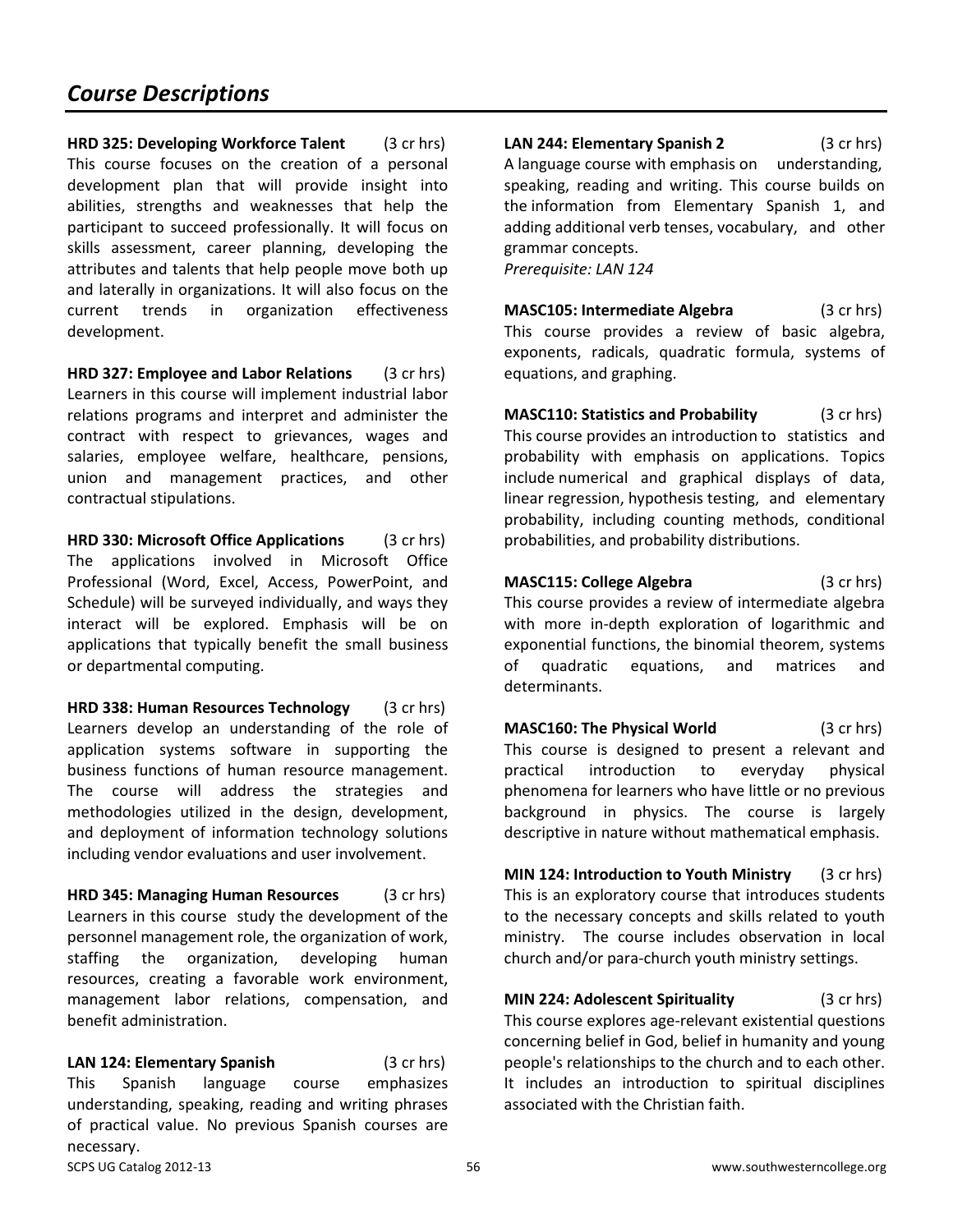#### **MIN 324: Teaching Methods in**

 **Youth Ministry** (3 cr hrs) This course builds on prior learning in youth ministry courses by combining that learning with educational theory, to develop a knowledge base and skill in teaching in youth ministry settings. It includes teaching in groups and one-to-one.

*Prerequisite: MIN 124.* 

**MIN 325: Basic Preaching** (3 cr hrs) Though a form of public speaking, preaching is different in many important respects. This course is designed to help the learner develop skills in delivering a sermon.

## **MIN 332: Caring in the Christian**

**Community** (3 cr hrs) The course will help learners become better informed as caring ministers and more effective in developing care ministries in their local settings. Learners will learn to use a method of critical refection in praxis, through which they can identify where suffering is occurring, analyze the causes of suffering, and imagine responses by which suffering can be alleviated with caring.

**MIN 354: United Methodist History** (3 cr hrs) This course surveys the history of Methodism in the United States, from its British and Wesleyan roots to the present, and counts toward meeting United Methodist certification requirements in designated ministry areas.

**MIN 420: Evangelism** (3 cr hrs) This course is designed to help the learner gain theoretical and practical education in Christian evangelism.

**MIN 424: Applications in Youth Ministry** (3 cr hrs) This is a comprehensive youth ministry course, the content of which is foundational to local church work. Emphasis will be placed on equipping learners to practice youth ministry in the local church by exploring a variety of theories, techniques, and resources.

#### **MIN 425: Church Administration and**

**Finance** (3 cr hrs) This course will help learners evaluate the administrative and financial aspects of ministry.

**MIN 454: Practicum in Ministry** (3 cr hrs) The practicum involves real work experience in a ministry setting and should allow significant application of concepts learned throughout the program of study.

*Approval forms are available online and must be completed by the learner, the off-campus supervisor, and the supervising instructor. The completed form must be returned to a Professional Studies office at the time of enrollment for the course.* 

#### **MTCH311: Certified Quality**

**Technician (CQT)** (3 cr hrs) This course is designed to acquaint learners with the body of knowledge contained in the American Society for Quality (ASQ) exam for Certified Quality Technician. Subjects include quality concepts and techniques, practical statistical methods, metrology and calibration, inspection and test, quality audits and preventive corrective action.

The Certified Quality Technician is a paraprofessional who, in support of and under the direction of quality engineers or supervisors, analyzes and solves quality problems, prepares inspection plans and instructions, selects sampling plan applications, prepares procedures, trains inspectors, performs audits, analyzes quality costs and other quality data, and applies fundamental statistical methods for process control.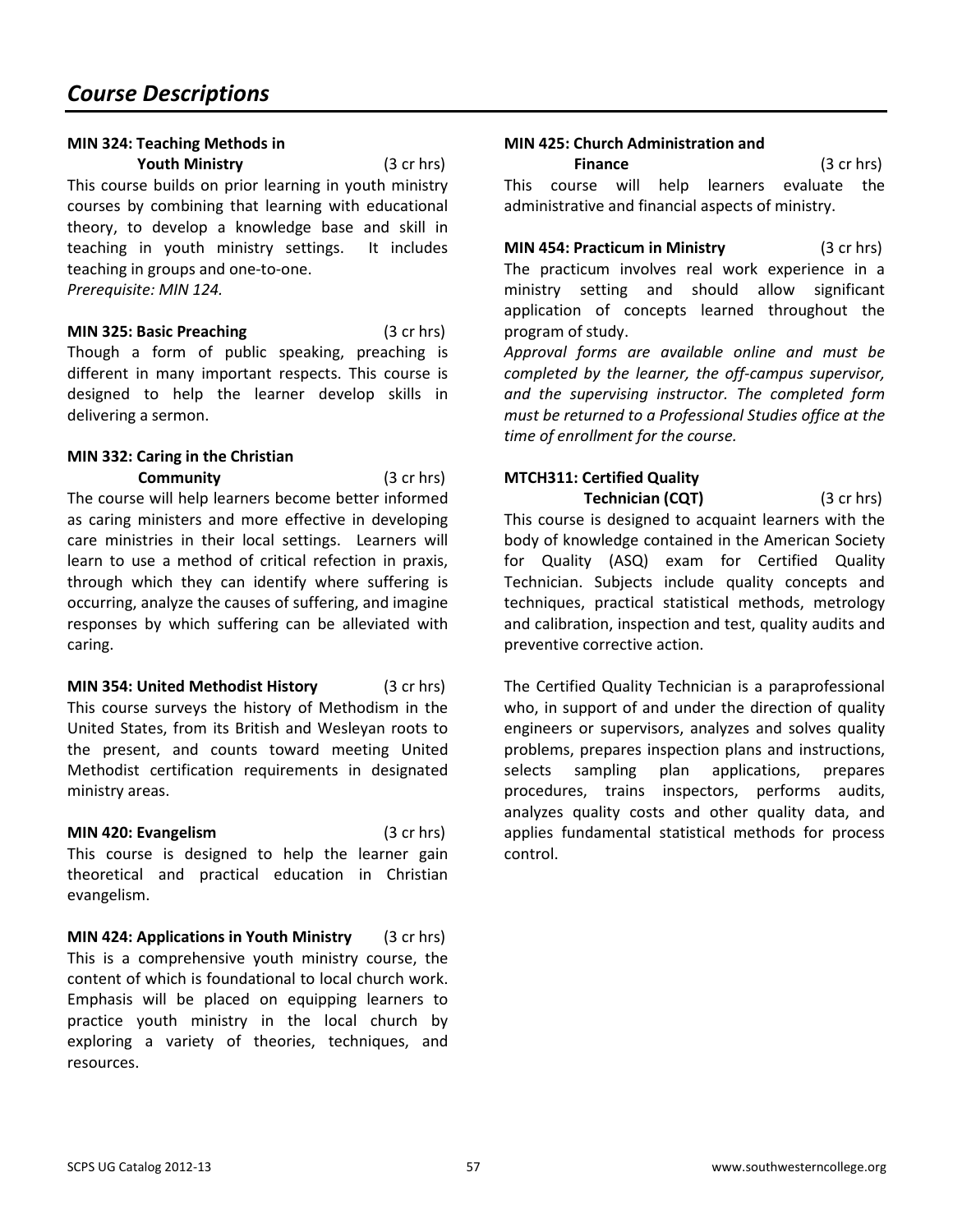#### **MTCH312: Certified Quality Engineer (CQE)** (3 cr hrs)

This course is designed to acquaint learners with the body of knowledge contained in the American Society for Quality (ASQ) exam for Certified Quality Engineer. Subjects covered include quality systems, management, leadership, product and process quality, reliability, quantitative methods, quality improvement, and assuring product/process quality.

The Certified Quality Engineer is a professional who understands the principles of product and service quality evaluation and control. This body of knowledge and applied technologies include, but are not limited to, development and operation of quality control systems, application and analysis of testing and inspection procedures, the ability to use metrology and statistical methods to diagnose and correct improper quality control practices, an understanding of human factors and motivation, facility with quality cost concepts and techniques, and the knowledge and ability to develop and administer management information systems and to audit quality systems for deficiency identification and correction.

#### **MTCH313: Certified Quality Auditor (CQA)** (3 cr hrs)

This course is designed to acquaint learners with the body of knowledge contained in the American Society for Quality (ASQ) exam for Certified Quality Auditor. Subjects include auditor skills and conduct, audit reporting, planning and conducting an audit, audit program management and corrective action.

The Certified Quality Auditor is a professional who understands the standards and principles of auditing and the auditing techniques of examining, questioning, evaluating, and reporting to determine a quality systems adequacy and deficiencies. The CQA analyzes all elements of a quality system and judges its degree of adherence to the criteria of industrial management and quality evaluation and control systems.

## **MTCH314: Certified Quality**

**Inspector (CQI)** (3 cr hrs) This course is designed to acquaint learners with the body of knowledge contained in the American Society for Quality (ASQ) exam for Certified Quality Inspector. Subjects include inspection and test, technical math, statistical techniques, quality improvement, and measurement tools.

The Certified Quality Inspector is an inspector with the necessary knowledge and industrial experience to pass the certification examination. In support of and under the direction of quality engineers, supervisors, or technicians, this inspector can use, in a responsible manner, the proven techniques included in the body of knowledge. Under professional direction, the quality inspector evaluates hardware documentation, performs laboratory procedures, inspects products, measures process performance, records data, and prepares formal reports.

**MTCH316: Certified Reliability Engineer** (3 cr hrs) This course is designed to acquaint learners with the body of knowledge contained in the American Society for Quality (ASQ) exam for Certified Reliability Engineer (CRE). Subjects covered include reliability management, probability and statistical tools, modeling and prediction, data collection and analysis and corrective action, reliability tools in design and development, maintainability and availability, reliability testing and product safety and liability.

#### **MTCH317: Certified Quality Improvement Associate (CQIA)** (3 cr hrs)

This course is designed to acquaint learners with the body of knowledge contained in the American Society for Quality (ASQ) Certified Quality Improvement Associate (CQIA) exam. Subjects covered include quality basics, teams, and continuous improvement.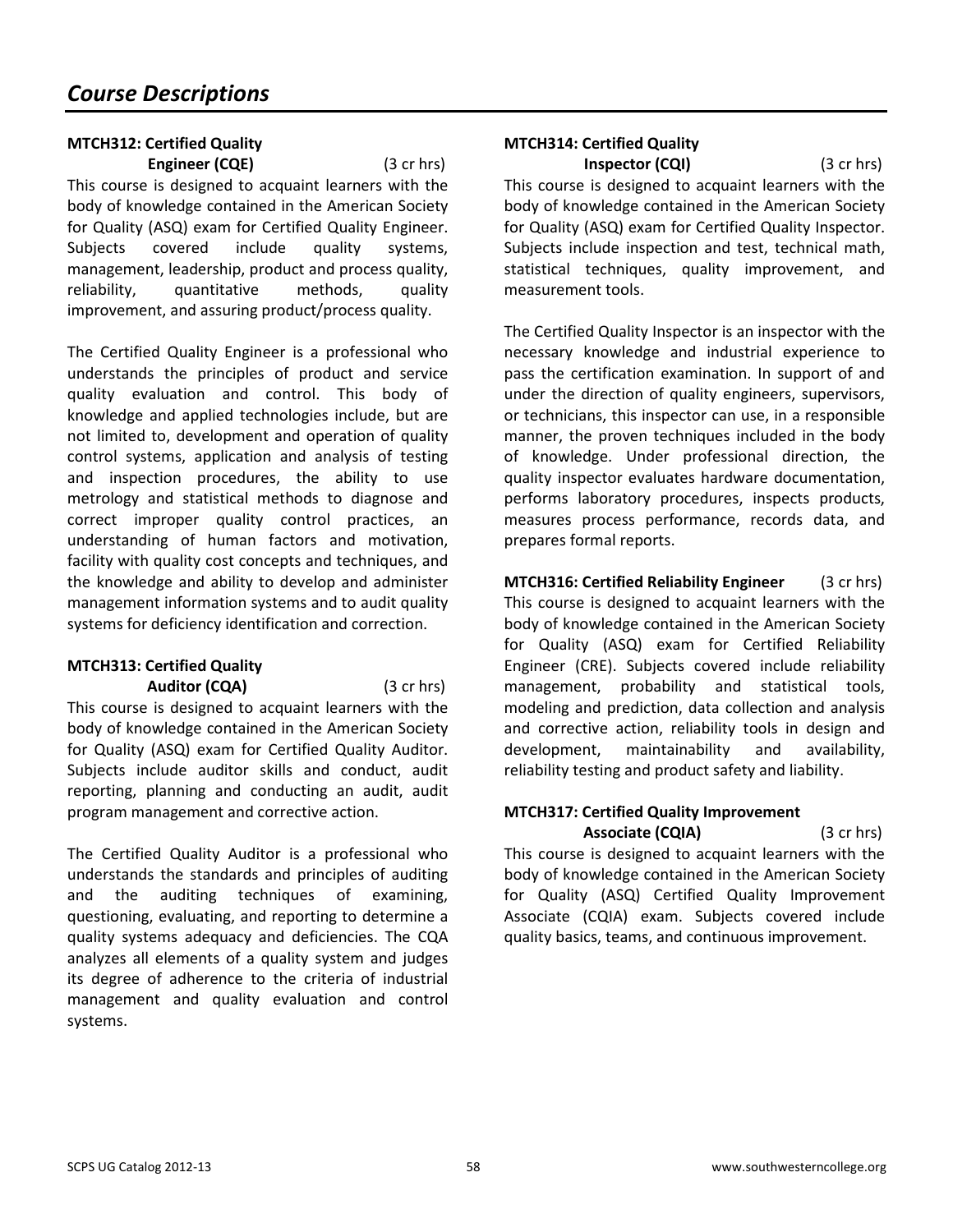#### **MTCH318: Certified Six Sigma Black Belt 1 (CSSBB)** (3 cr hrs)

This course is designed to acquaint learners with the body of knowledge contained in the American Society for Quality (ASQ) for Six Sigma Black Belt exam. This course is the first in a two part series. Subjects covered in this course include enterprise-wide deployment, business process management, project management, Six Sigma improvement methodology, and both tools-define and tools-measure.

## **MTCH319: Certified Six Sigma**

**Black Belt 2** (3 cr hrs) This course is the second in a two part series. Subjects covered in this course include Six Sigma improvement methodology (tools-analyze, tools-improve, and toolscontrol), lean enterprise, and design for Six Sigma.

The Certified Six Sigma Black Belt is a professional who can explain six sigma philosophies and principles, including supporting systems and tools. The Black Belt should demonstrate team leadership, understand team dynamics, and assign team member roles and responsibilities. They have a thorough understanding of and can use all aspects of the DMAIC model in accordance with six sigma principles. They have basic knowledge of lean enterprise concepts, are able to identify non-value-added elements and activities, and are able to use specific tools.

#### **MTCH435: Certified Manager of Quality/ Organizational Excellence (CMQ/OE)** (3 cr hrs)

This course is designed to acquaint learners with the body of knowledge contained in the American Society of Quality (ASQ) exam for Certified Manager of Quality/Organizational Excellence (CMQ/OE). Subjects covered include leadership, strategic plan development and deployment, management elements and methods, quality management tools, customerfocused organizations, supply chain management, training and development.

#### **NURS310: Introduction to Professional**

**Nursing Education** (3 cr hrs) This course provides an introduction to the concept of professionalism and BSN education. Learners explore the program's philosophy and mission, and skills necessary to be a successful adult learner. Learner roles, critical thinking, and scholarly work are addressed.

**NURS332: Caring: A Foundation for Nursing** (3 cr hrs) Learners analyze the concept of caring as the essence of nursing with exploration of caring theory, relationships, influences, and behaviors, and development of caring for self and others.

## **NURS333: Health Promotion: A Framework**

 **for Nursing Practice** (3 cr hrs) In this course, health promotion and disease prevention as a framework for nursing practice are explored from a theoretical, philosophical and historical perspective. Consideration of clients as individuals with health issues is approached from a positive orientation.

#### **NURS334: Theories, Trends, and Issues**

 **in Nursing** (3 cr hrs) Learners consider the past, present, and future of nursing, including analysis of the impact of current healthcare system dynamics on nursing roles.

**NURS336: Health Assessment** (3 cr hrs) This course discusses comprehensive health assessment as a foundation for professional nursing practice.

**NURS337: Professional Nursing Issues** (3 cr hrs) Issues affecting the delivery of quality health care, present and future, are explored, and the nurse's role in effecting change is analyzed.

**NURS345: Nursing Research** (3 cr hrs) This course teaches principles of research and identification of applications to nursing practice. Learners experience the research process through writing a proposal and critical evaluation of written research.

*Prerequisite: Successful completion of two nursing courses.*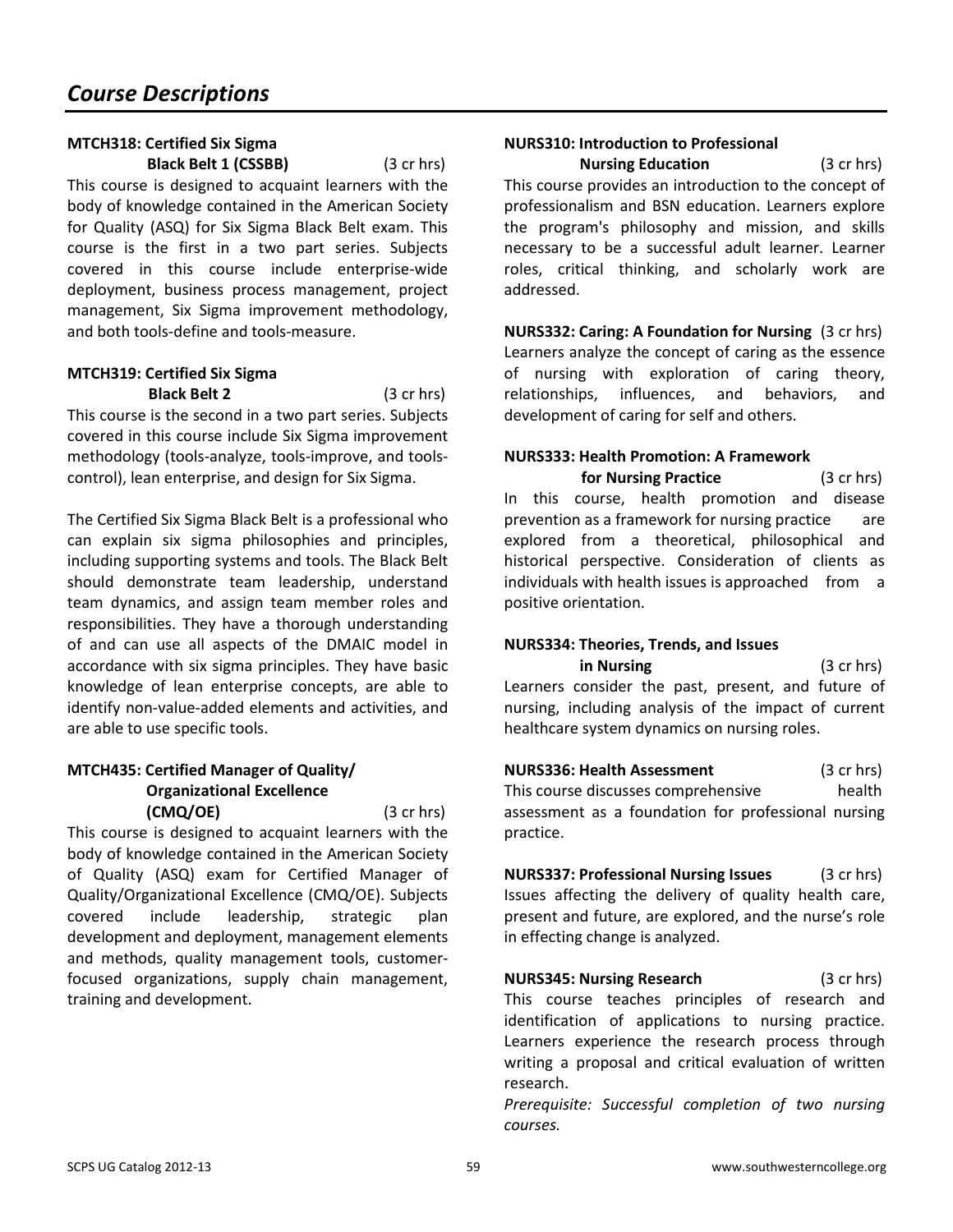#### **NURS359: Elective Practicum**

**Experience** (1-3 cr hrs) This course is designed to allow currently practicing practitioners to pursue individual interest in a variety of practicum areas while working directly with a faculty member. Learners will develop a learner/faculty learning contract to guide practicum experiences. Each credit hour represents a minimum of 18 hours of practicum.

*(This course is considered an unscheduled course. Learners may enroll at anytime by contacting the program director.) (A total of 6 hours can be earned towards BSN degree).* 

#### **NURS400: Ethical and Legal Dilemmas**

 **in Nursing** (3 cr hrs) This course teaches ethical principles and legal issues associated with nursing and health care. Emphasis is on personal introspection and self-understanding.

**NURS410: Community Health Nursing** (3 cr hrs) Learners develop an understanding of the concept of community-as-partner as the basis for nursing practice in and for the community. Emphasis is on theories critical to understanding the community-as-partner, the process of community-as-partner, and strategies for health promotion. Coursework involves an individualized practicum project.

## **NURS426: Culturally Competent**

**Nursing Care** (3 cr hrs) In this course, cultural diversity as well as universality are emphasized in comparing beliefs, values, and practices pertaining to health, care expressions, and well-being among cultural groups. Communication to convey mutual understanding of thoughts, feelings and actions is emphasized. Coursework involves directed online reading, learning, interaction and an individualized, individually scheduled practicum project.

## **NURS434: Pathophysiology for**

**Current Practitioners** (3 cr hrs) Major pathophysiologic concepts are explored in this course using a body systems approach. Theories relating etiology, pathogenesis and clinical manifestations physiology, chemistry, and other science courses provide the foundation for exploring human dysfunction. This course provides a basis for understanding alterations in functioning imposed by stressors and disease processes so that application to understanding clinical manifestations can be made.

**NURS440: Nursing Management** (3 cr hrs) Learners explore management skills necessary to function as a professional practitioner within today's healthcare organizational hierarchy. An individualized practicum component includes observation of management skills as they are applied in an organizational setting.

**NURS442: Research Applications in Nursing** (3 cr hrs) Learners apply the research process to nursing and explore evidence-based practice. Basic statistical methods for conducting research are explored and research results are interpreted. *Prerequisite: NURS345* 

#### **OMGT305: Organizational Quality Management** (3 cr hrs)

This course provides an overview of the key elements required in all aspects of operational management utilizing the most accepted techniques for achieving quality, including Malcolm Baldrige, AS9100, and change management principles.

**OMGT310: Operations Management 1** (3 cr hrs) This course provides an overview of the salient aspects of operations management related to process analysis, product and service delivery design, work measurement, reliability and quality. This course is the first course in a two part series. Discussion of the aspects of operations strategy, supply chain management, competitive advantage, and the management of operations in a global environment are included.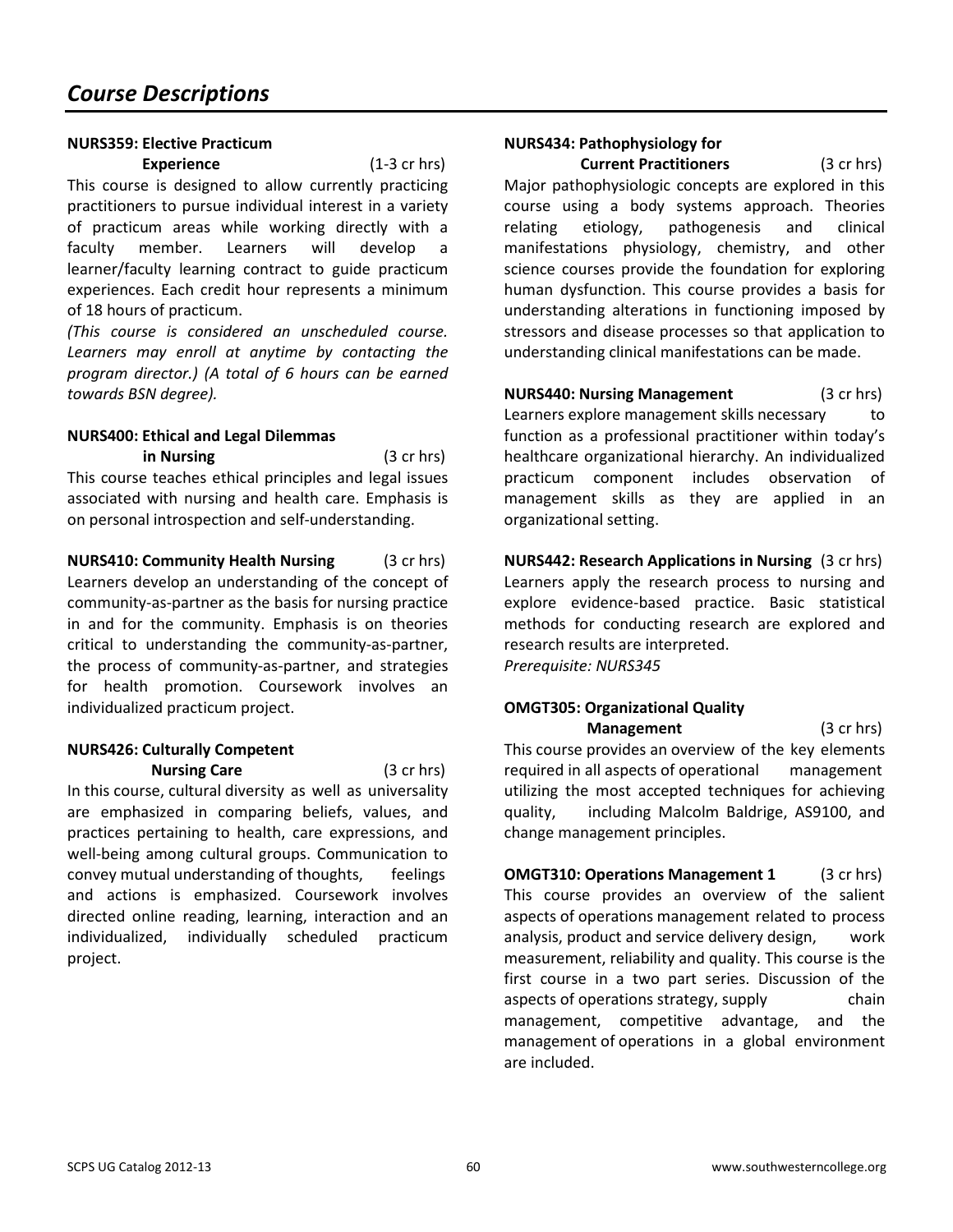#### **OMGT311: Six Sigma Green Belt 1** (3 cr hrs)

This course is the first of a two part series to prepare professionals to participate on teams that are designed to improve, redesign, and create efficient, customer-focused business processes. It will provide an understanding of how Six Sigma integrates tools and best practices from various disciplines into a more powerful system of management. The teaming aspects critical to Six Sigma will be described.

**OMGT312: Six Sigma Green Belt 2** (3 cr hrs)

This course is the second in a two-part series and will emphasize the quantitative and problem solving techniques associated with Six Sigma. Statistical Process Control (SPC) and how it is used for monitoring, analyzing, and improving quality will be covered. In addition, analysis of histograms and machine/process capability will be studied. Proficiency with problem solving tools will be gained through practical application. Methods for achieving continuous improvement will be discussed. The Green Belt candidates must successfully complete a process/quality improvement project in the second of the two course series.

**OMGT320: Managing Group Dynamics** (3 cr hrs) Learners in this course will examine individual and group behavior within the context of the organizational design and culture. Learners gain theoretical and practical knowledge for understanding topics such as motivation, leadership, management decision-making, group process, and conflict resolution.

**OMGT410: Operations Management 2** (3 cr hrs) This course is the second of a two part series. An overview of layout strategy, forecasting, and constraint theory will be covered. A detailed investigation of planning and scheduling strategies that are applicable to a broad range of business situations, and an introduction to simulation are also included.

#### **OMGT415: Integrative Supply Chain**

**Management** (3 cr hrs) The focus of this course is on intricacies of supply chain management and disruptive factors that influence the supply chain. Topics include an analysis of current practices that reflect maximum supply chain reliability and sustain delivery integrity.

**OMGT422: Finance for Management** (3 cr hrs) This course is designed to address the needs of the non-financial, non-accountant manager. Study will include basic financial principles as they deal with budgeting, asset value, cost factors, direct labor, overhead, standard cost, positive and negative variances, and capital budgeting.

**PHIL225: Critical Thinking** (3 cr hrs) This course introduces learners to skills necessary for analyzing arguments, including learning to recognize informal fallacies, which learners can then use to determine the strength or soundness of ideas they encounter in their reading.

**PSC 400: Applied Project** (2 cr hrs) This course is designed to allow learners in a variety of majors to pursue an individual applied project in their chosen field, while working directly with a faculty member. Learners will develop a learner/faculty learning contract to guide the project experience.

**PSY 110: General Psychology** (3 cr hrs) This course provides an introduction to the scientific study of behavior and mental processes. Special attention is placed on the scientific method and the exploration of consciousness, learning, motivation, emotion, development, personality, mental disorders, biological factors, social-psychological phenomena, and cognitive processes.

**PSY 252: Developmental Psychology** (3 cr hrs) Learners in this course will gain a basic understanding of the biosocial, cognitive, and psychosocial development in humans from birth through adolescence, with additional emphasis on young adult through death.

**PSY 262: Social Psychology** (3 cr hrs) The course explores the social factors in behavior of individuals and groups, including attitudes, leadership, personality, and culture.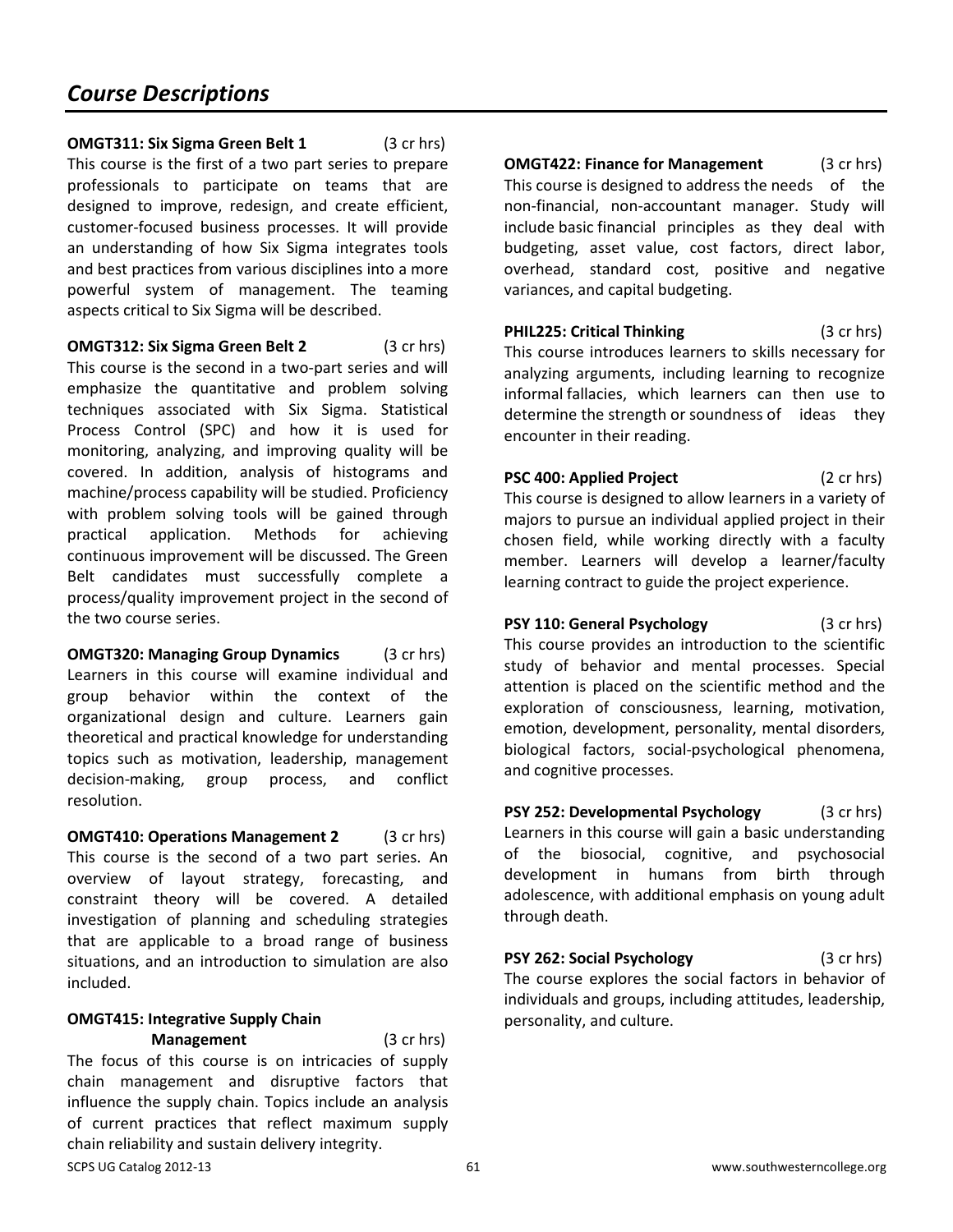#### **PSY 332: Biological Foundations of**

**Psychology** (3 cr hrs) The course offers an introduction to the study of the anatomy, physiology, and function of the nervous and endocrine systems, and their relationship to psychological issues.

**PSY 352: Cognition** (3 cr hrs) This course covers the psychological study of attention, pattern recognition, memory, language, reasoning, problem solving, and creativity.

**PSY 362: Personality Theories** (3 cr hrs) The course provides an in-depth examination of the contemporary approaches to the psychological study of personality.

**PSY 400: Psychology Research Methods** (3 cr hrs) The course is designed to provide learners the opportunity to study the theory and methodology of psychological research design, execution, and presentation of scientific research in psychology.

**PSY 410: Emotion** (3 cr hrs) The course offers a survey of the major historical and contemporary theories of human emotion, including biological, developmental, cognitive, and social perspectives.

**PSY 420: Abnormal Psychology** (3 cr hrs) The course provides an introduction to personality disorders and major psychiatric disorders. The emphasis of the course is on theories of pathology and treatment.

#### **PSY 430: History and Systems of Psychology** (3 cr hrs)

The course is a study of the evolution of psychology as a science through an examination of philosophical and physiological history, major systems and schools of thought, and contemporary approaches.

**PSY 440: Psychological Assessment** (3 cr hrs) The course offers an examination of classic and current theories and methods of psychological assessment, including personality assessment, interviewing, projective techniques, and observation and behavioral techniques.

**SMGT311: Introduction to Security** (3 cr hrs) The course includes a detailed review of the representative duties of the professionals engaged in private and public security. It focuses on the latest trends, concerns, and issues in the security industry today. This includes specific threat analysis, countermeasures, the security function, and fundamentals of defense. The course will also provide an overview of the historical development of security.

**SMGT315: Physical Security** (3 cr hrs) This course examines physical design, risk assessment, security surveys, barriers, locks, lighting, alarms, entry control, closed circuit television, and digital recording systems. The overall process of physical protection system design and integration is also extensively covered.

**SMGT316: Agri Terrorism** (3 cr hrs) This course takes an in-depth look at food sources in the world and their vulnerability towards contamination by domestic and/or international terrorists. Animals and crops that may be affected by agriterrorism (agoterrorism) will be reviewed. Historical incidents and the effectiveness of security measures will be included.

**SMGT320: Information Security** (3 cr hrs) The course provides a framework for analyzing current and projected data and information exposure within an organization. Also included are the study of firewalls, virus prevention techniques, network security, and common forms of cyber crime.

## **SMGT321: Homeland Security**

**Fundamentals** (3 cr hrs) A diverse group of topics related to homeland security are covered. Topics include, but are not limited to, critical infrastructure sectors and protection, weapons of mass destruction, planning and response strategies, national security, and public management. There is also a review of the essential coordination and communication between government agencies and private entities.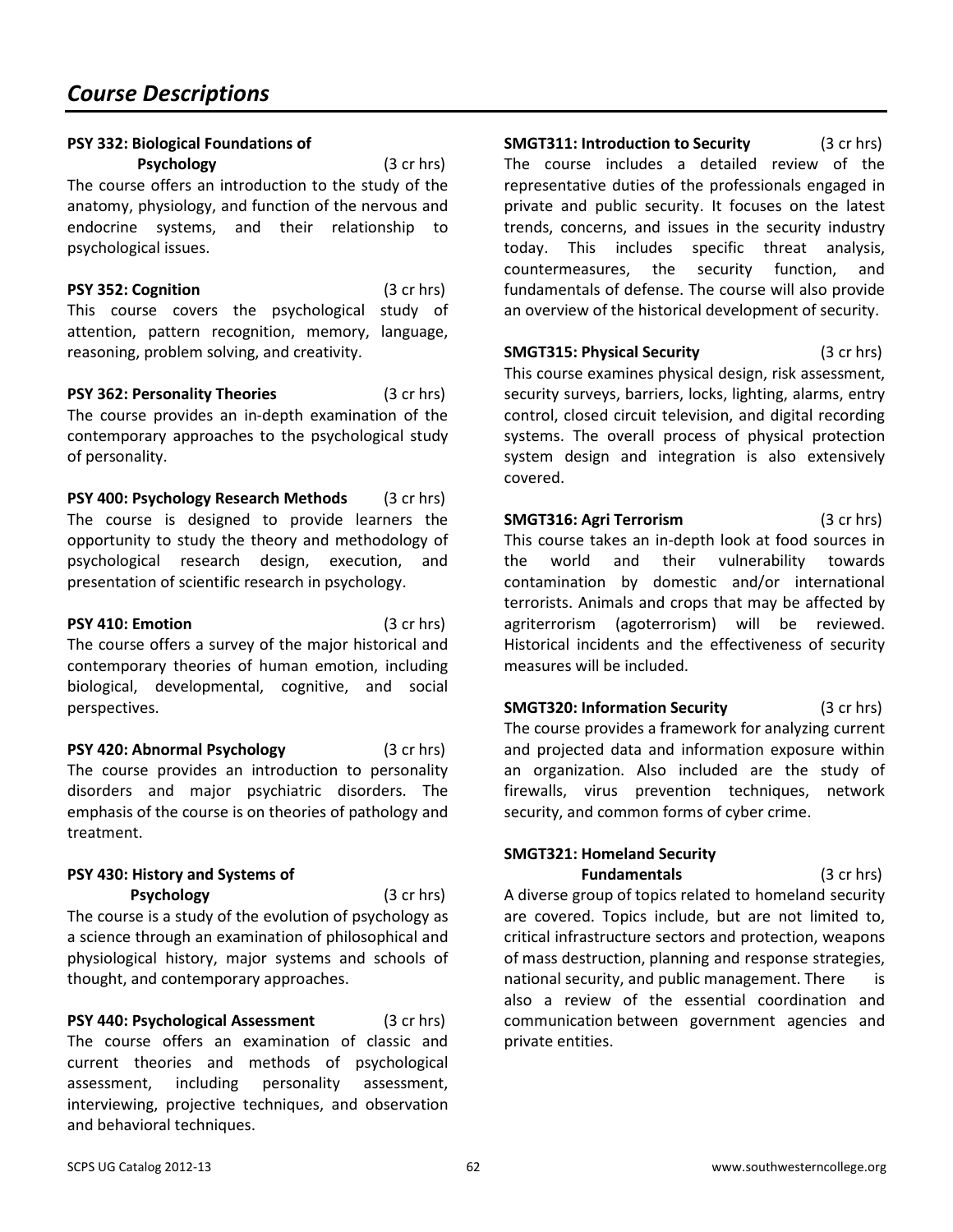#### **SMGT335: Security Investigation**

 **Techniques** (3 cr hrs) This course includes the study of interviewing and interrogation techniques that are appropriate for employee investigations relating to business fraud, discrimination or harassment. The separation of fact from attribution relative to witness observations is included.

#### **SMGT411: Loss Prevention and Crime Prevention** (3 cr hrs)

The course examines the security function and issues from a loss prevention and crime prevention perspective. It specifically shows how to avoid or minimize losses with a wealth of practical information. This includes, community-oriented policing, workplace violence, internal theft controls, executive protection, awareness, retail security, high-rise security and fire life safety, personal safety and self defense, designing crime risk management systems, financial institution security, telecommunications fraud, and counterespionage strategies.

**SMGT415: Legal Aspects of Security** (3 cr hrs) This course provides a thorough overview of the legal issues and concepts that security professionals must be familiar with while operating in public or private organizations. A review of legal rights available to security officers, corporations, partnerships, and individually owned businesses for the protection of their property from theft by employees, customers and others is covered. The laws of arrest, search and seizure, detention, surveillance, and legal consequences are also examined.

**SMGT420: Emergency Planning** (3 cr hrs) The course provides a practical process of disaster response planning and mitigation for security professionals working in both public and private organizations. A review of the Federal Emergency Management Agency (FEMA) is covered, as well as an examination of the roles, responsibilities, and interrelationship between FEMA, state and local emergency management systems, and other critical partners. The government's emergency resources available before, during, and after crises are also explained. The fundamental disciplines of emergency management are covered as well.

## **SMGT424: Terrorism-Motivations and**

 **Adversaries** (3 cr hrs) This course reviews the events, ideas, motivations, and histories that result in terrorist acts. In addition, it examines the theories that help explain the volatile behavior surrounding international and domestic terrorism, as well as domestic extremist groups in the United States. There is also a conceptual overview of terrorism which progresses to a focused discussion of the terrorists, investigation of the nuances of the terrorist trade, and concludes with a final analysis of modern terrorism.

**SOC 131: Sociology** (3 cr hrs) A fundamental course which explores the development and interaction of the individual in society with consideration of the culture, structures and functions of societies, social groups and institutions.

**SOCS302: Diversity** (3 cr hrs) This course has a twofold emphasis: 1) increasing learners' awareness of their own ethnocultural roots and how they influence their world views, and 2) increasing learners' understanding of and sensitivity to other ethnocultural backgrounds.

**SOCS310: Women in Business** (3 cr hrs) With an ever growing number of women in the workforce, there is a need to examine the differing experiences of women. This course is designed to provide students, both women and men, with a foundation for the exploration and analysis of women's experiences in the workplace and their approaches to management. The course will also explore strategies for career development and provide a framework for considering the future of women in business.

**SOCS320: Adults in Transition** (3 cr hrs) This course will focus on adults moving through transitions. The skills necessary to negotiate transitions will be identified. Participants will become aware of various career assessment inventories and other resources available to assist adults confronting career and life changes.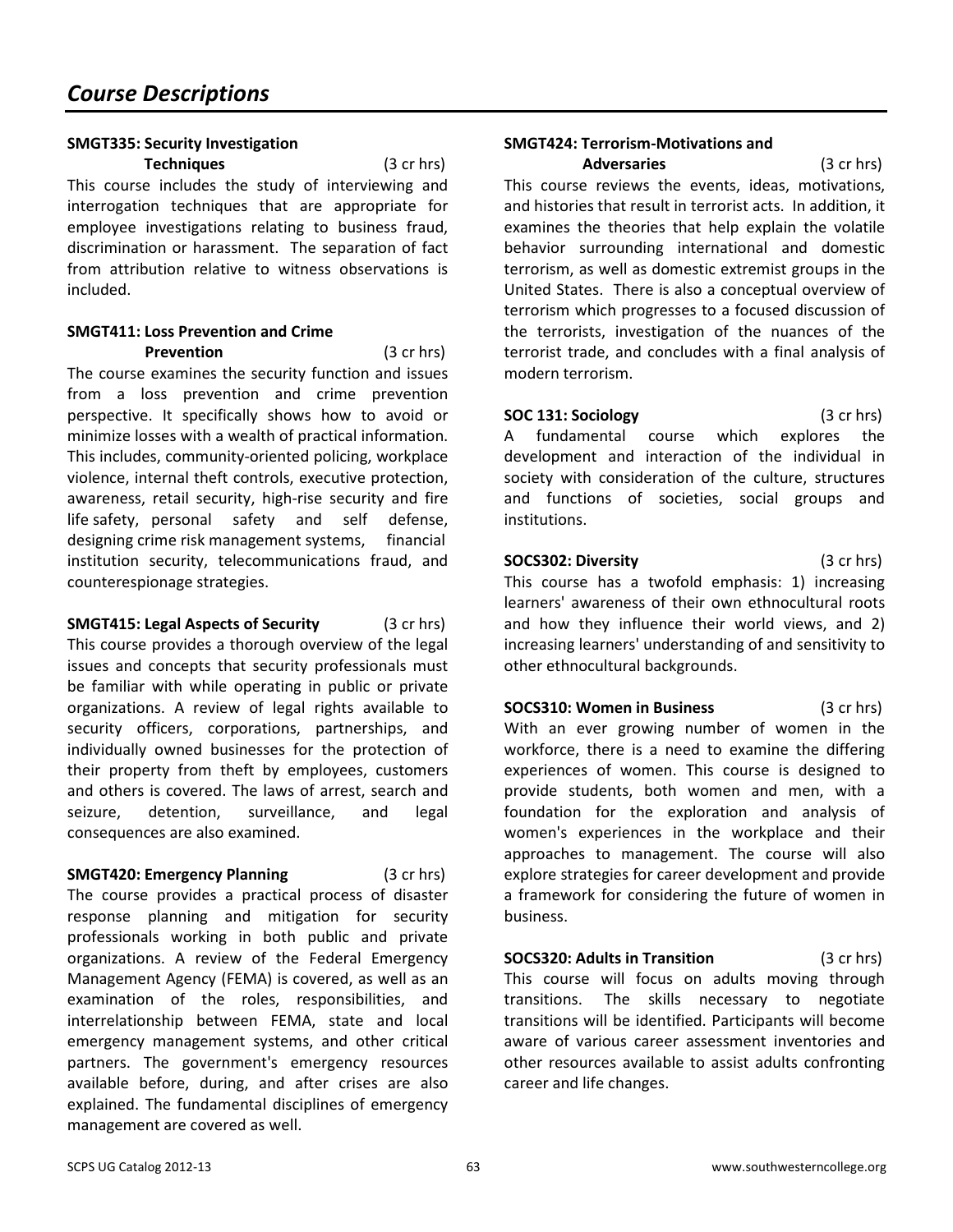**SSC 110: Principles of Microeconomics** (3 cr hrs) Microeconomics will focus on the decisions of households and business firms. Students will learn to associate the concept of elasticity and the theory of consumer choice to real world experiences. The nature of business firms will be explored. To further understand how business firms make decisions, the student will examine the firm's production costs and how inputs are transformed into outputs. The many forms of competition and the role of the government in those competitive forms will also be explored. The rules to hire resources will be presented. Microeconomic applications will help students to develop insights into issues ranging from the environment to income distribution to health care to international economics.

**SSC 111: Principles of Macroeconomics** (3 cr hrs) Macroeconomics is an introductory analysis of the American economic system and its place in the world economy. Topics of the course will include the core concepts of scarcity, opportunity costs, and production possibilities; price determination through demand and supply analysis; economic functions of the government; comparative economic systems, unemployment and inflation; national income accounting; theory of aggregate demand and supply analysis; macro-economic models; fiscal policy; money creation and the banking system; monetary policy; stabilization of the economy through fiscal and monetary policies; global economics; and economic growth.

#### **SSC 133: Geography** (3 cr hrs)

This course explores the major themes in geographyhuman and environment in interaction, patterns of distribution of natural phenomena affecting human use of the earth, and the cultural patterns of occupancy and exploitation of the natural world.

SCPS UG Catalog 2012-13 ADDENDUM 64 by the state of the state of the state of the state of the state of the state of the state of the state of the state of the state of the state of the state of the state of the state of t **SSC 219: Cultural Anthropology** (3 cr hrs) This is a comparative study of primitive, traditional, and modern societies with emphasis on analyzing and understanding the different types of economic, technological, political, family, educational, and religious systems that make up the basic social structure and way of life of such societies. It includes a comparative study and analysis of the identity, values,

ideals, beliefs, patterns of behavior, expressive arts, language, and world view of a variety of people. Ethnographic principles and ethnological theories are utilized to interpret cultural expressions, patterns of behavior, and individual perception and personality.

**SSC 300: Ethics** (3 cr hrs) Ethics introduces students to moral philosophy, the branch of philosophy that questions what is good and bad. In the first two thirds of the course, students will learn about a number of important ethical theoriesethical relativism, objectivism, egoism, altruism, utilitarianism, duty-based moral theory, natural law, natural rights, and virtue ethics-as they examine reasons as to why certain actions are morally right or wrong. In the final third of the course, students will apply their knowledge of ethical theories to analyze and evaluate many sides of current controversial issues such as euthanasia, abortion, and cloning. Upon completing this course, students will have gained the ability to question ethical matters from a variety of angles, and thus will have acquired new tools to assist them in making ethically sound, well-informed decisions throughout their lives.

**SSC 326 Economic Theory** (3 cr hrs) This course provides a theory and issues-oriented approach to the study of economics. Both microeconomic and macroeconomic principles will be explored. Various cases and issues are used to develop the economist's view and contribution to solutions.

**STL 185: Introduction to Leadership** (3 cr hrs) This course is designed to give learners an introductory knowledge of leadership relationships and organizational behaviors. Learners are introduced to interpersonal skills and tactics used in successful leadership practices.

## **STL 302: Self Awareness and**

**Personality Traits** (3 cr hrs) This course is designed for learners to enhance their self-awareness and creativity, and identify their leadership style. It requires learners to evaluate and enhance their personal leadership skills and develop a personal model of leadership.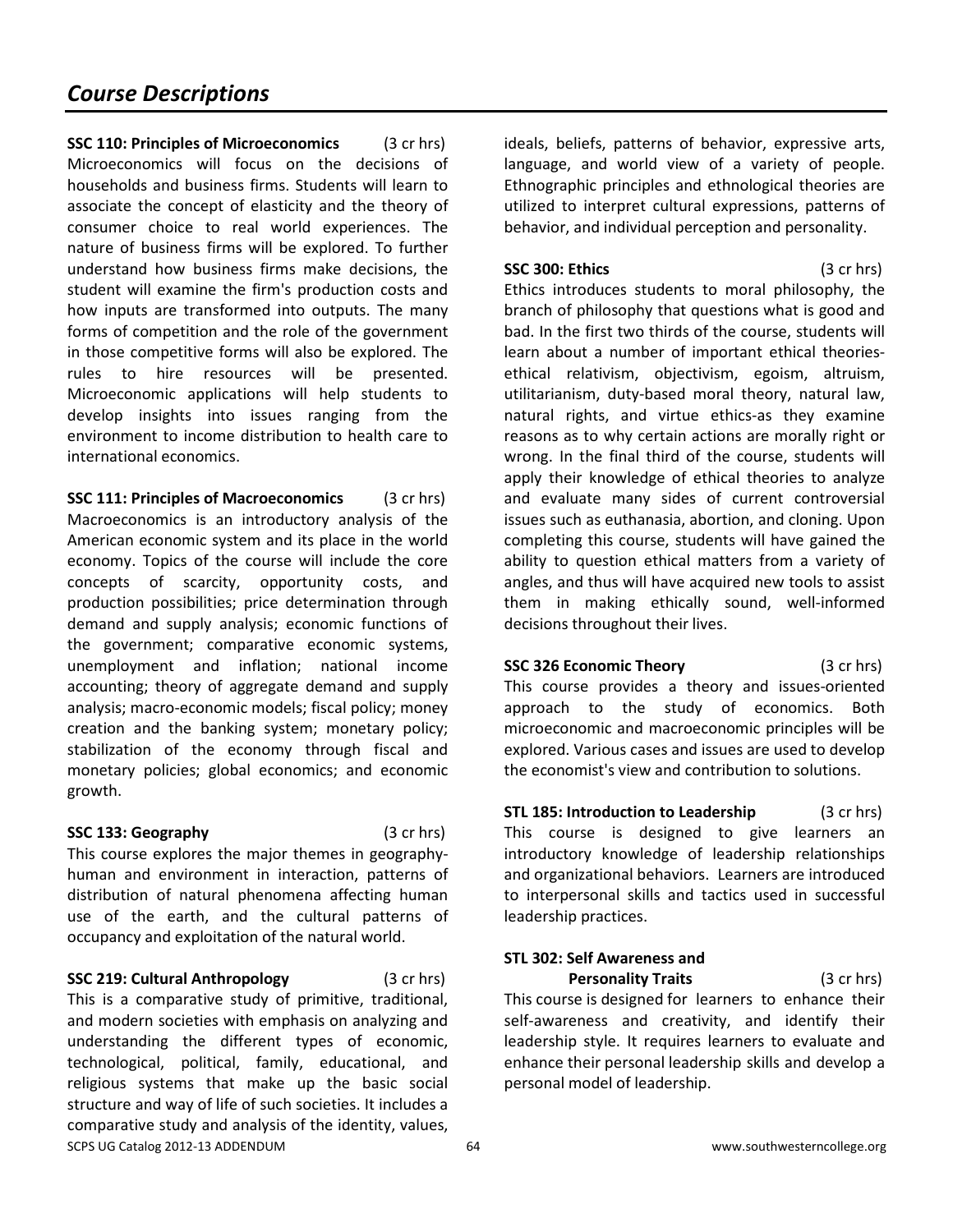#### **STL 307: Leadership Theories and**

**Practical Applications** (3 cr hrs) This course is an introduction to various leadership theories and models. Learners will evaluate and apply leadership theories to practical real work situations.

**STL 310: Interpersonal Group Dynamics** (3 cr hrs) The course is designed to focus on the interpersonal dynamics of groups and individuals. Learners will examine how non-verbal communication and perceptions of self and others influence people's behavior.

**STL 410: Negotiation Skills** (3 cr hrs) This course helps learners develop the tactics, strategies, and interpersonal skills necessary for today's complex organizations. Learners are also introduced to strategies for conflict management and the technique of dispute resolution. The process of mediation, facilitation and negotiation will be reviewed as well.

**STL 420: Forecasting and Leading Change** (3 cr hrs) The course is designed to enable learners to use market trends and societal changes to forecast changes. Topics that include demographic changes, market trends, national income, and societal shifts to effectively forecast future changes by using forecasting techniques will also be covered.

## **STL 430: Multi-Cultural Perspectives**

 **and Global Trends** (3 cr hrs) This course includes the study of leadership implications surrounding political, social, economic and other world views. Learners will also explore how global events effect decision making and strategic goals.

#### **STL 435: Strategic Planning** (3 cr hrs)

This course is designed to help learners take a proactive approach to strategic planning. A variety of perspectives, models, and approaches will be used in the most common form of strategic planning.

#### **THEO200: Bible Survey** (3 cr hrs)

This course provides an introduction to the basic content of the Biblical books. The main objective of this course is to help learners gain a solid overview and to discern major scriptural themes.

#### **THEO215: Understanding the**

**Old Testament** (3 cr hrs) Learners in this course undertake a study of the Hebrew scriptures, seeking to understand them in their original context and thus their significance for today.

*Prerequisite: THEO200* 

## **THEO216: Understanding the**

**New Testament** (3 cr hrs) This course covers the origin and development of the Christian religion as expressed in the New Testament. Learners will pursue understanding the Christian scriptures in their original context and thus their significance for today.

*Prerequisites: THEO200 and THEO215* 

## **THEO 225: Comparative Religion and**

**Philosophy** (3 cr hrs) Exploration of religion and its role in human life, coupled with a study of the origin and development of significant concepts that have influenced modern man's ideological heritage.

**THEO301: Systematic Theology 1** (3 cr hrs) This course provides an introduction to the best practices of Christian thinkers to equip pastors and youth pastors with interpretive tools for helping people understand the Christian faith. The focus of this course is on methods (critical tools) for the interpretive role of pastor/youth pastor. *Recommended Prerequisite: PHIL225*

**THEO302: Systematic Theology 2** (3 cr hrs) This course provides a study of the core teachings of the Christian faith and the means by which the church through the centuries has come to organize these teachings. This course shows the deep internal relationships between the various teachings and how they shape both individual and communal Christian life.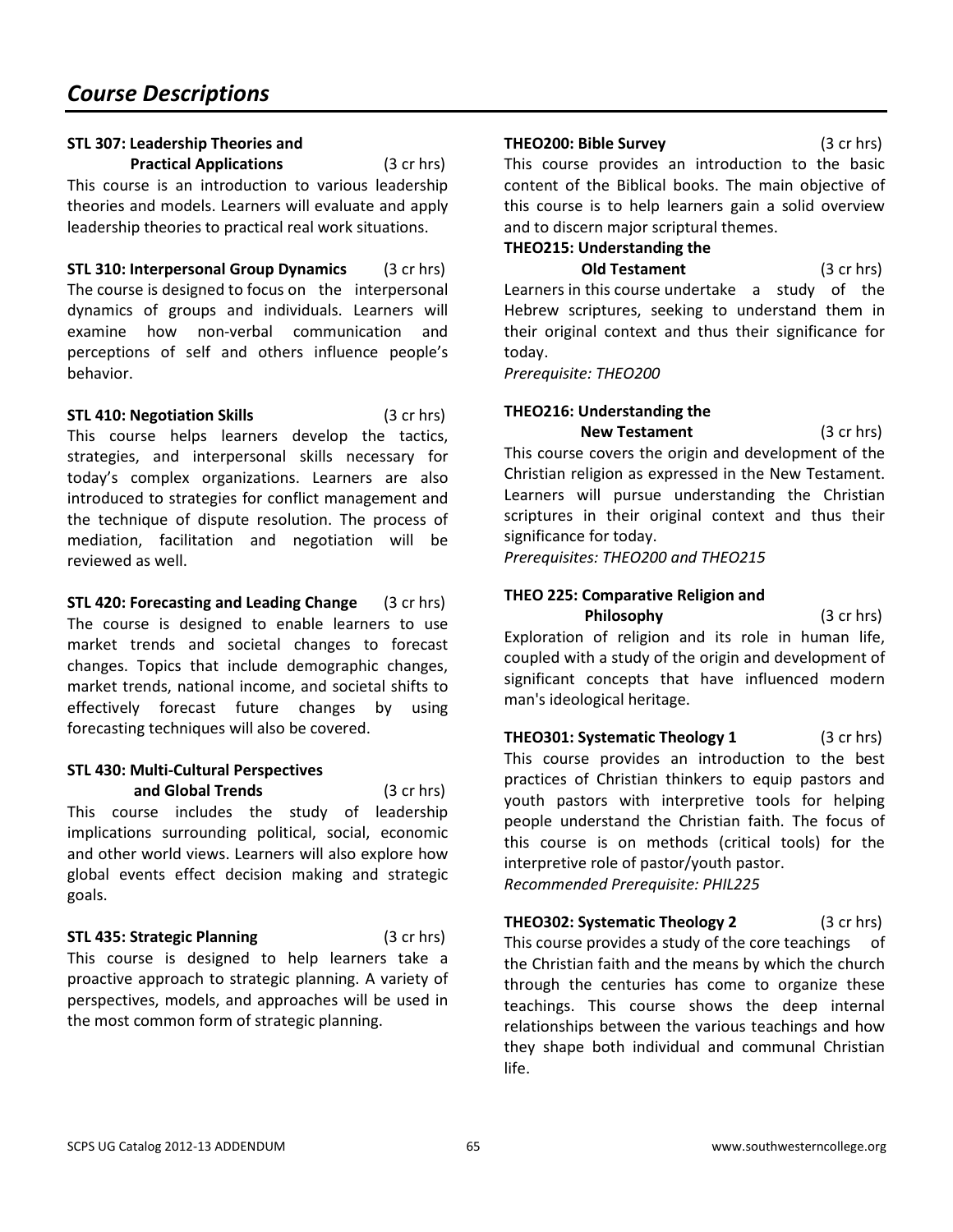#### **THEO320: Philosophy of Religion** (3 cr hrs)

This course is an inquiry into the general subject of religion from the philosophical point of view. Among the specific questions considered are: the nature, function, and value of religion; the validity of the claims of religious knowledge; the nature of evil; and the existence and character of deity.

#### **THEO333: The Church: Origins**

**to the Middle Ages** (3 cr hrs) This course introduces students to the major movements, personalities, and ideas that have shaped Christian thought and practice through the centuries. It also links these matters to issues the contemporary church and world are facing. The course covers the time frame from the church's beginnings to approximately 1300 CE/AD.

#### **THEO334: The Church: Renaissance to the Present** (3 cr hrs)

This course is an extension of THEO333 and follows the same approach; it introduces learners to major thinkers, ideas, and movements that shape today's church and helps learners to see their significance for understanding today's church and world.

*Although it is best to take the courses in order, THEO334 may be taken prior to taking THEO333*

**THEO340: Texts and Their Meanings** (3 cr hrs) This course provides an introduction to the basic principles involved in interpreting and understanding texts. The course will look at such questions as the relationship and understanding between author, the text, the reader(s), and the community in which these materials come together.

*Recommended prerequisite: THEO200* 

**THEO401: Theological Systems and Issues** (3 cr hrs) This course provides a brief review of theological method and a survey of well-known modern systems of Christian thought including process, liberation, feminist, and neo orthodox/evangelical theory. *Recommended prerequisites: THEO301 and 302* 

## **THEO415: Denominational Heritage**

**and Structure** (3 cr hrs) This course is designed to assist students in the knowledge of their chosen denomination as it relates to the universal Church. Independent research and personalized instruction will be part of the learning process.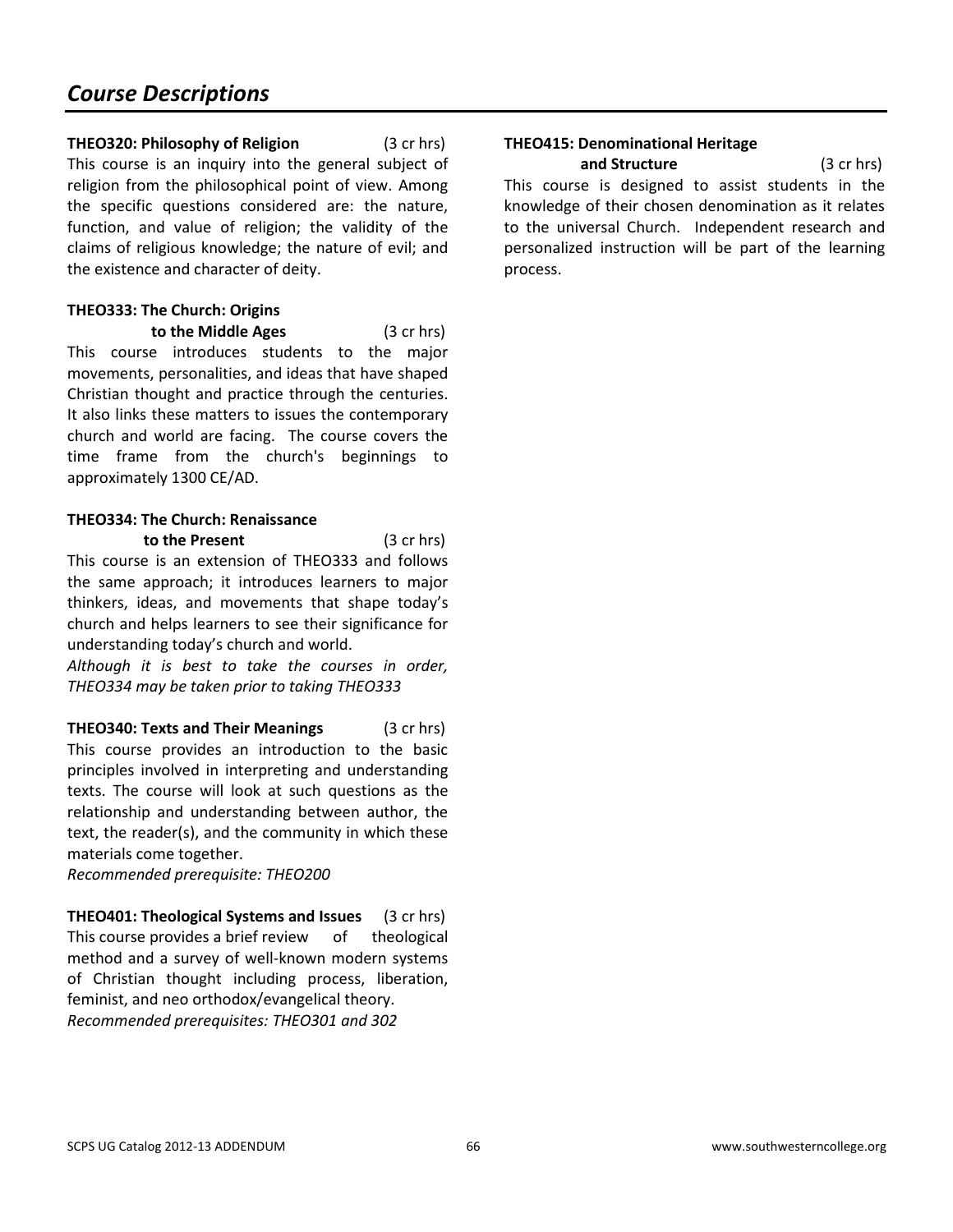## $\blacksquare$  GRADUATE STUDIES

Southwestern College offers the following graduate programs. For complete information regarding graduate programs, see the graduate catalog online at http://www.southwesterncollege.org/catalogs-

#### handbooks.cfm or contact:

Graduate Programs Southwestern College 2040 S. Rock Rd Wichita, KS 67207-5350 Phone: 316-685-5335

#### **Master of Accountancy (M.A.C.C.)**

The master of accountancy program at Southwestern College is a 30-hour program offered completely online.

#### **Master of Arts in Specialized Ministries (M.A.S.M.)**

Southwestern College's Master of Arts in Specialized Ministries program is a 36-hour program offered completely online.

#### **Master of Arts in Teaching (M.A.T.)**

The Master of Arts in Teaching program at Southwestern College is offered completely online. Some courses are also available on ground.

#### **Master of Arts in Theological Studies (M.A.T.S.)**

The Master of Arts in Theological Studies program is a 42-hour program offered completely online.

#### **Master of Business Administration (MBA)**

Southwestern College Professional Studies MBA program is a 39-hour program offered either on ground or completely online.

#### **Master of Education (M.Ed.)**

The Master of Education degree is offered with an emphasis in special education or curriculum and instruction. The special education emphasis is offered online and on ground. The curriculum and instruction emphasis is offered completely online.

#### **Master of Science in Leadership (M.S.L.)**

Southwestern College's Master of Science in Leadership program is a 36-hour program offered completely online.

#### **Master of Science in Management (M.S.M.)**

Southwestern College's Master of Science in Management program is a 39-hour program offered completely online.

#### **Master of Science in Security Administration (M.S.S.A.)**

The Master of Science in Security Administration program at Southwestern College is a 36-hour program offered completely online.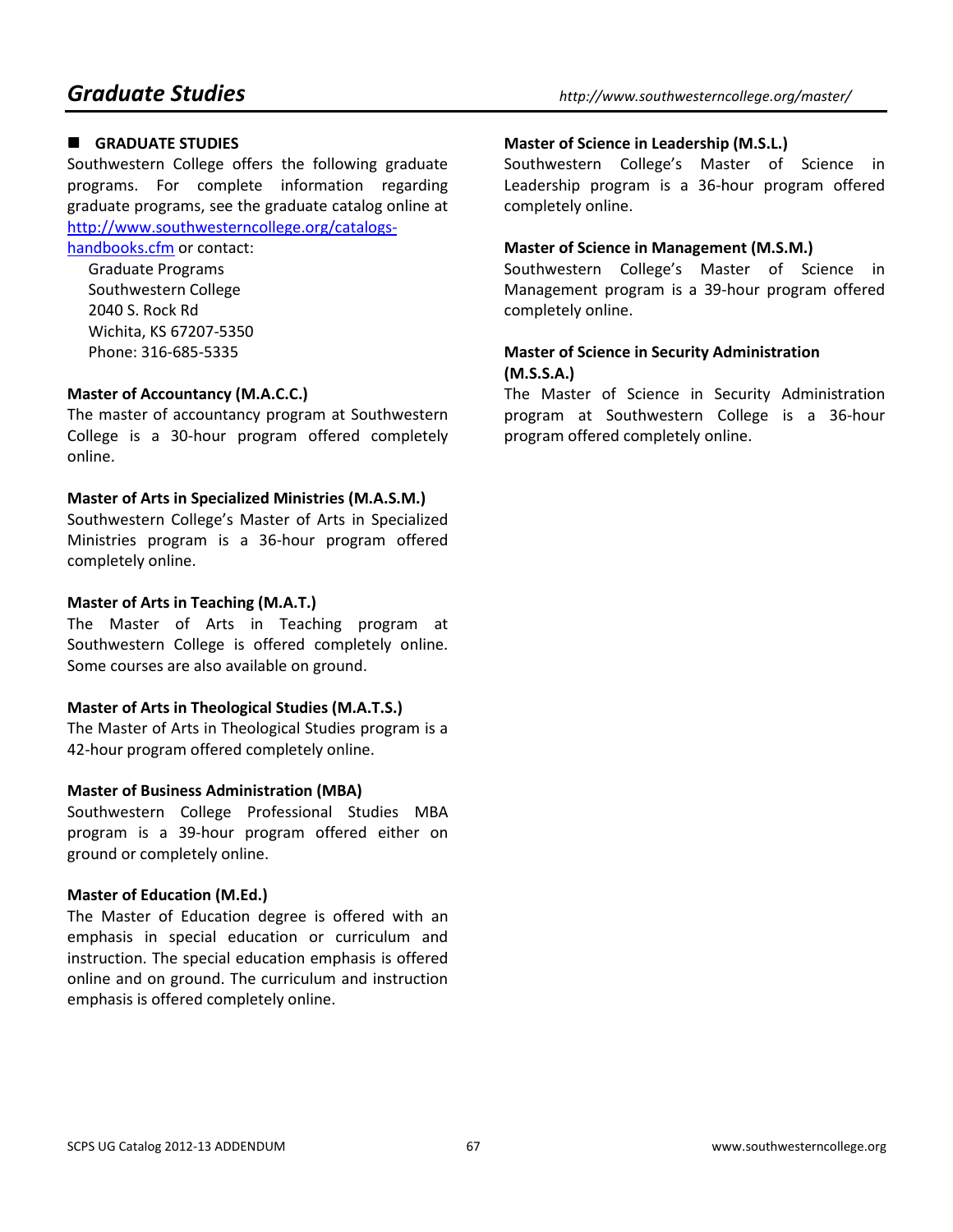# **SOUTHWESTERN COLLEGE PROFESSIONAL STUDIES**



# **CATALOG ADDENDUM UNDERGRADUATE CATALOG 2012-2013**

The Southwestern College Professional Studies Catalog Addendum represents course and program changes made since the last publication of the catalog. Included in this Addendum are revised and discontinued academic programs effective spring 2013. This Addendum also includes course description revisions as well as course prerequisite additions.

I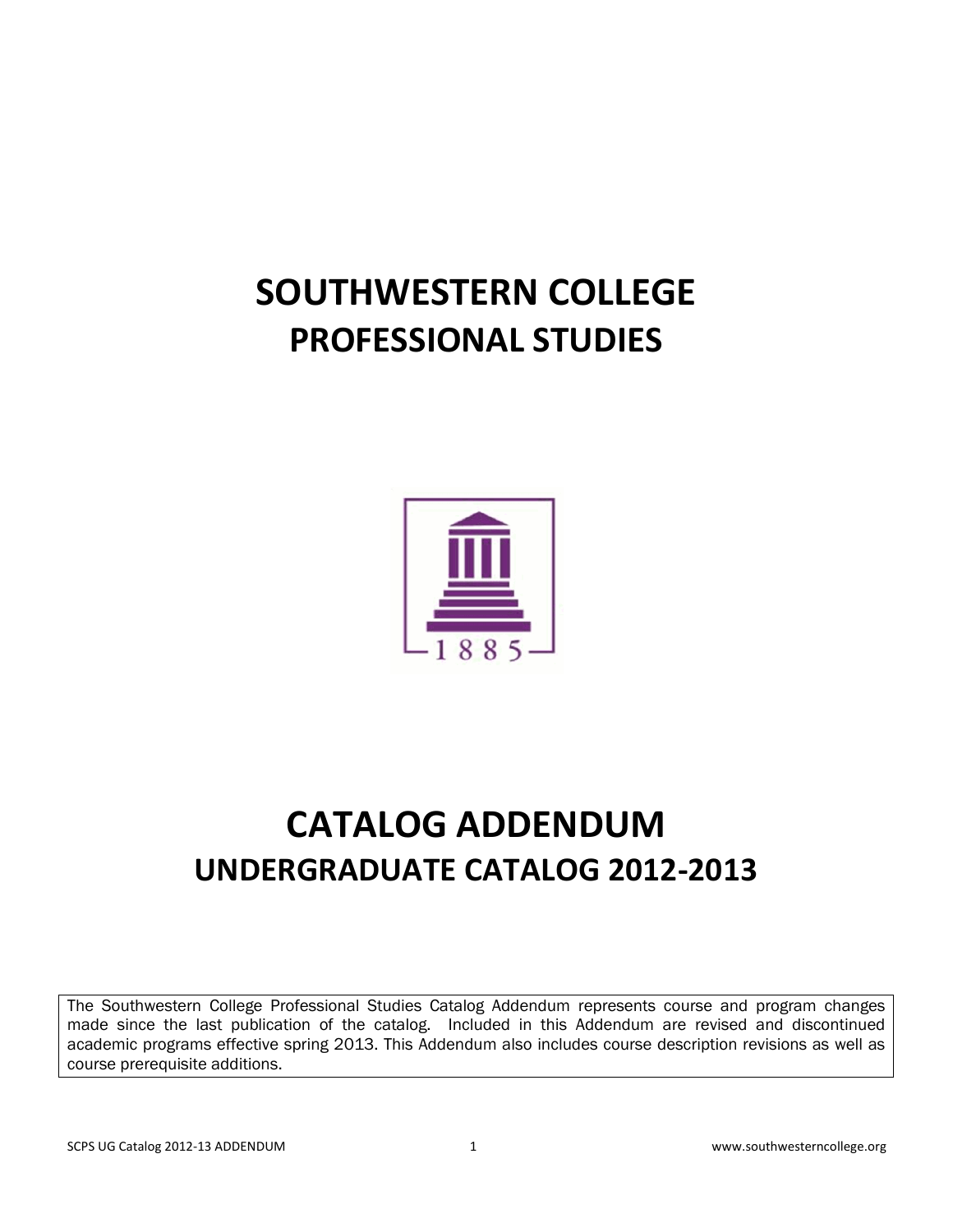## *Programs of Study*

#### **REVISED ACADEMIC PROGRAMS**

Effective: Spring 2013

**ENTERPRISE QUALITY MANAGEMENT CERTIFICATE** 

#### **Required Courses**

- BQM 301 Business Quality Management
- BQM 310 Team Management
- BSAD328 Organizational Behavior
- COT 313 Project Administration
- **OMGT305 Organizational Quality Management**

#### **DISCONTINUED ACADEMIC PROGRAMS**

Effective: Spring 2013

- **ASSOCIATE OF GENERAL STUDIES (A.G.S.)**
- **E** AMERICAN SOCIETY FOR QUALITY (A.S.Q.) **Certification Preparation**